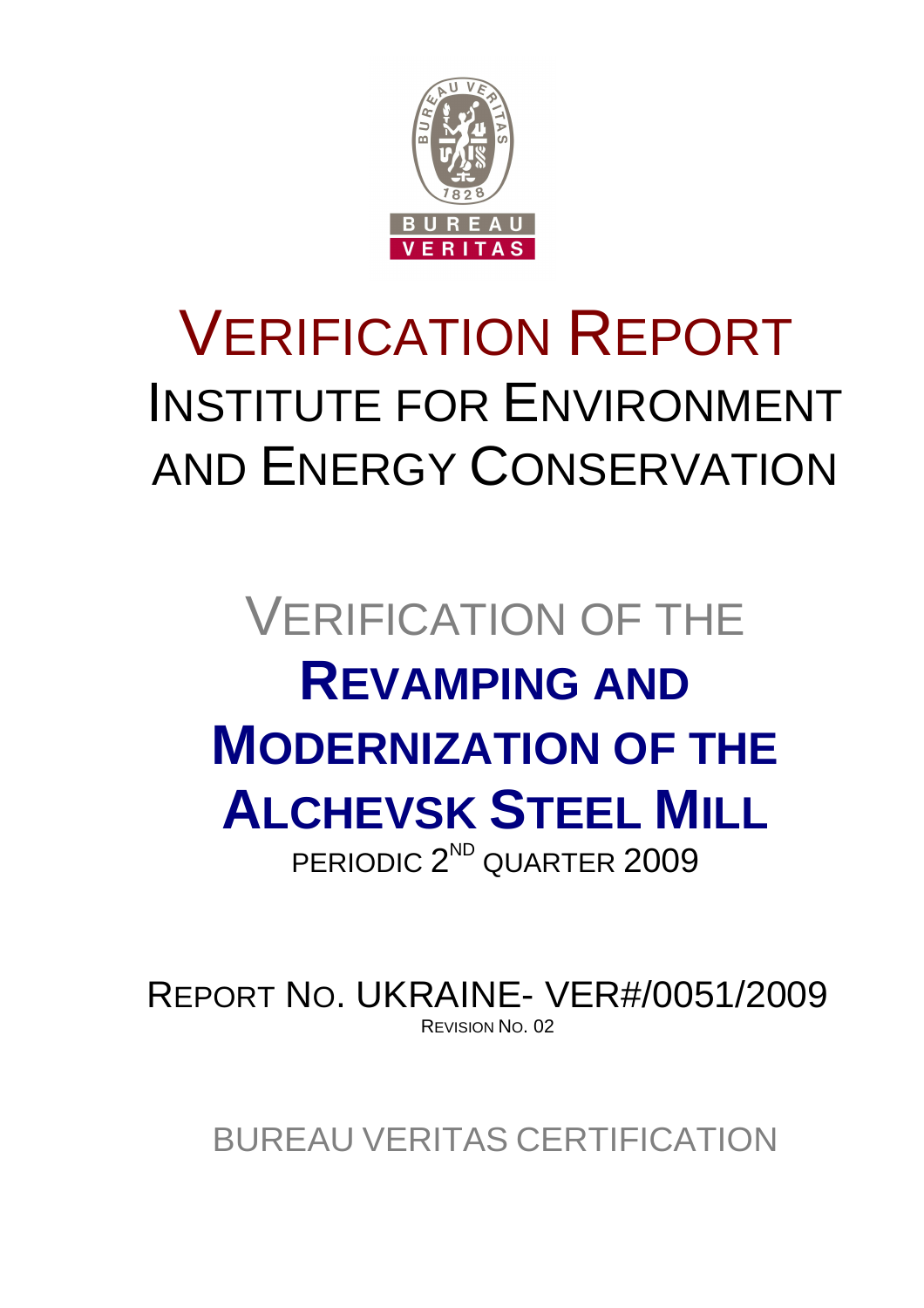

#### VERIFICATION REPORT

| Date of first issue:<br>09.11.2009                                                                                                                                                                                                                                                                                                                                                                                                                                                                                                                                                                                                                                                                                                                                                                                                                                                           |                                                                                                                                                                                                                                                                                                                                             |                  | Organizational unit:<br><b>Holding SAS</b> |                                                                                 | <b>Bureau Veritas Certification</b> |                                             |  |
|----------------------------------------------------------------------------------------------------------------------------------------------------------------------------------------------------------------------------------------------------------------------------------------------------------------------------------------------------------------------------------------------------------------------------------------------------------------------------------------------------------------------------------------------------------------------------------------------------------------------------------------------------------------------------------------------------------------------------------------------------------------------------------------------------------------------------------------------------------------------------------------------|---------------------------------------------------------------------------------------------------------------------------------------------------------------------------------------------------------------------------------------------------------------------------------------------------------------------------------------------|------------------|--------------------------------------------|---------------------------------------------------------------------------------|-------------------------------------|---------------------------------------------|--|
| Client:<br>Institute<br>for                                                                                                                                                                                                                                                                                                                                                                                                                                                                                                                                                                                                                                                                                                                                                                                                                                                                  | Environment                                                                                                                                                                                                                                                                                                                                 |                  | Client ref.:<br>and Vasyl Vovchak          |                                                                                 |                                     |                                             |  |
| <b>Energy Conservation</b><br>Summary:<br>Bureau Veritas Certification has made the verification of the "Revamping and Modernization of the<br>Alchevsk Steel Mill" project of OJSC "Alchevsk Iron and Steel Mill" located in Alchevsk, Ukraine on the basis<br>of UNFCCC criteria for the JI, as well as criteria given to provide for consistent project operations, monitoring<br>and reporting, as well as the host country criteria under Track 1 procedure.                                                                                                                                                                                                                                                                                                                                                                                                                            |                                                                                                                                                                                                                                                                                                                                             |                  |                                            |                                                                                 |                                     |                                             |  |
| The verification scope is defined as a periodic independent review and post determination by the Independent<br>Accredited Entity of the monitored reductions in GHG emissions during defined verification period, and<br>consisted of the following three phases: i) desk review of the Monitoring Report, Project Design Document and<br>the baseline and monitoring plan; ii) follow-up interviews with project stakeholders; iii) resolution of outstanding<br>issues and the issuance of the final verification report and opinion. The overall verification, from Contract<br>Review to Verification Report & Opinion, was conducted using Bureau Veritas Certification internal procedures.<br>The first output of the verification process is a list of Clarification Requests, Corrective Actions Requests,<br>Forward Actions Requests (CL, CAR and FAR), presented in Appendix A. |                                                                                                                                                                                                                                                                                                                                             |                  |                                            |                                                                                 |                                     |                                             |  |
| In summary, Bureau Veritas Certification confirms that the project is implemented as planned and described in<br>validated and registered project design documents. Installed equipment being essential for generating<br>emission reduction runs reliably and is calibrated appropriately. The monitoring system is in place and the<br>project is generating GHG emission reductions. The GHG emission reduction is calculated without material<br>misstatements.                                                                                                                                                                                                                                                                                                                                                                                                                          |                                                                                                                                                                                                                                                                                                                                             |                  |                                            |                                                                                 |                                     |                                             |  |
| Our opinion relates to the project's GHG emissions and resulting GHG emissions reductions reported and<br>related to the valid and registered project baseline and monitoring, and its associated documents. Based on<br>information seen and evaluated we confirm that the implementation of the project has resulted in 177 745 t<br>$CO2e$ reductions during period from 01/04/2009 up to 30/06/2009.                                                                                                                                                                                                                                                                                                                                                                                                                                                                                     |                                                                                                                                                                                                                                                                                                                                             |                  |                                            |                                                                                 |                                     |                                             |  |
|                                                                                                                                                                                                                                                                                                                                                                                                                                                                                                                                                                                                                                                                                                                                                                                                                                                                                              | On the behalf of verification team, Flavio Gomes, the Bureau Veritas Certification Holding SAS Global Product<br>Manager for Climate Change, approved final version of the Verification Report and it is signed by Ivan Sokolov<br>authorized Bureau Veritas Certification Holding SAS Local product manager for Climate Change in Ukraine. |                  |                                            |                                                                                 |                                     |                                             |  |
| Report No.:<br>UKRAINE- VER#/0051/2009                                                                                                                                                                                                                                                                                                                                                                                                                                                                                                                                                                                                                                                                                                                                                                                                                                                       | JI                                                                                                                                                                                                                                                                                                                                          | Subject Group:   |                                            |                                                                                 | <b>Indexing terms</b>               |                                             |  |
| Project title:<br>Revamping and Modernization of the Alchevsk Steel<br>Mill                                                                                                                                                                                                                                                                                                                                                                                                                                                                                                                                                                                                                                                                                                                                                                                                                  |                                                                                                                                                                                                                                                                                                                                             |                  |                                            | Climate Change, Kyoto Protocol, JI,<br><b>Emission Reductions, Verification</b> |                                     |                                             |  |
| Work carried out by:<br>Team Leader<br>: Nadiia Kaiiun<br>: Kateryna Zinevych<br>Verifier<br>: Oleg Skoblyk<br>Verifier                                                                                                                                                                                                                                                                                                                                                                                                                                                                                                                                                                                                                                                                                                                                                                      |                                                                                                                                                                                                                                                                                                                                             |                  |                                            | $\boxtimes$<br>Client or responsible organizational unit                        |                                     | No distribution without permission from the |  |
| Work verified by:<br><b>Ivan Sokolov</b>                                                                                                                                                                                                                                                                                                                                                                                                                                                                                                                                                                                                                                                                                                                                                                                                                                                     |                                                                                                                                                                                                                                                                                                                                             |                  |                                            | Limited distribution                                                            |                                     |                                             |  |
| Date of this revision:<br>15.01.2010                                                                                                                                                                                                                                                                                                                                                                                                                                                                                                                                                                                                                                                                                                                                                                                                                                                         | Rev. No.:<br>2                                                                                                                                                                                                                                                                                                                              | Number of pages: | 54                                         |                                                                                 | Unrestricted distribution           |                                             |  |

1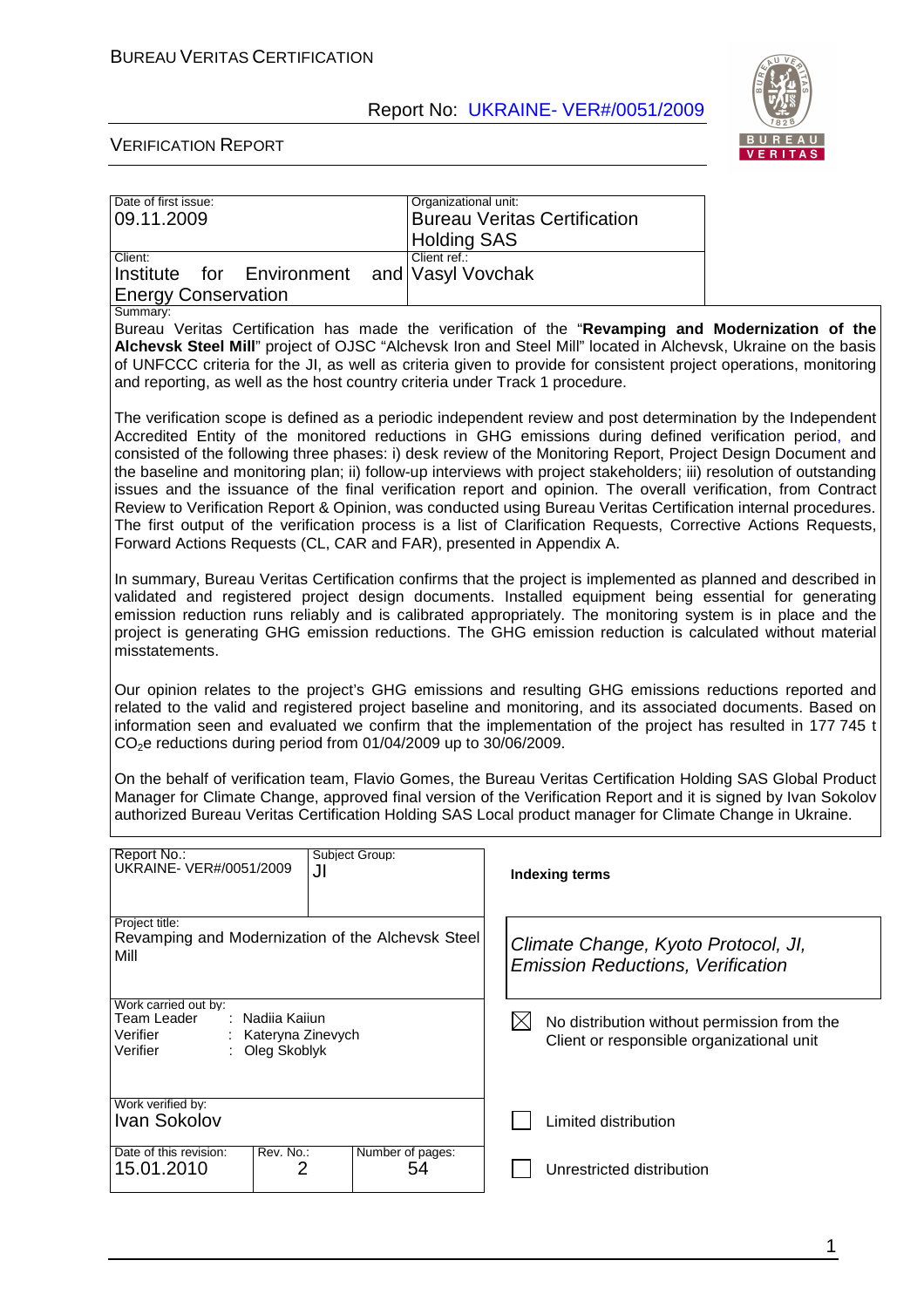

VERIFICATION REPORT

### **Abbreviations**

| AIE             | <b>Accredited Independent Entity</b>                  |
|-----------------|-------------------------------------------------------|
| <b>BVCH</b>     | <b>Bureau Veritas Certification Holding SAS</b>       |
| <b>CAR</b>      | <b>Corrective Action Request</b>                      |
| CL              | <b>Clarification Request</b>                          |
| CO <sub>2</sub> | <b>Carbon Dioxide</b>                                 |
| <b>ERU</b>      | <b>Emission Reduction Unit</b>                        |
| <b>FAR</b>      | <b>Forward Action Request</b>                         |
| <b>GHG</b>      | Green House Gas(es)                                   |
| <b>IETA</b>     | <b>International Emissions Trading Association</b>    |
| <b>IEEC</b>     | Institute for Environment and Energy Conservation     |
| JI              | Joint Implementation                                  |
| <b>JISC</b>     | <b>JI Supervisory Committee</b>                       |
| MoV             | <b>Means of Verification</b>                          |
| МP              | Monitoring Plan                                       |
| <b>PCF</b>      | <b>Prototype Carbon Fund</b>                          |
| <b>PDD</b>      | <b>Project Design Document</b>                        |
| <b>UNFCCC</b>   | United Nations Framework Convention on Climate Change |
|                 |                                                       |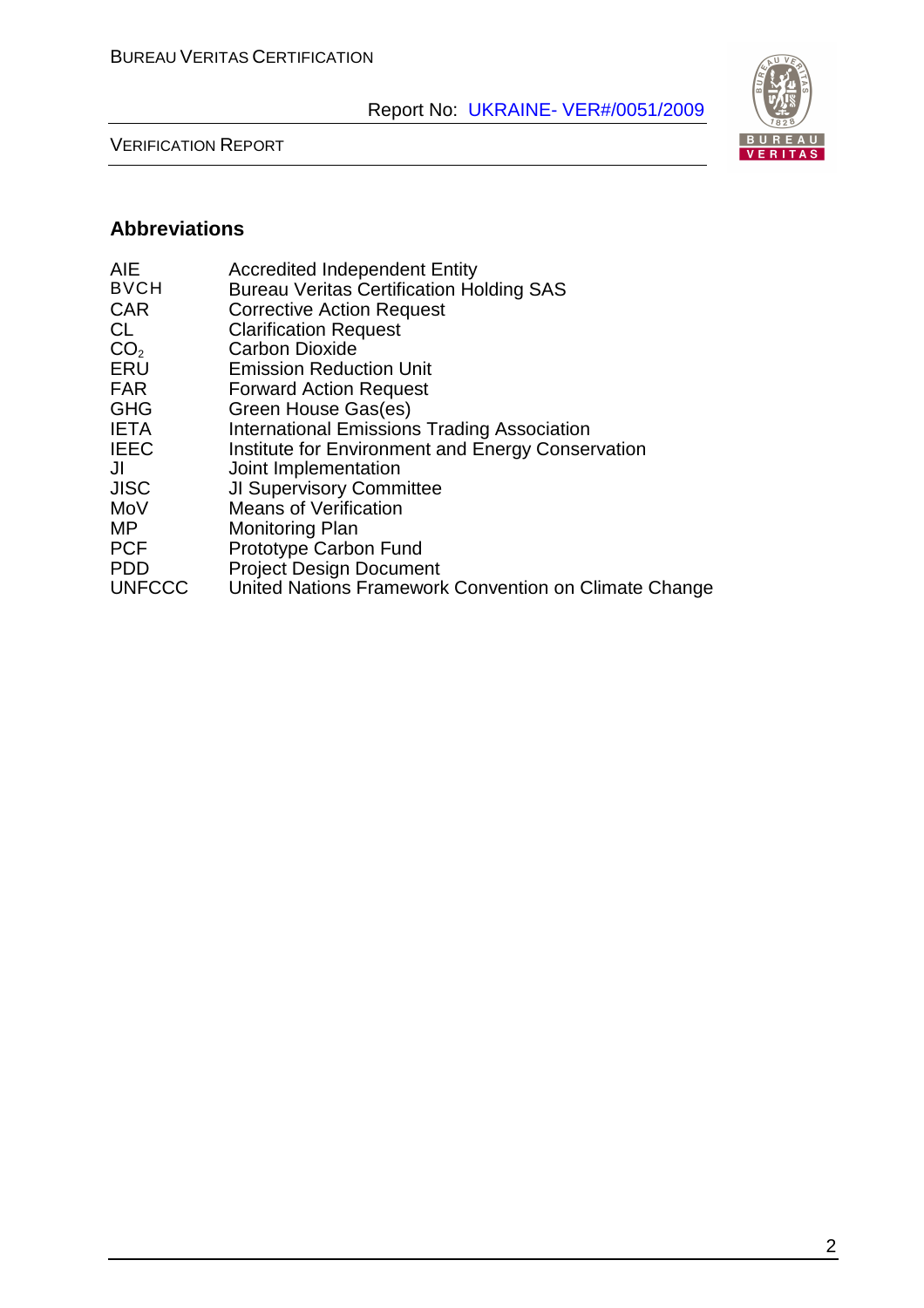

#### VERIFICATION REPORT

# **Table of Contents Page 2018**

| $\mathbf{1}$<br>1.1<br>1.2<br>1.3 | Objective<br>Scope<br><b>GHG Project Description</b>                               | $\overline{4}$<br>5<br>5 |
|-----------------------------------|------------------------------------------------------------------------------------|--------------------------|
| $\overline{2}$                    |                                                                                    |                          |
| 2.1<br>2.2                        | <b>Review of Documents</b>                                                         | 11                       |
| 2.3                               | Follow-up Interviews<br>Resolution of Clarification, Corrective and Forward Action | 11                       |
|                                   | Requests                                                                           | 12                       |
| 3                                 | 2 <sup>ND</sup> QUARTER 2009 PERIODIC VERIFICATION FINDINGS  13                    |                          |
| 3.1                               | CAR's, FAR's from<br>Remaining<br>issues<br>previous                               |                          |
|                                   | determination/verification                                                         | 13                       |
| 3.2                               | <b>Project Implementation</b>                                                      | 13                       |
| 3.3                               | <b>Internal and External Data</b>                                                  | 15                       |
| 3.4                               | <b>Environmental and Social Indicators</b>                                         | 20                       |
| 3.5                               | Management and Operational System                                                  | 20                       |
| 3.6                               | <b>Completeness of Monitoring</b>                                                  | 21                       |
| 3.7                               | <b>Accuracy of Emission Reduction Calculations</b>                                 | 22                       |
| 3.8                               | Quality Evidence to Determine Emissions Reductions                                 | 23                       |
| 3.9                               | Management System and Quality Assurance                                            | 23                       |
| $\overline{4}$                    |                                                                                    |                          |
| 5                                 | $2^{ND}$<br>QUARTER 2009 PERIODIC VERIFICATION                                     |                          |
| 6                                 |                                                                                    |                          |
|                                   | APPENDIX A: COMPANY JI PROJECT VERIFICATION PROTOCOL  28                           |                          |
|                                   |                                                                                    |                          |
|                                   | APPENDIX C: DOCUMENTS CHECKED DURING VERIFICATION                                  | 53                       |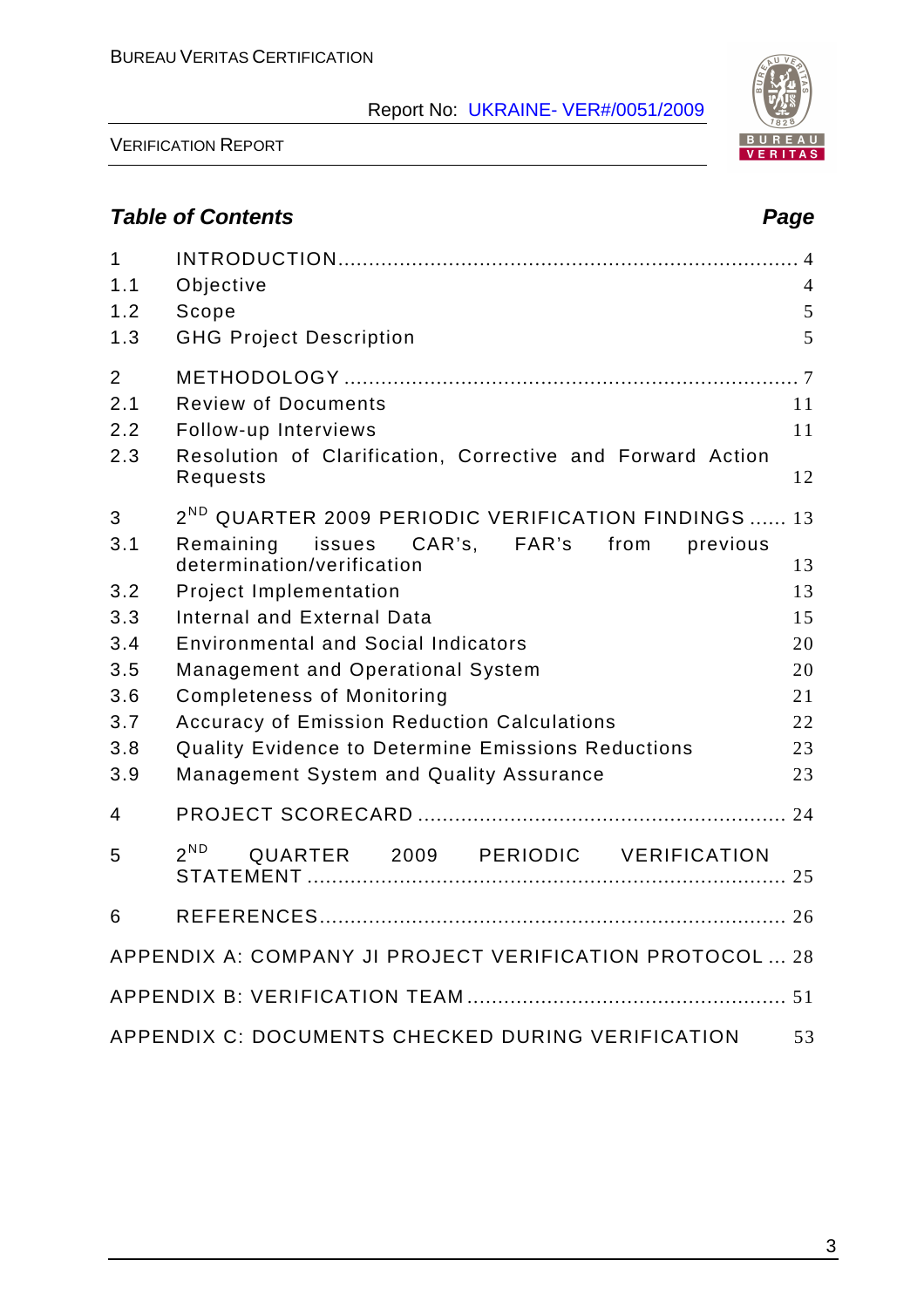

VERIFICATION REPORT

#### **1. INTRODUCTION**

Institute for Environment and Energy Conservation has commissioned Bureau Veritas Certification to verify the emissions reductions of its JI project "Revamping and Modernization of the Alchevsk Steel Mill" (hereafter called "the project") at Alchevsk, Ukraine, UNFCCC JI Reference Number 1000022.

This report summarizes the findings for the period 01/04/2009 up 30/06/2009 periodic verification of the project, performed on the basis of criteria given to provide for consistent project operations, monitoring and reporting, and contains a statement for the verified emission reductions.

The Verification Report is based on the Periodic Verification Report Template Version 3.0, December 2003, both part of the Validation and Verification Manual (VVM) published by International Emission Trading Association (IETA).

The project is approved by the National Environmental Investment Agency of Ukraine and Ministry of Economical Affairs in Netherlands (Letters of approval are presented, see Section 6) and registered under Track 1.

Current periodic verification has been performed with the account of findings and conclusions of the integral initial and first periodic verification report No. UKRAINE- VER#/0024/2008, Early Credit Verification Report No. 0007/2008 dated December 1st, 2008 and second periodic verification report for the 1<sup>st</sup> quarter No. UKRAINEperiodic verification report for the 1<sup>st</sup> quarter No. UKRAINE-VER#/0051/2009.

The results of the determination were documented by "Climate and Energy" of TÜV Süddeutschland in the report: "Revamping and Modernization of the Alchevsk Steel Mill, Ukraine" Report No. 947241 dated April 23d, 2008.

#### **1.1. Objective**

Verification is the periodic independent review and ex post determination by the AIE of the monitored reductions in GHG emissions during defined verification period.

The objective of verification can be divided in Initial Verification and Periodic Verification.

Initial Verification: The objective of an initial verification is to verify that the project is implemented as planned, to confirm that the monitoring system is in place and fully functional, and to assure that the project will generate verifiable emission reductions. A separate initial verification prior to the project entering into regular operations is not a mandatory requirement.

Periodic Verification: The objective of the periodic verification is to verify that actual monitoring systems and procedures are in compliance with the monitoring systems and procedures described in the monitoring plan; furthermore the periodic verification evaluates the GHG emission reduction data and express a conclusion with a high, but not absolute,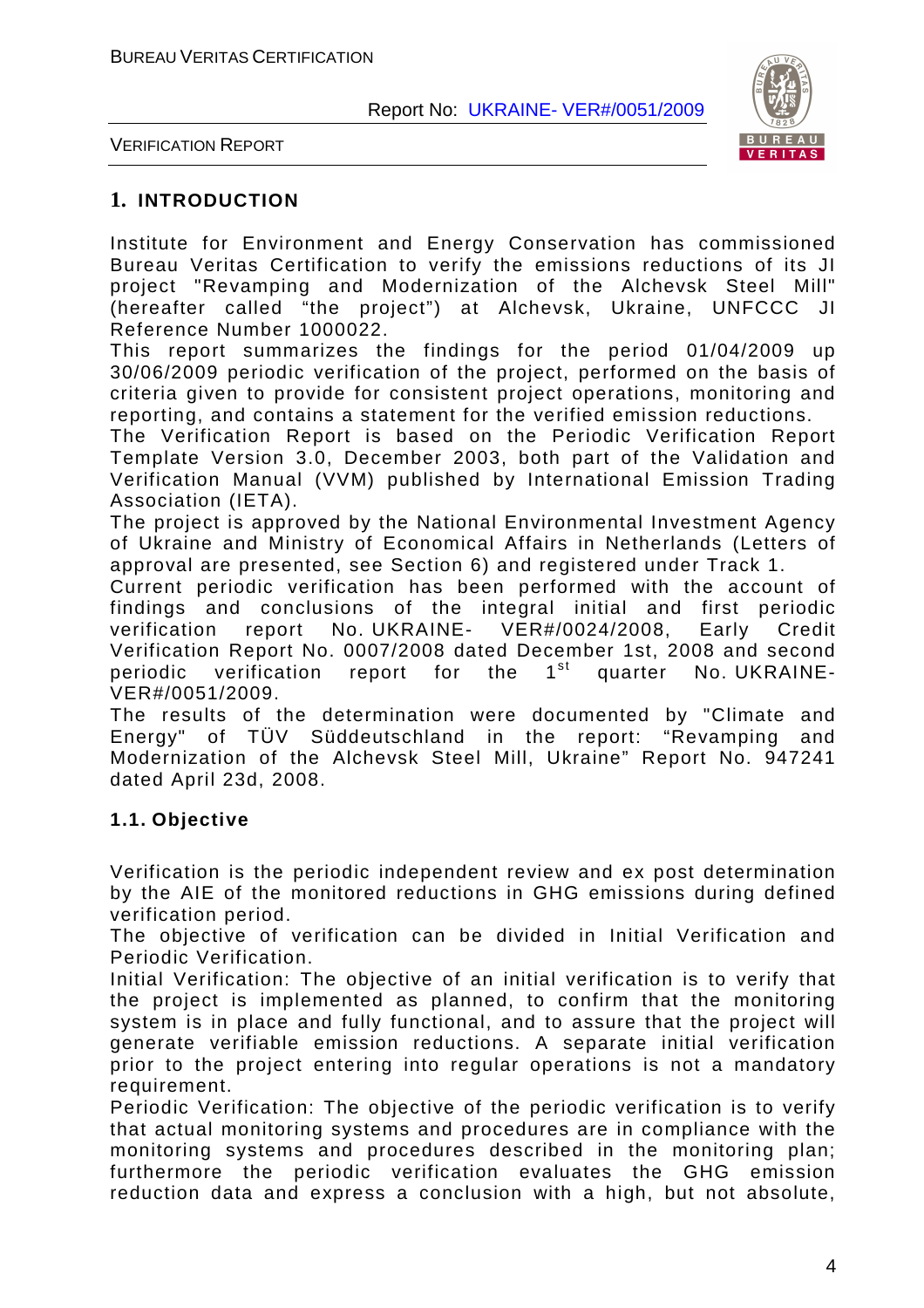

VERIFICATION REPORT

level of assurance about whether the reported GHG emission reduction data is free of material misstatements; and verifies that the reported GHG emission data is sufficiently supported by evidence, i.e. monitoring records.

The verification follows UNFCCC criteria referring to the Kyoto Protocol criteria, the JI/CDM rules and modalities, and the subsequent decisions by the JISC, as well as the host country criteria.

#### **1.2. Scope**

Verification scope is defined as an independent and objective review and ex post determination by the Independent Accredited Entity of the monitored reductions in GHG emissions. The verification is based on the submitted monitoring report and the determined project design document including the project's baseline study and monitoring plan and other relevant documents. The information in these documents is reviewed against Kyoto Protocol requirements, UNFCCC rules and associated interpretations. Bureau Veritas Certification has, based on the recommendations in the Validation and Verification Manual employed a risk-based approach in the verification, focusing on the identification of significant risks of the project implementation and the generation of ERUs.

The verification is not meant to provide any consulting towards the Client. However, stated requests for forward actions and/or corrective actions may provide input for improvement of the project monitoring towards reductions in the GHG emissions.

The audit team has been provided with a Monitoring Report and underlying data records, covering the period 01 April 2009 to 30 June 2009 inclusive (see Section 6).

#### **1.3. GHG Project Description**

OJSC Alchevsk Iron and Steel Works (AISW) is currently the 5th largest integrated iron and steel plant in Ukraine. It is located in the city of Alchevsk in Lugansk Oblast, Eastern Ukraine. It is part of the Industrial Union of Donbass (IUD), an industrial group that is a major shareholder in a number of metallurgical enterprises in Ukraine as well as in Poland and Hungary.

While one of the more modern integrated steel works in Ukraine, AISW was fairly typical of the Ukrainian iron and steel sector up to 2004 in terms of the vintage of technologies. The current facilities are mainly built in the 1950s and 1960s with the exception of new Open Hearth Furnace (TSU 1,2) commissioned in 2005. The plant has high energy intensity. AISW has a Sinter Plant, Lime Kilns, four Blast Furnaces, four old Open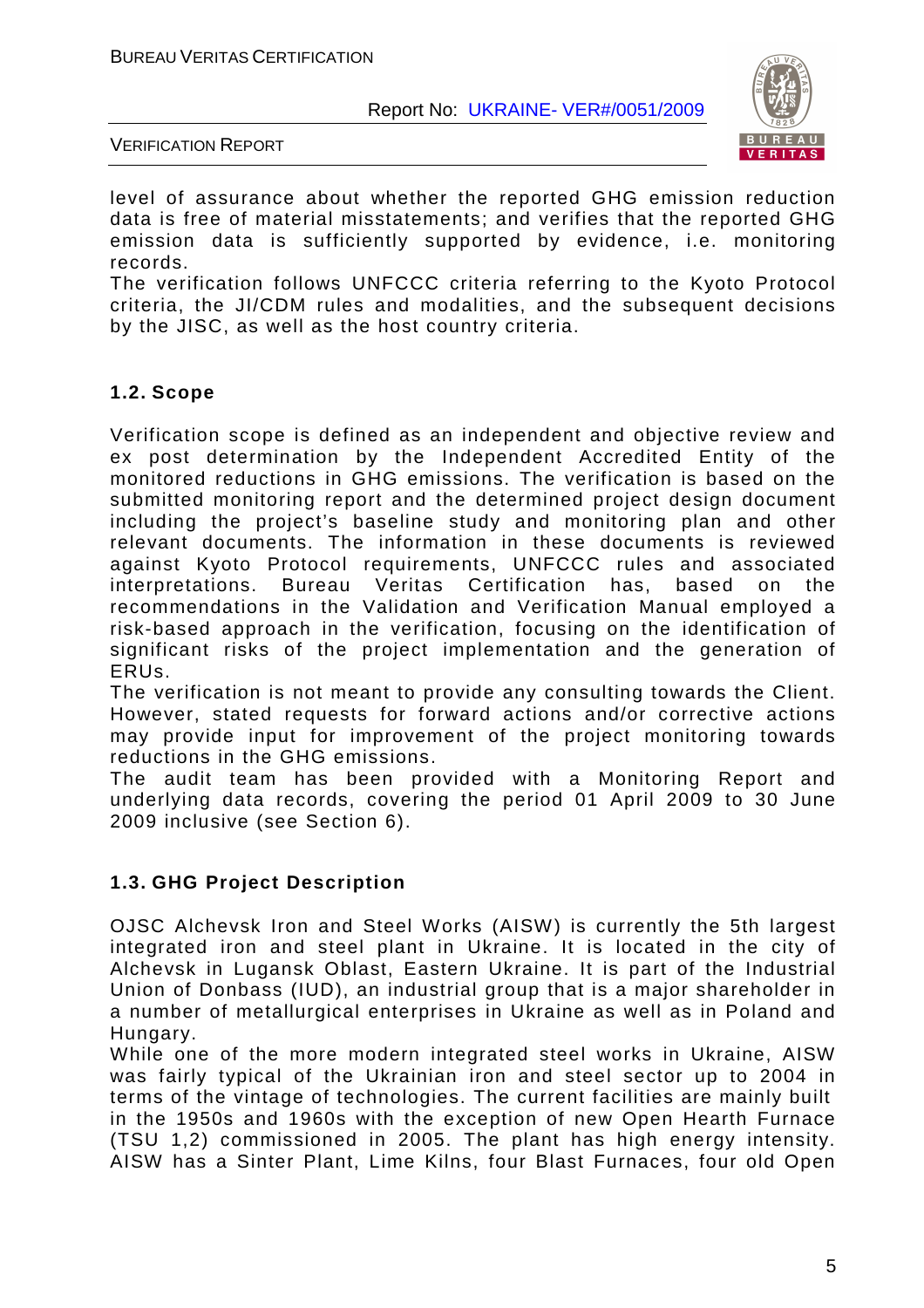

VERIFICATION REPORT

Hearth Furnaces and one recent Tandem Open Hearth Furnace, Ingot Casting, Blooming Mill and several other mills.

IUD is implementing a US\$1.5 billion capital investment program to modernize operations in its two Ukrainian plants including AISW over the period of 2004 - 2010 with financing of currently committed components in part being supplied by IFC through a US\$100 million direct loan and participation in a syndicated loan facility in the amount of US\$250 million. The rest of the financing is being sourced from commercial banks.

Beginning in 2004 and now coming on stream, modernization program at AISW has the integrated objectives of applying more efficient technology, improving environmental performance, increasing capacity and therefore competitiveness (reducing costs per tonne of steel produced). This modernization program is planned to involve technology replacement or upgrade of all major components of the iron and steel making and finishing processes.

The program's initial focus at AISW has been on steel production with the replacement of the old OHFs with two modern basic oxygen furnaces (Converters) integrated with continuous Slab Casters to replace the existing Blooming Mill utilizing Joint Implementation with the total investment costs of US\$ 944 million as described in PDD.

Planned but as yet uncommitted due to lack of financing and other impediments are other upstream investments including replacement of the existing sinter machines and upgrading of Blast Furnaces on a progressive basis. These activities could be subject to additional JI projects. The overall capacity of the plant expressed as steel production will be increased approximately from 3.6 Mt/a to 6.9 Mt/a.

When the discussions concerning modernization and capacity increases at AISW were initiated in order to increase competitiveness, the businessas-usual choice would have been to base the project on the existing technology as occurred during a similar upgrade commissioned in 2005 as a result of an investment decision made in 2002. OHF technology was available, well known at the company and had considerably lower initial investment costs than other more efficient technologies. OHF, Ingot Casting, and Blooming Mills might not be state of art in some parts in the world, but it is still prevalent in Ukraine, i.e. competitiveness could have been increased with traditional technology.

As documented in minutes of Meeting of the Technical Council of the Plant, 26th May, 2003, possibility to utilize Kyoto mechanisms provided the incentive to invest in more energy efficient technology. In the baseline scenario, the AISW would add new facilities using the recent OHF technology. The project, however, will replace the old OHF process by modern Linz-Donawitz Method (LD) Converters, as well as the substitution of the current Ingot Casting and Blooming Mill by a modern Slab Caster. Due to the improvement in technology, less fossil fuels and material inputs (pig iron) will be needed after implementation of the project compared to the baseline case and therefore carbon dioxide emissions are reduced.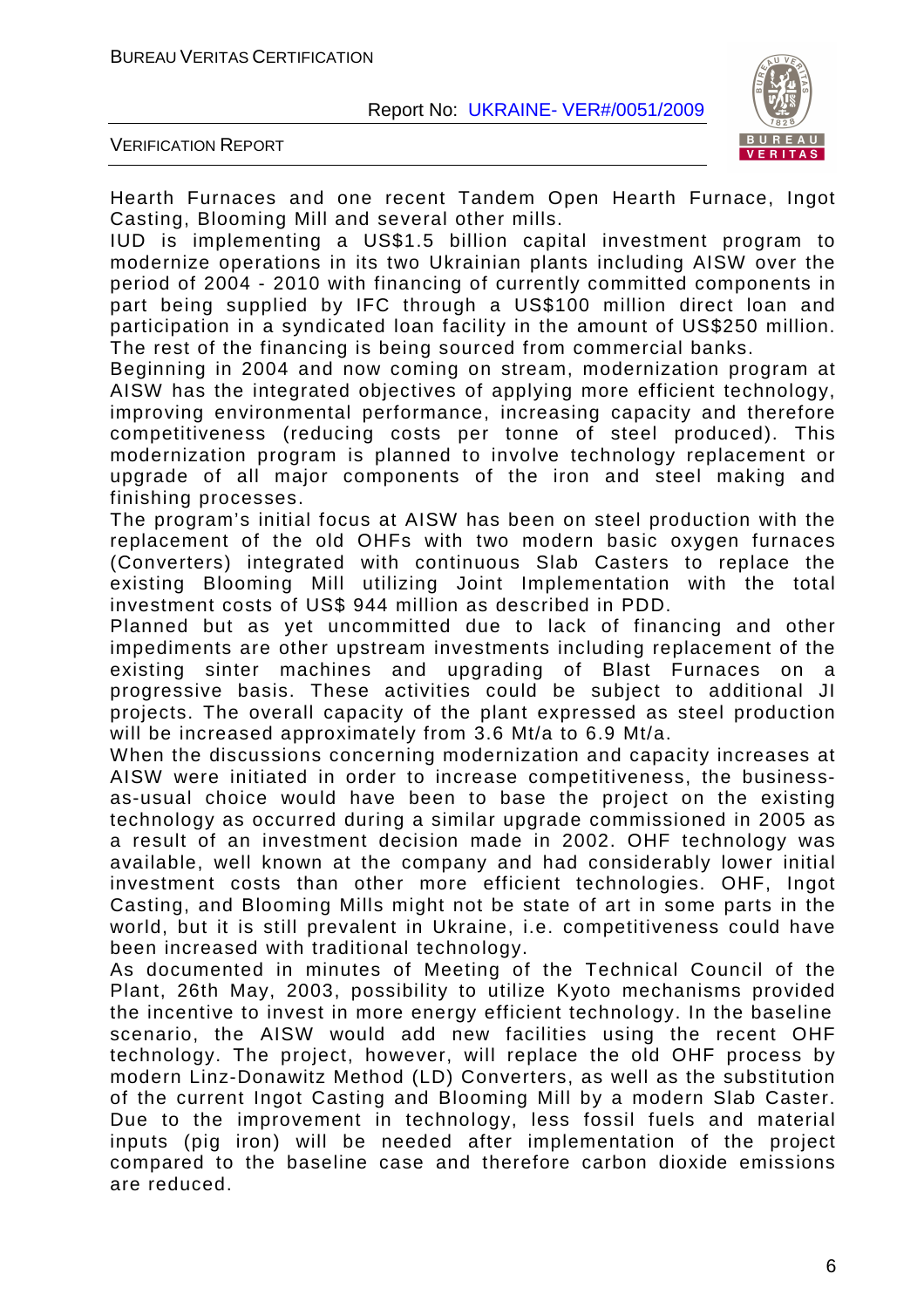

VERIFICATION REPORT

#### **Steel making process**

Steel is a metal alloy whose major component is iron, with carbon content between 0.02% and 1.7% by weight. Carbon and other elements act as hardening agents. The first part of the process of producing steel is to combine the main ingredients of coal (coke), iron ore in the pelletized form of sinter and lime in Blast Furnaces to produce pig iron. Pig iron is the immediate product of smelting iron ore with coke and limestone in a blast furnace. It has a very high carbon content, typically 3.5%, which makes it very brittle and not useful directly as a material except for limited applications.

In the basic oxygen process proposed in this project, molten pig iron and some scrap steel are placed in a ladle, and 99% pure oxygen are blown onto the steel and iron, causing the temperature to rise to about 1700°C. This melts the scrap, lowers the carbon content of the molten iron and helps remove unwanted chemical elements. Fluxes (like lime) are fed into the vessel to form slag which absorbs impurities of the steelmaking process. Steel is further refined in the Ladle Furnace and cast into slabs in a Continuous Caster.

AISW has used a traditional steel making technology - Open Hearth Furnaces (OHF), Ingot Casting, and Blooming Mills to produce semifinished products. The pig iron, limestone and iron ore go into an Open Hearth Furnace which has a wide, saucer-shaped hearth and a low roof. It is heated to about 1600  $\mathcal{F}$  (871 °C). The limestone and ore forms a slag that floats on the surface. Impurities, including carbon, are oxidized and float out of the iron into the slag.

#### **2. METHODOLOGY**

The verification is as a desk review and field visit including discussions and interviews with selected experts and stakeholders.

In order to ensure transparency, a verification protocol was customized for the project, according to the Validation and Verification Manual (IETA/PCF) a verification protocol is used as part of the verification (see Section 6). The protocol shows, in a transparent manner, criteria (requirements), means of verification and the results from verifying the identified criteria. The verification protocol serves the following purposes: It organises, details and clarifies the requirements the project is expected to meet; and

It ensures a transparent verification process where the verifier will document how a particular requirement has been verified and the result of the verification;

The verification protocol consists of one table under Initial Verification checklist and four tables under Periodic verification checklist. The different columns in these tables are described in Figure 1.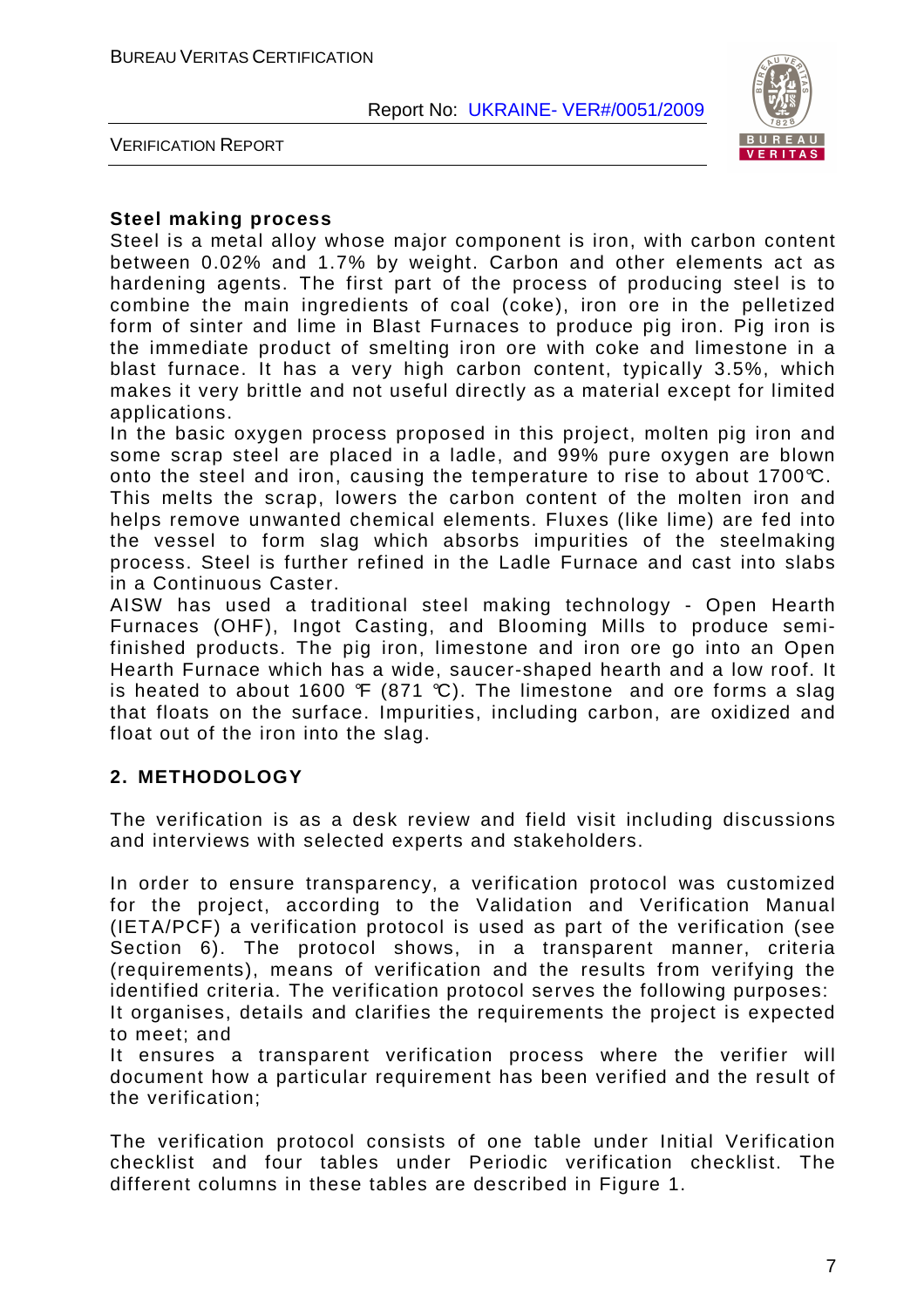

VERIFICATION REPORT

The overall verification, from Contract Review to Verification Report & Opinion, was conducted using Bureau Veritas Certification procedures.

The completed verification protocol is enclosed in Appendix A to this report.

| <b>Initial Verification Protocol Table 1</b> |                                                                   |                                                                                    |                                                                                                                                                                                                                                                                          |  |  |
|----------------------------------------------|-------------------------------------------------------------------|------------------------------------------------------------------------------------|--------------------------------------------------------------------------------------------------------------------------------------------------------------------------------------------------------------------------------------------------------------------------|--|--|
| Objective                                    | <b>Reference</b>                                                  | <b>Comments</b>                                                                    | <b>Conclusion (CARs/FARs)</b>                                                                                                                                                                                                                                            |  |  |
| The requirements the<br>project must meet    | Gives reference to<br>where<br>the<br>requirement<br>is<br>found. | Description<br>οf<br>circumstances and<br>further<br>comments<br>on the conclusion | This is either acceptable based on<br>evidence provided (OK),<br>or a<br>Corrective Action Request (CAR)<br>of risk or non-compliance of the<br>stated requirements. Forward<br>Action Request (FAR) indicates<br>essential risks for further periodic<br>verifications. |  |  |

| Periodic Verification Checklist Protocol Table 2: Data Management System/Controls                                                                                                                                                                                                                                                                    |                                                                                                                                                                                                                                                                                                                                                                         |                                                                                                                                                                                                                                                                                                                                                                                                                                                                                                                     |  |  |  |
|------------------------------------------------------------------------------------------------------------------------------------------------------------------------------------------------------------------------------------------------------------------------------------------------------------------------------------------------------|-------------------------------------------------------------------------------------------------------------------------------------------------------------------------------------------------------------------------------------------------------------------------------------------------------------------------------------------------------------------------|---------------------------------------------------------------------------------------------------------------------------------------------------------------------------------------------------------------------------------------------------------------------------------------------------------------------------------------------------------------------------------------------------------------------------------------------------------------------------------------------------------------------|--|--|--|
| Identification of potential<br>reporting risk                                                                                                                                                                                                                                                                                                        | Identification,<br>assessment and testing<br>of management controls                                                                                                                                                                                                                                                                                                     | Areas of residual risks                                                                                                                                                                                                                                                                                                                                                                                                                                                                                             |  |  |  |
| The project operator's data<br>management system/controls<br>assessed to<br>identify<br>are<br>reporting risks and to assess<br>data<br>the<br>management<br>system's/control's ability to<br>mitigate reporting risks. The<br>GHG<br>data<br>management<br>system/controls are assessed<br>the<br>against<br>expectations<br>detailed in the table. | A score is assigned as<br>follows:<br>Full - all best-<br>$\bullet$<br>practice<br>expectations are<br>implemented.<br>Partial<br>$\bullet$<br>a<br>proportion of the<br>best<br>practice<br>is<br>expectations<br>implemented<br>Limited<br>this<br>$\mathbf{r}$<br>$\bullet$<br>should be given if<br>little or none of<br>the<br>system<br>component is in<br>place. | Description of circumstances and further<br>commendation to the conclusion. This is<br>either acceptable based on evidence<br>provided (OK), or a Corrective Action<br>Request (CAR) of risk or non compliance<br>with stated requirements. The corrective<br>action requests are numbered and<br>presented to the client in the verification<br>report. The<br>Initial<br>Verification<br>has<br>additional Forward Action Requests<br>(FAR). FAR indicates essential risks for<br>further periodic verifications. |  |  |  |

| Periodic Verification Protocol Table 3: GHG calculation procedures and management control<br>testing                                                                                                  |                                                                                                                                                                                                                                             |                                                                                                                                                                              |  |  |
|-------------------------------------------------------------------------------------------------------------------------------------------------------------------------------------------------------|---------------------------------------------------------------------------------------------------------------------------------------------------------------------------------------------------------------------------------------------|------------------------------------------------------------------------------------------------------------------------------------------------------------------------------|--|--|
| <b>Identification</b><br>potential<br>οf<br>reporting risk                                                                                                                                            | Identification,<br>assessment<br>and<br>testing of management controls                                                                                                                                                                      | Areas of residual risks                                                                                                                                                      |  |  |
| Identify and list potential reporting<br>risks based on an assessment of<br>emission<br>estimation<br>the<br>procedures, <i>i.e.</i><br>the calculation methods,<br>➤<br>raw data collection and<br>➤ | Identify the key controls for each area<br>with potential reporting risks. Assess<br>the adequacy of the key controls and<br>eventually test that the key controls are<br>actually in operation.<br>include<br>Internal<br>controls<br>(not | Identify areas of residual<br>risks, i.e. areas<br>of<br>potential reporting risks<br>where<br>there<br>are<br>no no<br>adequate<br>management<br>mitigate<br>controls<br>to |  |  |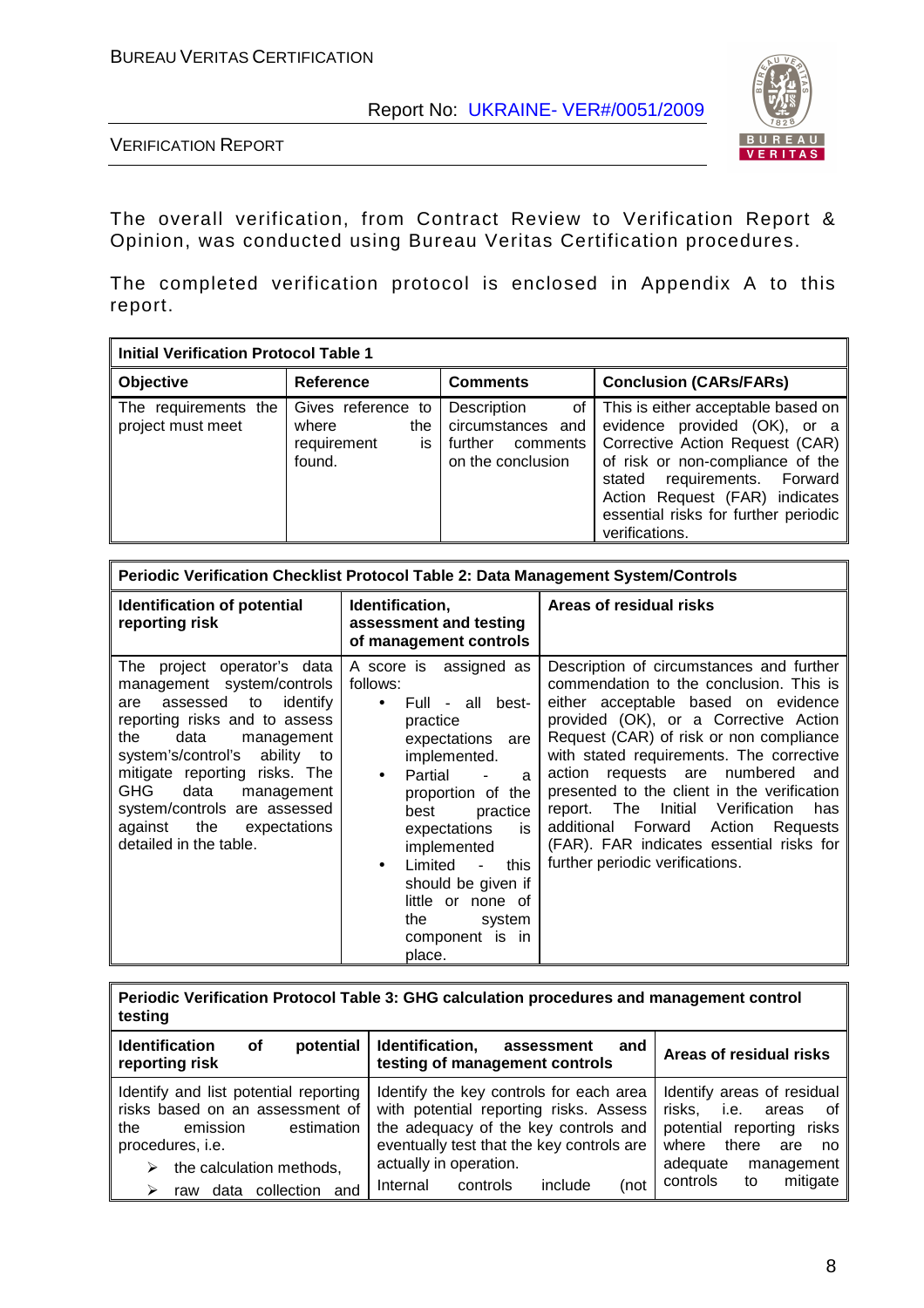

#### VERIFICATION REPORT

| of<br>supporting<br>sources                                                                                                                                           | exhaustive):                                                                                                                                                                | potential reporting risks                                                    |
|-----------------------------------------------------------------------------------------------------------------------------------------------------------------------|-----------------------------------------------------------------------------------------------------------------------------------------------------------------------------|------------------------------------------------------------------------------|
| documentation,<br>reports/databases/informat<br>➤<br>ion systems from which                                                                                           | of<br>$\blacktriangleright$<br>Understanding<br>responsibilities and roles                                                                                                  | where<br>Areas<br>data<br>accuracy, completeness<br>and consistency could be |
| data is obtained.<br>Identify key source data. Examples                                                                                                               | Reporting,<br>reviewing<br>➤<br>and<br>formal<br>management<br>approval of data;                                                                                            | improved are highlighted.                                                    |
| of source data include metering<br>records,<br>monitors,<br>process<br>operational<br>logs,<br>laboratory/analytical<br>data,<br>accounting records, utility data and | Procedures<br>➤<br>for<br>ensuring<br>completeness,<br>data<br>conformance with reporting<br>guidelines, maintenance of<br>data trails etc.                                 |                                                                              |
| vendor data. Check appropriate<br>calibration and maintenance of<br>equipment, and assess the likely<br>accuracy of data supplied.                                    | Controls to<br>➤<br>the<br>ensure<br>arithmetical accuracy of the<br>GHG data generated and<br>accounting<br>records<br>e.g.                                                |                                                                              |
| Focus on those risks that impact<br>the accuracy, completeness and<br>consistency of the reported data.<br>Risks are weakness in the GHG                              | internal<br>audits,<br>and<br>checking/<br>review<br>procedures;                                                                                                            |                                                                              |
| calculation<br>systems<br>and<br>may<br>include:                                                                                                                      | Controls over the computer<br>➤<br>information systems;                                                                                                                     |                                                                              |
| transfer<br>of<br>➤<br>manual<br>data/manual calculations,<br>unclear origins of data,<br>➤<br>due<br>⋗<br>accuracy<br>to<br>technological limitations,               | Review<br>➤<br>processes<br>for<br>identification<br>and<br>understanding<br>key<br>οf<br>process parameters<br>and<br>implementation of calibration<br>maintenance regimes |                                                                              |
| lack of appropriate data<br>➤<br>protection measures? For<br>example,<br>protected<br>calculation<br>cells<br>in.<br>and/or<br>spreadsheets<br>password restrictions. | Comparing and analysing<br>➤<br>the GHG data with previous<br>periods,<br>targets<br>and<br>benchmarks.                                                                     |                                                                              |
|                                                                                                                                                                       | When testing the specific internal<br>controls, the following questions are<br>considered:                                                                                  |                                                                              |
|                                                                                                                                                                       | 1. Is the control designed properly to<br>ensure that it would either prevent<br>detect<br>and<br>or<br>correct<br>any<br>significant misstatements?                        |                                                                              |
|                                                                                                                                                                       | To what extent have the internal<br>2.<br>controls<br>been<br>implemented<br>according to their design;                                                                     |                                                                              |
|                                                                                                                                                                       | To what extent have the internal<br>3.<br>controls (if existing) functioned<br>properly (policies and procedures<br>have been followed) throughout<br>the period?           |                                                                              |
|                                                                                                                                                                       | 4. How does management assess<br>the internal control as reliable?                                                                                                          |                                                                              |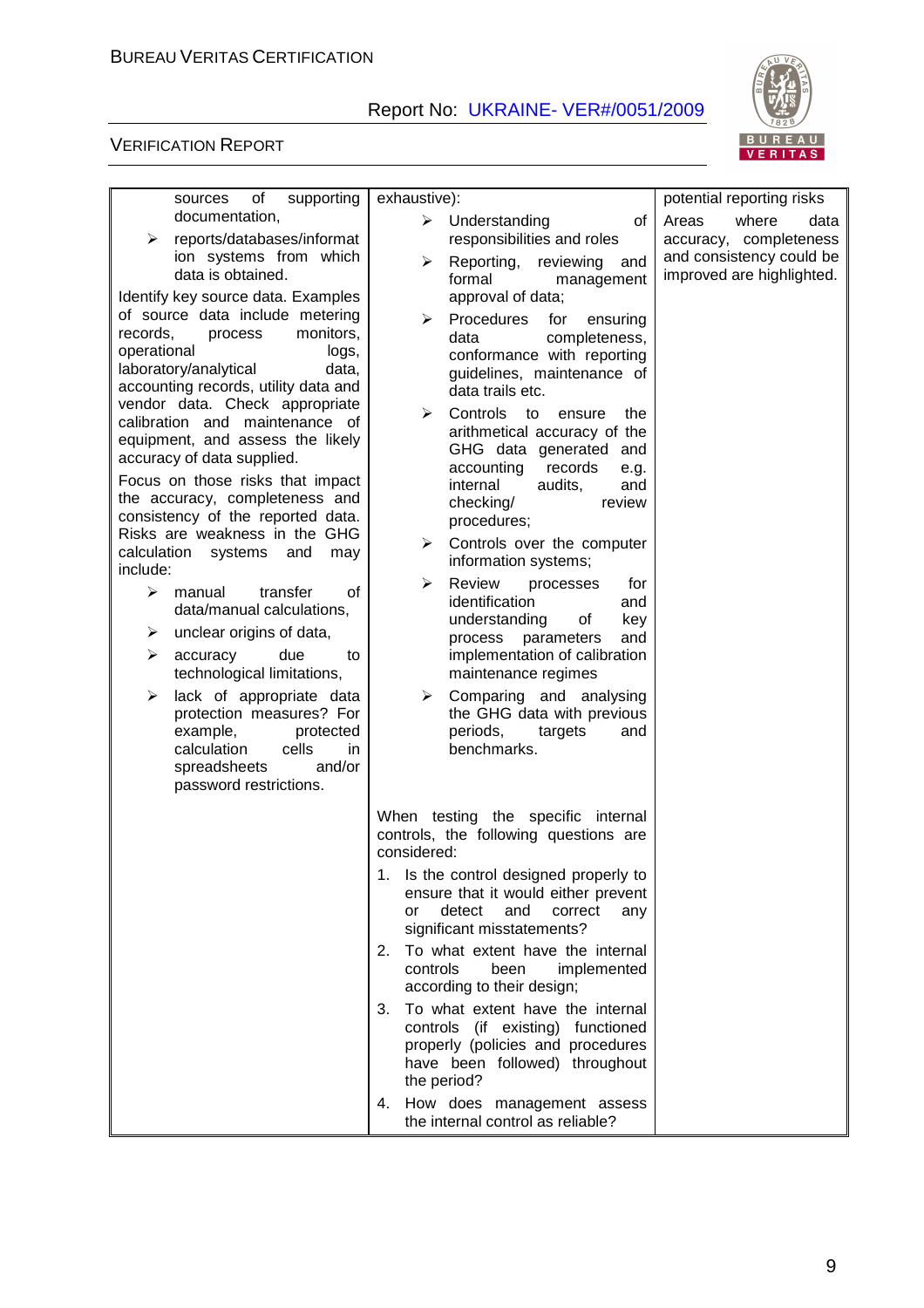

#### VERIFICATION REPORT

| Periodic Verification Protocol Table 4: Detailed audit testing of residual risk areas and random<br>testing                                                                                   |                                                                                                                                                                                                                                                                                                                                                                                                                                                                                                                                            |                                                                                                                                                                                                                                                                                                                                                                                                                                                                                                                                                                                                                                                                                                                                                                                                                                                                                                                                                                                                                                                                                                                                      |  |  |
|-----------------------------------------------------------------------------------------------------------------------------------------------------------------------------------------------|--------------------------------------------------------------------------------------------------------------------------------------------------------------------------------------------------------------------------------------------------------------------------------------------------------------------------------------------------------------------------------------------------------------------------------------------------------------------------------------------------------------------------------------------|--------------------------------------------------------------------------------------------------------------------------------------------------------------------------------------------------------------------------------------------------------------------------------------------------------------------------------------------------------------------------------------------------------------------------------------------------------------------------------------------------------------------------------------------------------------------------------------------------------------------------------------------------------------------------------------------------------------------------------------------------------------------------------------------------------------------------------------------------------------------------------------------------------------------------------------------------------------------------------------------------------------------------------------------------------------------------------------------------------------------------------------|--|--|
| residual<br>οf<br>Areas<br>risks                                                                                                                                                              | <b>Additional</b><br>verification<br>testing performed                                                                                                                                                                                                                                                                                                                                                                                                                                                                                     | <b>Requiring</b><br><b>Conclusions</b><br><b>Areas</b><br>and<br>Improvement<br>(including Forward Action Requests)                                                                                                                                                                                                                                                                                                                                                                                                                                                                                                                                                                                                                                                                                                                                                                                                                                                                                                                                                                                                                  |  |  |
| List the residual areas<br>of risks (Table 2 where<br>detailed audit testing<br>is necessary.<br>addition,<br>other<br>In<br>material areas may be<br>selected for detailed<br>audit testing. | verification<br>The<br>additional<br>testing performed is described.<br>Testing may include:<br>1.<br>Sample cross checking of<br>manual transfers of data<br>Recalculation<br>2.<br>3.<br>Spreadsheet<br>'walk<br>throughs' to check links<br>and equations<br>Inspection of calibration<br>4.<br>and maintenance records<br>for key equipment<br>Check<br>sampling<br>⋗<br>analysis results<br>⋗<br><b>Discussions</b><br>with<br>engineers<br>process<br>detailed<br>who<br>have<br>knowledge of process<br>uncertainty/error<br>bands. | Having investigated the residual risks, the<br>conclusions should be noted here. Errors and<br>uncertainties should be highlighted.<br>Errors and uncertainty can be due to a<br>number of reasons:<br>$\blacktriangleright$<br>Calculation errors. These may be due<br>to inaccurate manual transposition,<br>use of inappropriate emission factors<br>or assumptions etc.<br>➤<br>Lack of clarity in the monitoring plan.<br>This could lead to inconsistent<br>approaches to calculations or scope<br>of reported data.<br>Technological limitations. There may<br>➤<br>inherent uncertainties<br>be<br>(error<br>bands) associated with the methods<br>used to measure emissions e.g. use<br>of particular equipment such as<br>meters.<br>Lack of source data. Data for some<br>➤<br>sources may not be cost effective or<br>practical to collect. This may result in<br>the use of default data which has<br>been derived<br>based<br>certain<br>on<br>assumptions/conditions<br>and<br>which<br>will<br>therefore<br>have<br>varying<br>applicability in different situations.<br>The second two categories are explored with |  |  |
|                                                                                                                                                                                               |                                                                                                                                                                                                                                                                                                                                                                                                                                                                                                                                            | the site personnel, based on their knowledge<br>and experience of the processes. High risk<br>process parameters or source data (i.e. those<br>with a significant influence on the reported<br>data, such as meters) are reviewed for these<br>uncertainties.                                                                                                                                                                                                                                                                                                                                                                                                                                                                                                                                                                                                                                                                                                                                                                                                                                                                        |  |  |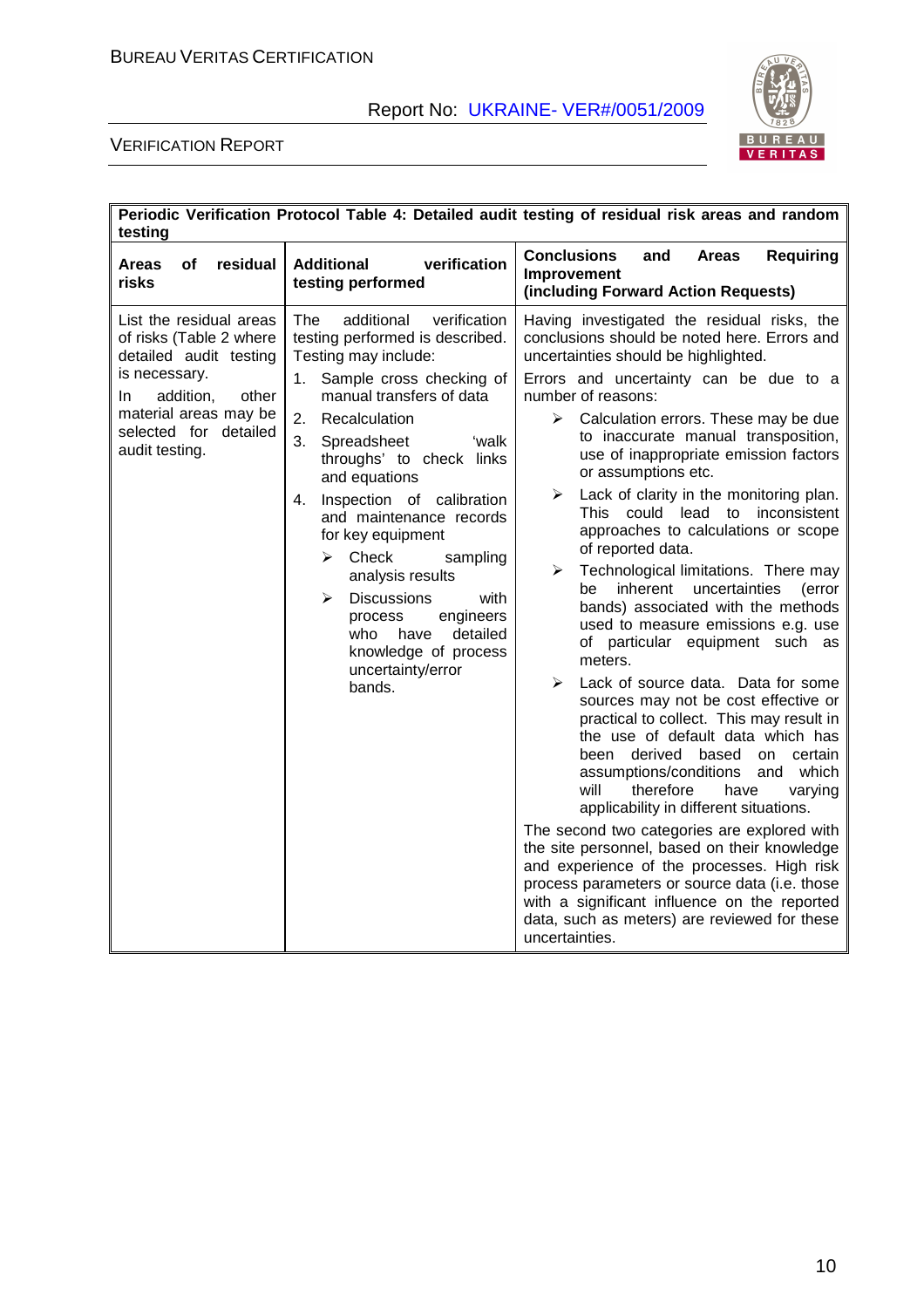

VERIFICATION REPORT

| Verification Protocol Table 5: Resolution of Corrective Action and Clarification Requests                                                                                                            |                                                                                                                                                                                          |                                                                                                                                                                                          |                                                                                                                                                                                                                         |  |  |
|------------------------------------------------------------------------------------------------------------------------------------------------------------------------------------------------------|------------------------------------------------------------------------------------------------------------------------------------------------------------------------------------------|------------------------------------------------------------------------------------------------------------------------------------------------------------------------------------------|-------------------------------------------------------------------------------------------------------------------------------------------------------------------------------------------------------------------------|--|--|
| clarifications<br>Report<br>and corrective action<br>requests                                                                                                                                        | Ref.<br>to checklist<br>question in tables<br>2/3                                                                                                                                        | Summary of project<br>owner response                                                                                                                                                     | <b>Verification conclusion</b>                                                                                                                                                                                          |  |  |
| If the conclusions from<br>Verification<br>the<br>are<br>either<br>Corrective<br>$\overline{a}$<br>Action<br>Request or a<br>Clarification<br>Request,<br>these should be listed in<br>this section. | Reference<br>the<br>to<br>checklist<br>question<br>number in Tables 2, 3<br>and 4 where<br>the<br>Corrective<br>Action<br>Request<br>or<br><b>Clarification Request</b><br>is explained. | The responses given<br>by the Client or other<br>project participants<br>during<br>the<br>communications<br>with<br>verification team<br>the<br>should be summarized<br>in this section. | <b>This</b><br>should<br>section<br>summarize the verification<br>team's responses and final<br>conclusions.<br><b>The</b><br>conclusions should also be<br>included in Tables 2, 3 and<br>4, under "Final Conclusion". |  |  |

**Figure 1 Verification protocol tables** 

#### **2.1. Review of Documents**

The Monitoring Report (MR) for the  $2^{nd}$  quarter 2009 submitted by IEEC and additional background documents related to the project design and baseline, i.e. country Law, Project Design Document (PDD), applied methodology, Kyoto Protocol, Clarifications on Verification Requirements to be checked were reviewed.

The verification findings presented in this report relate to the project as described in the PDD version 4 and Monitoring Report version 1.

#### **2.2. Follow-up Interviews**

On 24/09/2009 Bureau Veritas Certification performed interviews with project stakeholders to confirm selected information and to resolve issues identified in the document review. Representatives of OJSC "AISW" were interviewed (see References). The main topics of the interviews are summarized in Table 1.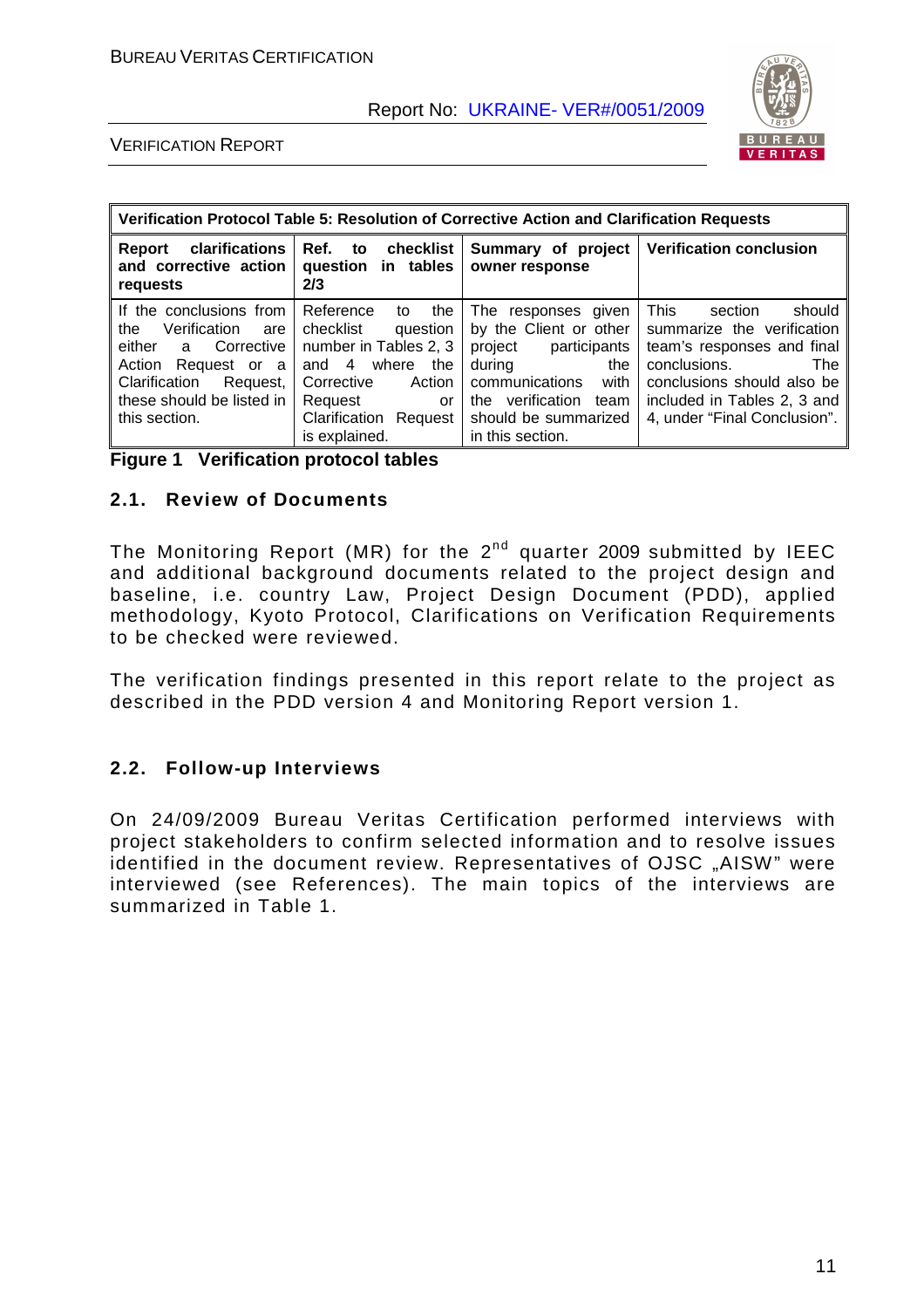

VERIFICATION REPORT

|  |  | Table 1 Interview topics |
|--|--|--------------------------|
|--|--|--------------------------|

| Interviewed organization             | <b>Interview topics</b>                       |  |
|--------------------------------------|-----------------------------------------------|--|
| OJSC "Alchevsk Steel Mill"           | Organizational structure.                     |  |
|                                      | Responsibilities and authorities.             |  |
|                                      | Training of personnel.                        |  |
|                                      | Quality management procedures and technology. |  |
|                                      | Implementation of equipment (records).        |  |
|                                      | Metering equipment control.                   |  |
|                                      | Metering record keeping system, database.     |  |
| Local Stakeholder:                   | Social impacts.                               |  |
| <b>District State Administration</b> | Environmental impacts.                        |  |
| Consultant:                          | Baseline methodology.                         |  |
| Environment<br>Institute for<br>and  | Monitoring plan.                              |  |
| <b>Energy Conservation</b>           | Monitoring report.                            |  |
|                                      | Deviations from PDD.                          |  |

#### **2.3. Resolution of Clarification, Corrective and Forward Action Requests**

The objective of this phase of the verification is to raise the requests for corrective actions and clarification and any other outstanding issues that needed to be clarified for Bureau Veritas Certification positive conclusion on the GHG emission reduction calculation.

Findings established during the initial verification can either be seen as a non-fulfilment of criteria ensuring the proper implementation of a project or where a risk to deliver high quality emission reductions is identified.

Corrective Action Requests (CAR) are issued, where:

i) there is a clear deviation concerning the implementation of the project as defined by the PDD;

ii) requirements set by the MP or qualifications in a verification opinion have not been met; or

iii) there is a risk that the project would not be able to deliver (high quality) ERUs.

Forward Action Requests (FAR) are issued, where:

iv) the actual status requires a special focus on this item for the next consecutive verification, or

v) an adjustment of the MP is recommended.

The verification team may also use the term Clarification Request (CL), which would be where:

vi) additional information is needed to fully clarify an issue.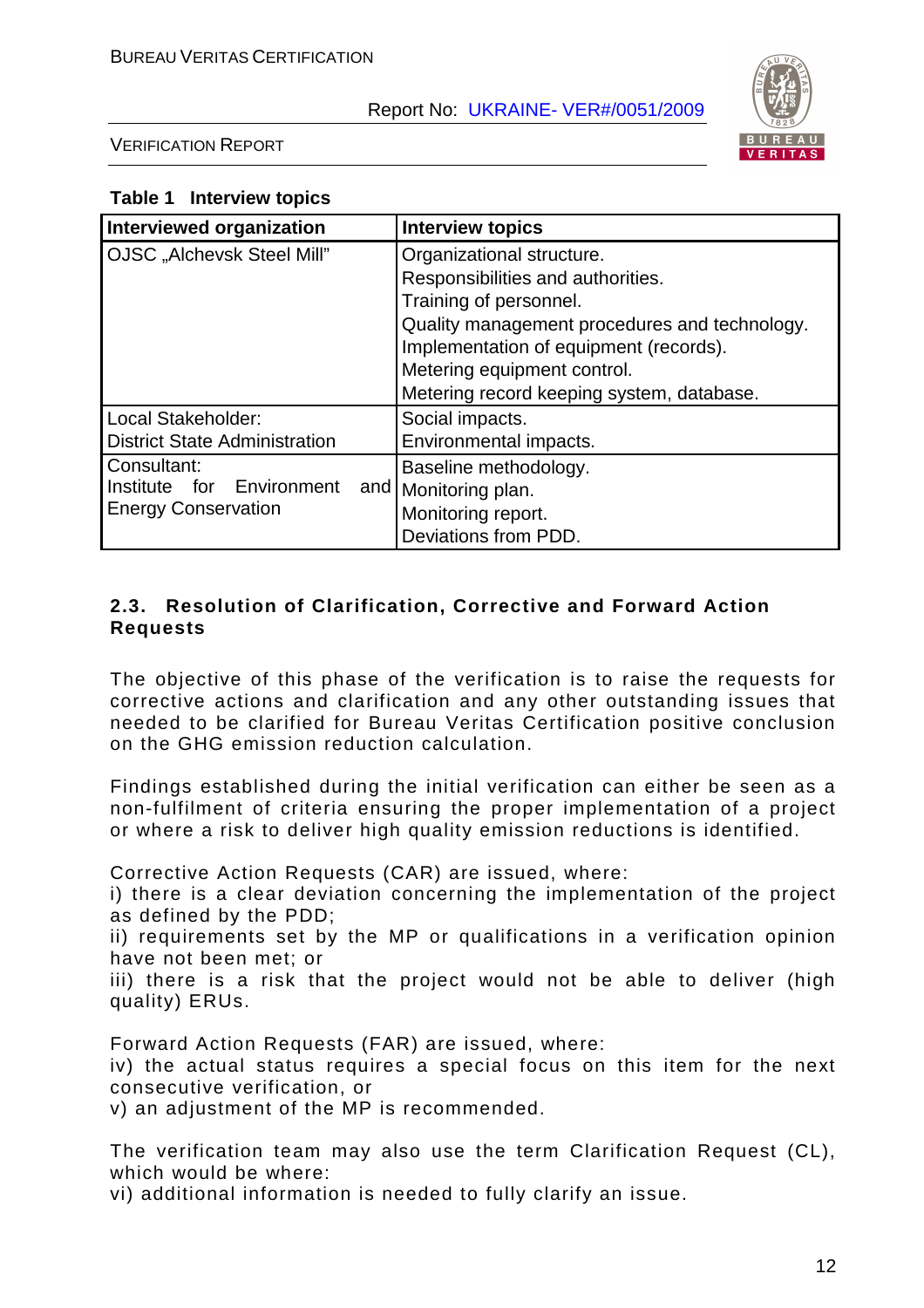

VERIFICATION REPORT

To guarantee the transparency of the verification process, the concerns raised are documented in more detail in the verification protocol in Appendix A.

### **3. VERIFICATION FINDINGS**

In the following sections, the findings of the verification are stated. The verification findings for each verification subject are presented as follows: 1) The findings from the desk review of the original project activity documents and the findings from interviews during the follow up visit are summarized. A more detailed record of these findings can be found in the Verification Protocol in Appendix A.

2) The conclusions for verification subject are presented.

In the final verification report, the discussions and the conclusions that followed the preliminary verification report and possible corrective action requests are encapsulated in this section.

#### **3.1 Remaining issues CAR's, FAR's from previous determination/verification**

One task of the verification is to check the remaining issues from the previous determination and verification or issues which are clearly defined for assessment in the PDD. The verification report prepared by Bureau Veritas Holding SAS for the 1<sup>st</sup> quarter 2009 does not note any open issues.

#### **3.2 Project Implementation**

#### **3.2.1 Discussion**

The modernization program of Open Joint Stock Company "Alchevsk Iron and Steel Mill" (OJSC "AISW"), which was started in 2004, pursues complex goals: implementation of energy efficient technologies to increase competitiveness of the plant, improvement of ecological impacts, and also expansion of market presence due to increase of manufacture capacity.

The realization of the technical revamping and modernization of the steel manufacturing process, which envisaged displacement old Open-Hearth Furnaces (OHF's) by the complex of oxygen-converter shop with two new LD Converters, was the top priority task of the project. LD Converters are joined together into one cycle with two Slab Casters, with Ladle-Furnaces (LF's) and Vacuumator (VD Plant), which together displaces the Blooming Mills. From the beginning it was envisaged that the project will be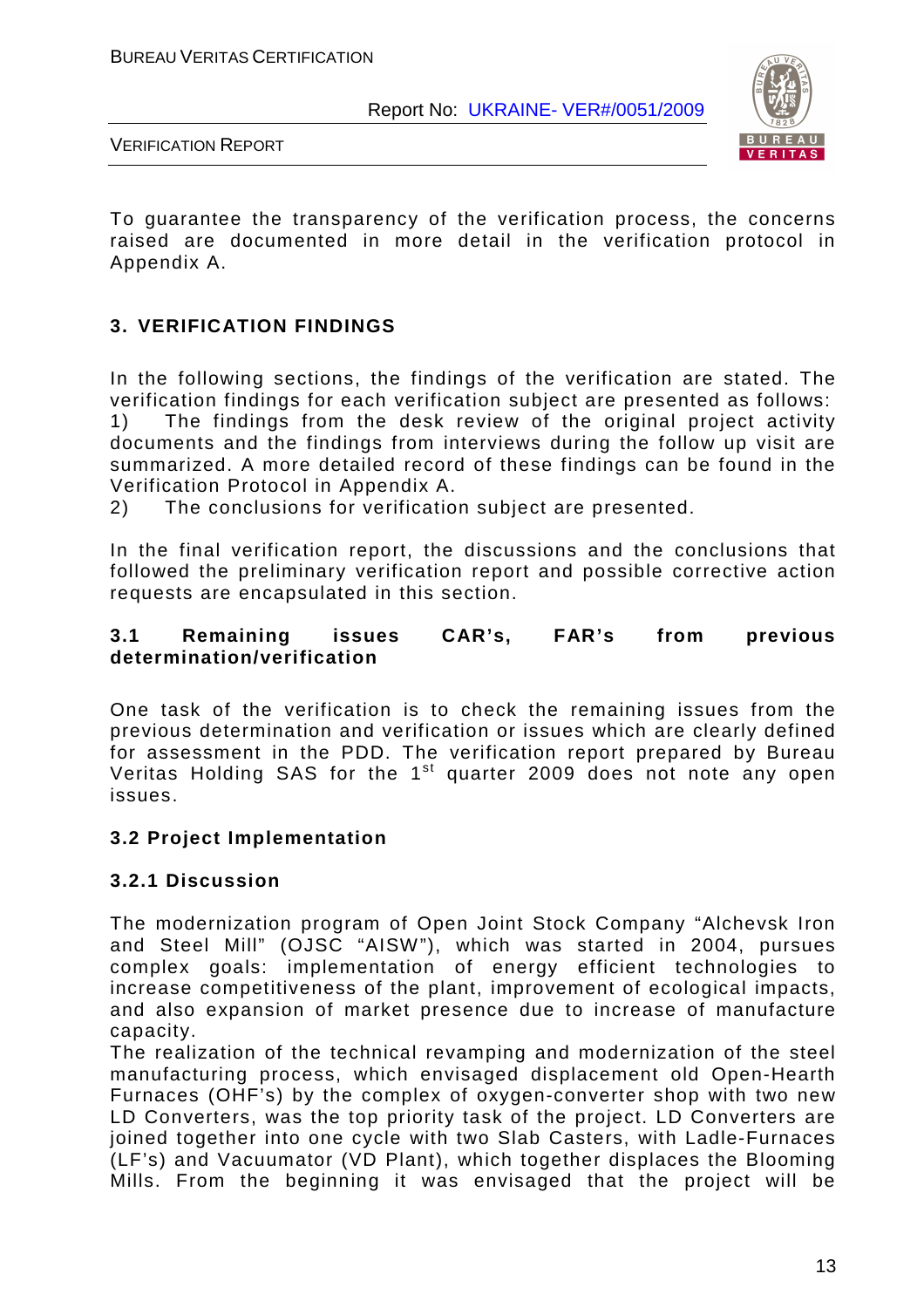

VERIFICATION REPORT

implemented as Joint Implementation (JI) project under the Kyoto protocol on climate change.

Before the project implementation OJSC "AISW" was using a traditional steel making technology: OHF's, Ingot Casting and Blooming Mills. According to this technology, around 20-21% of produced slabs in cutoff pieces were returned back to the OHF's.

According to the investment plan the project envisages the following basic Phases:

#1 – installation of Slab Caster #1 along with LF;

#2 – installation of Slab Caster #2 along with VD Plant;

#3 – installation of LD Converter #2

#4 – installation of LD Converter #1

#5 – reconstruction of Oxygen Plant #4

#6 – installation of Oxygen Plant #7

#7 – installation of Oxygen Plant #8

Phases 5-7 aimed to reconstruction and introduction of Oxygen Plants are indissolubly linked with the operation of main steel facilities (Phases #1- 4).

With the project implementation, generally with introduction of new Slab Casters with LF's and VD Plant, only around 3% of steel in cutoff pieces returns back to OHF's or to the LD Converters for recasting. As a result, such a difference between projectline and baseline scenarios leads to economy of pig iron, natural gas and also blast furnace gas, which is then used as the result of project activity, for blast furnace blowing production at the existing power plant. However the project leads to increase of electricity consumption in comparison with the baseline.

In general the JI project leads to reduction of fuel and energy resources (FER) consumption and, therefore, to GHG emission reductions.

Phases #1 and #2 were implemented: Slab Caster #1 was implemented in August 2005 and Slab Caster # 2 – in March 2007.

The implementation of LD Converter #2 (Phase #3) was completed in January 2008 (it had to be finished in the third quarter of 2007). Such a delay was caused by the financial, technical and customs difficulties and also by the delay of equipment supply.

LD Converter #1 was implemented in September 2008 (completion of Phase #4). However then, in about a month, the operation of LD Converter #1 was suspended because of financial and economic crisis. LD Converter #1 was launched again in March 2009.

The reconstruction of Oxygen Plant #4 (Phase #5) was completed on 30th of September 2005 (almost together with Slab Caster #1).

The installation of Oxygen Plant #7 (Phase #6) was completed on 19th of March

2008 (according to the previous plan it should have been completed in the third

quarter of 2007). The delay was caused by the same reasons (financial, technical and customs difficulties), which were mentioned for the Phase #3, because Oxygen Plant #7 supplies oxygen for LD Converter #2.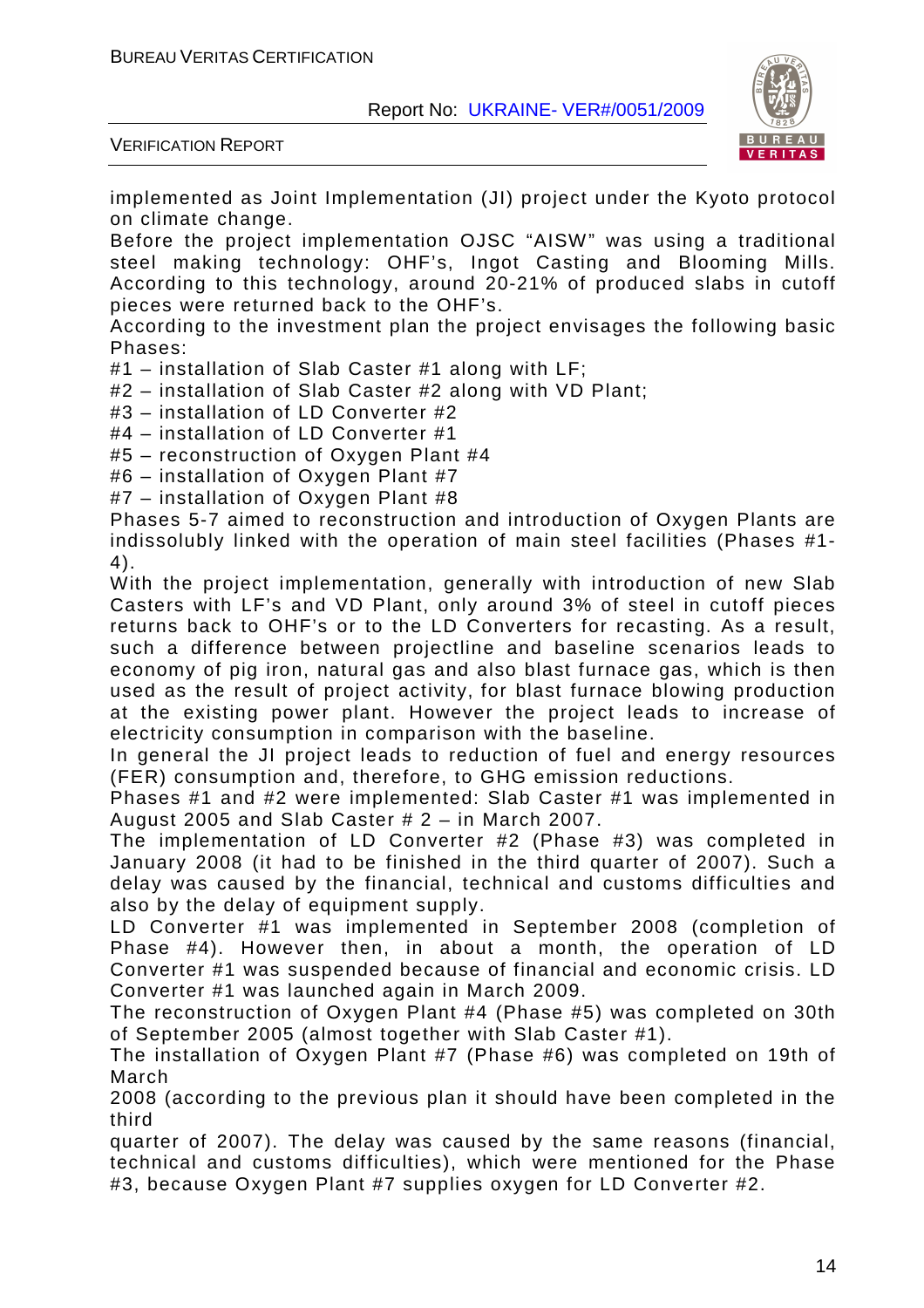

VERIFICATION REPORT

The installation of Oxygen Plant #8 (Phase #7) is at the final stage of completion (it has to be finished in the third quarter of 2009). Such a delay was caused by financial and economic crisis, because the Steel Mill is not operating at full capacity and there is no need to produce significant oxygen volumes.

Thereby, 6 basic units, mentioned in Phases of project implementation, were operational in the reporting period.

At the end of the first half a year 2009, the Steel Mill was not operating at full capacity. This was caused by the influence of global financial crisis. The crisis stipulated reduction of the steel production volumes and also caused considerable changes in the level of planned raw-materials and FER consumption volumes per 1 ton of steel output, which therefore influenced on specific and absolute level of GHG emission reductions.

During reporting monitoring period the level of OHF steel and rolledformed slabs output (baseline slabs) was decreased. The main volume of slabs was manufactured at Slab Casters #1,2. The productivity decrease in the baseline has caused the increase of constant FER consumption data (increase of specific FER per 1 ton of steel output). At the same time, the productivity increase in the projectline (at LD Converters and Slab Casters instead of OHF's) has caused the decrease of specific FER consumption data.

The emission reductions, examined in this monitoring report, were generated during the whole monitoring period. The monitoring was based on actual data (mentioned in the reporting documents) of output production and FER consumption in projectline and in baseline scenarios as it is required by the Joint Implementation Project Design Document (PDD).

#### **3.2.2 Findings**

None.

#### **Conclusion of the verification team**

The project complies with the requirements.

#### **3.2.3 Conclusion**

The project complies with the requirements.

#### **3.3 Internal and External Data**

#### **3.3.1 Discussion**

The monitoring approach in the Monitoring Plan of the PDD version 4 requires monitoring and measurement of variables and parameters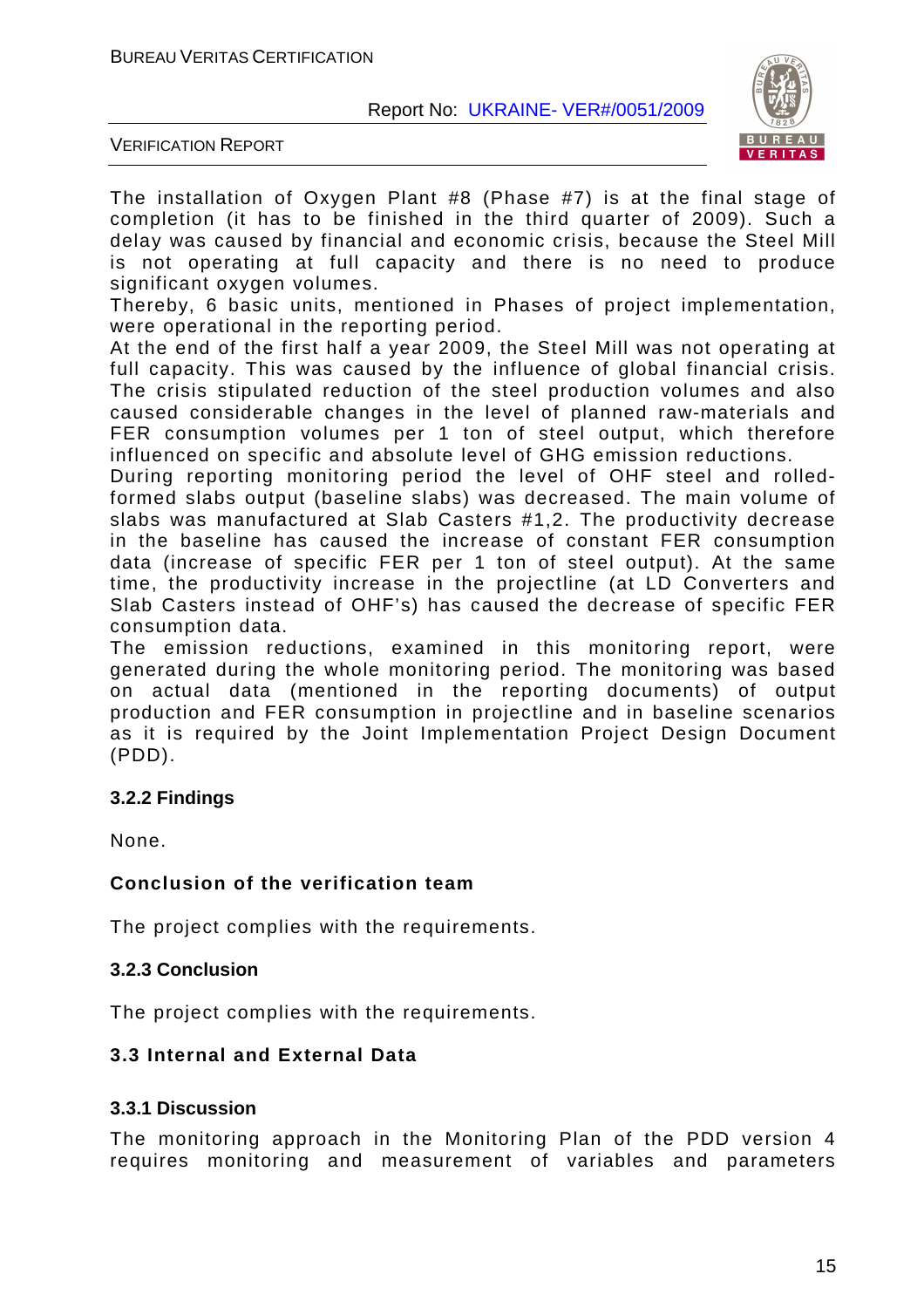

VERIFICATION REPORT

necessary to quantify the baseline emissions and project emissions in a conservative and transparent way.

The parameters that are determined to quantify the baseline and project emissions are presented in the Table 1.

Table 1. Baseline and projectline parameters

| <b>ID Number</b> | Data variable                                                                         | <b>Units</b>                     |
|------------------|---------------------------------------------------------------------------------------|----------------------------------|
|                  | Baseline Emissions (BE), Project Tonnes CO <sub>2</sub>                               |                                  |
|                  | Emissions (PE)                                                                        |                                  |
| $B-1, P-1$       | <b>Total Steel Output (TSO)</b>                                                       | <b>Tonnes</b>                    |
| $B-2, P-2$       | Total CO2 of Pig Iron (TCPI)                                                          | Tonnes $CO2$                     |
| $B-3, P-3$       | Total CO2 from Fuel Consumption in Tonnes CO <sub>2</sub>                             |                                  |
|                  | Pig Iron production (TCFCPI)                                                          |                                  |
| $B-4, P-4$       | Percentage of Total amount of Pig Iron share<br>Produced Used in project Steel Making |                                  |
|                  | Activity (PII)                                                                        |                                  |
| $B-5, P-5$       | Total Pig Iron Input into Steel Making Tonnes                                         |                                  |
|                  | Process (TPII)                                                                        |                                  |
| $B-6, P-6$       | Total Pig Iron Produced (TPIP)                                                        | <b>Tonnes</b>                    |
| $B-7, P-7$       | Quantity of each fuel (fpi) used in                                                   | $m^3$ , 1000 m <sup>3</sup>      |
|                  | making Pig Iron $(Q_{\text{fpi}})$                                                    |                                  |
| $B-8, P-8$       | Emission factor of each fuel (fpi) EF <sub>fpi</sub>                                  | Tonnes CO2 per<br>m <sup>3</sup> |
| $B-9, P-9$       | Total CO2 from Electricity used in Pig                                                | Tonnes $CO2$                     |
|                  | Iron production (TCEPI)                                                               |                                  |
| $B-10, P-10$     | Electricity Consumed in producing Pig                                                 | <b>MWh</b>                       |
|                  | Iron (ECPI)                                                                           |                                  |
| B-11, P-11       | <b>Electricity Tonnes</b><br>Emissions Factor for                                     |                                  |
|                  | Consumption in making Pig Iron CO <sub>2</sub> /Mwh<br>(EFECPI)                       |                                  |
| B-12, P-12       | Total CO2 from inputs into Pig Iron Tonnes $CO2$                                      |                                  |
|                  | (TCIPI)                                                                               |                                  |
| B-13, P-13       | Total Carbon from Fuel Consumption in Tonnes CO <sub>2</sub>                          |                                  |
|                  | Sintering (TCFIO)                                                                     |                                  |
| $B-14, P-14$     | Quantity of each fuel (fio) used in $m3$                                              |                                  |
|                  | Sintering $(Q_{fio})$                                                                 |                                  |
| B-15, P-15       | fuel in $m^3$<br>Emission factor of each                                              |                                  |
|                  | Sintering (fio) EFfio                                                                 |                                  |
| $B-16, P-16$     | Total CO2 from Electricity used in Tonnes CO <sub>2</sub>                             |                                  |
|                  | Sintering (TCEIO)                                                                     |                                  |
| B-17, P-17       | Electricity<br>Consumed in<br>Sintering                                               | <b>MWh</b>                       |
|                  | (ECIO)                                                                                |                                  |
| B-18, P-18       | Emissions<br>Factor for Electricity Tonnes<br>Consumption in Sintering (EFECIO)       | CO <sub>2</sub> /MWh             |
| B-19, P-19       | Total CO2 from<br>Reducing Agents Tonnes CO <sub>2</sub>                              |                                  |
|                  | (TCRAPI)                                                                              |                                  |
|                  |                                                                                       |                                  |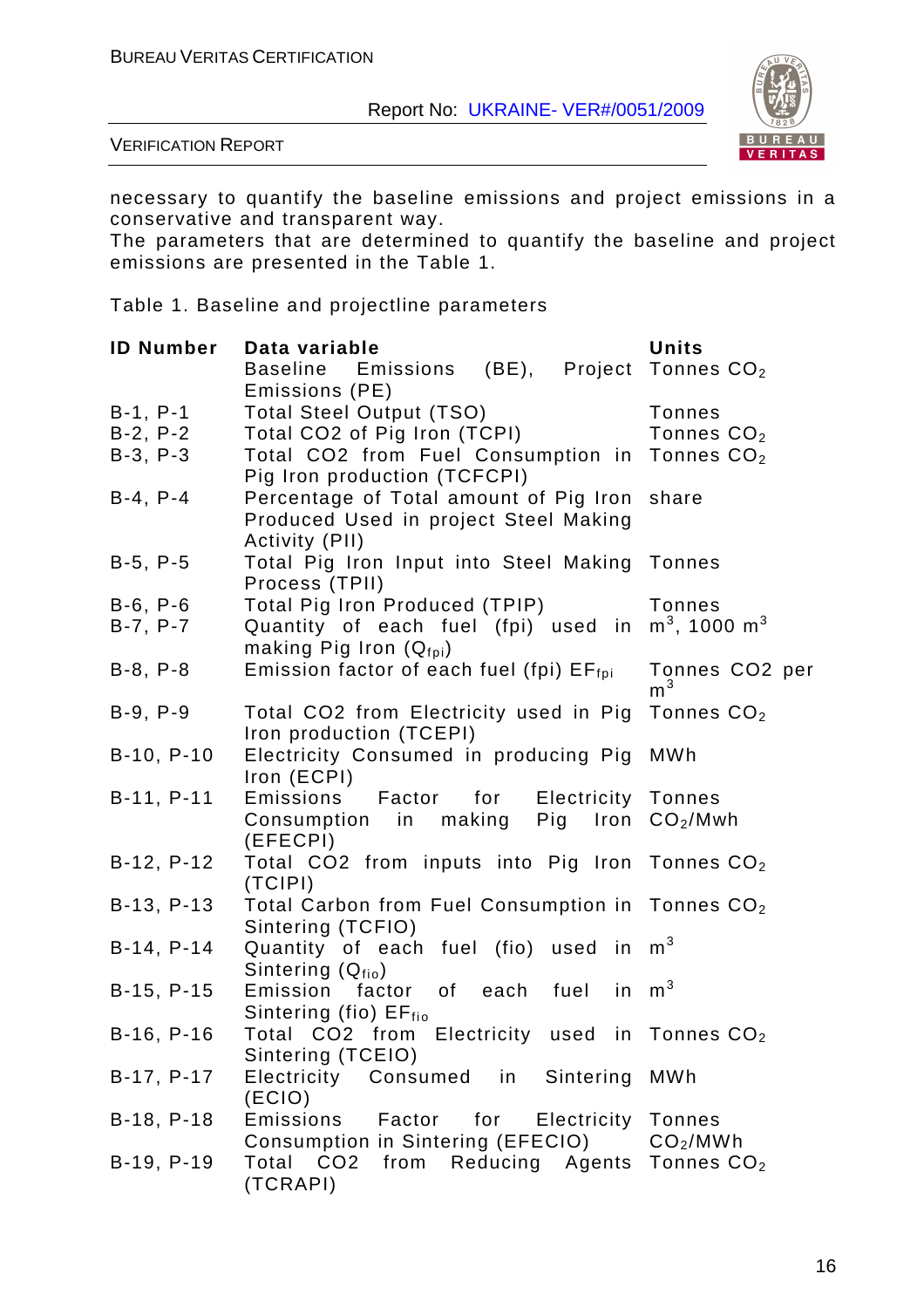

VERIFICATION REPORT

| B-20, P-20                 | Total CO2 from limestone (TCLPI) in Tonnes CO <sub>2</sub><br>Pig Iron production                                                                |                                    |
|----------------------------|--------------------------------------------------------------------------------------------------------------------------------------------------|------------------------------------|
| $B-21, P-21$               | Total CO2 from steam production in Pig Tonnes CO <sub>2</sub><br>Iron Production (TCSPI)                                                         |                                    |
| $B-22, P-22$               | Quantity of each fuel (fspi) used in m <sup>3</sup><br>steam production in Pig Iron Production<br>$(Q_{fspi})$                                   |                                    |
| B-23, P-23<br>$B-24, P-24$ | Emission factor of each fuel in steam Tonnes CO <sub>2</sub> per<br>production (fspi) EF <sub>fspi</sub><br>Total CO2 emissions from the furnace | m <sup>3</sup>                     |
| $B-25, P-25$               | process (TCFP)<br>Total $CO2$ emissions from fuel Tonnes $CO2$<br>consumptions in the furnace process                                            |                                    |
| $B-26, P-26$               | (TCFCFP)<br>Quantity of each fuel (ffp) used in m <sup>3</sup><br>furnace process $(Q_{ffp})$                                                    |                                    |
| B-27, P-27                 | Emission factor of each fuel in furnace Tonnes $CO_2$ per process (ffp) EF <sub>ffp</sub><br>process (ffp) $EF_{ffp}$                            |                                    |
| B-28, P-28                 | Total CO2 emissions from electricity Tonnes CO <sub>2</sub><br>consumption in the furnace process<br>(TCECFP)                                    |                                    |
| B-29, P-29                 | Electricity Consumed in furnace MWh<br>process (ECFP)                                                                                            |                                    |
| B-30, P-30                 | <b>Factor</b> for Electricity Tonnes<br>Emissions<br>Consumption in furnace process $CO2/MWh$<br>(EFECFP)                                        |                                    |
| B-31, P-31                 | Total CO2 emissions from inputs to the Tonnes CO <sub>2</sub><br>furnace process (TCIFP)                                                         |                                    |
| B-32, P-32                 | Total CO2 from Argon entering the Tonnes $CO2$<br>furnace (TCAFP)                                                                                |                                    |
| B-33, P-33                 | Total CO2 from steam production in Tonnes $CO2$<br>furnace process (TCSFP)                                                                       |                                    |
| B-34, P-34                 | Quantity of each fuel (fsp) used in $m3$<br>steam production in furnace process<br>$(Q_{\text{fsp}})$                                            |                                    |
| B-35, P-35                 | Emission factor of each fuel in furnace<br>process (fsp) $EF_{\text{fsp}}$                                                                       | Tonnes $CO2$ per<br>m <sup>3</sup> |
| B-36, P-36                 | Total<br>CO <sub>2</sub><br>from<br>compressed<br>production<br>in<br>furnace<br>process<br>(TCCAFP)                                             | air Tonnes CO <sub>2</sub>         |
| B-37, P-37                 | Quantity of each fuel (fca) used in $m3$<br>compressed air production in furnace                                                                 |                                    |
| B-38, P-38                 | process $(Q_{\text{fca}})$<br>Emission factor for each fuel in furnace                                                                           | Tonnes $CO2$ per<br>m <sup>3</sup> |
| $B-39$                     | process (fca) $EF_{fca}$<br>Electricity Consumed in<br>making<br>compressed air for the furnace process                                          | MWh                                |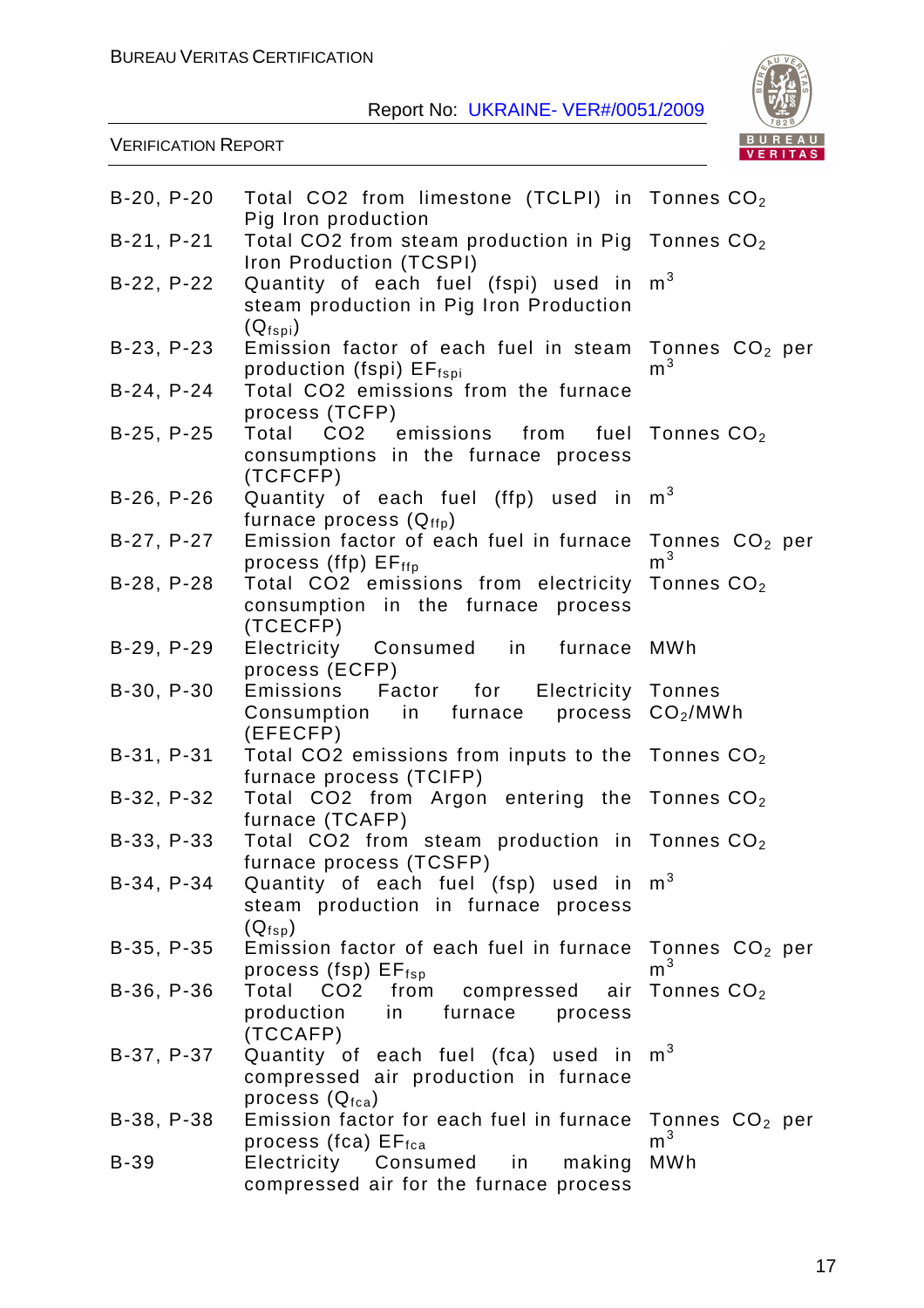



|                  | in steel making (ECCA)                                                                                               |                                                                                                                                                                                                                                  |
|------------------|----------------------------------------------------------------------------------------------------------------------|----------------------------------------------------------------------------------------------------------------------------------------------------------------------------------------------------------------------------------|
| $B-40$           | Emissions Factor for Electricity Tonnes<br>Consumption (EFECCA)                                                      | CO <sub>2</sub> /MWh                                                                                                                                                                                                             |
| $B-41, P-41$     | Total $CO2$ from oxygen production Tonnes $CO2$<br>(TCOFP)                                                           |                                                                                                                                                                                                                                  |
| B-42, P-42       | Quantity of each fuel (fop) used in $m3$                                                                             |                                                                                                                                                                                                                                  |
| B-43, P-43       | oxygen production $(Q_{\text{fsp}})$<br>Emission factor of each fuel in oxygen<br>production (fop) EF <sub>fop</sub> | Tonnes $CO2$ per<br>m <sup>3</sup>                                                                                                                                                                                               |
| $B-44, P-44$     | Electricity Consumed in making oxygen<br>(ECOP)                                                                      | <b>MWh</b>                                                                                                                                                                                                                       |
| B-45, P-45       | Emissions Factor for Electricity Tonnes<br>Consumption in making oxygen $CO2/MWh$<br>(EFECOP)                        |                                                                                                                                                                                                                                  |
| B-46, P-46       | Total CO2 from limestone for furnace Tonnes CO <sub>2</sub><br>process (TCLFP)                                       |                                                                                                                                                                                                                                  |
| $B-47$<br>$B-48$ | Total CO2 from blooming (TCBM)<br>Total CO2 from fuel consumption in Tonnes $CO2$                                    | $\blacksquare$ $\blacksquare$ $\blacksquare$ $\blacksquare$ $\blacksquare$ $\blacksquare$ $\blacksquare$ $\blacksquare$ $\blacksquare$ $\blacksquare$ $\blacksquare$ $\blacksquare$ $\blacksquare$ $\blacksquare$ $\blacksquare$ |
| $B-49$           | blooming (TCFCBM)<br>Quantity of each fuel (fbm) used in $m3$                                                        |                                                                                                                                                                                                                                  |
| $B-50$           | blooming $(Q_{fbm})$<br>Emission factor of each fuel in Tonnes CO <sub>2</sub> per<br>blooming (fbm) $EF_{fbm}$      | m <sup>3</sup>                                                                                                                                                                                                                   |
| $B-51$           | Total CO2 from electricity consumption Tonnes $CO2$<br>in blooming (TCECBM)                                          |                                                                                                                                                                                                                                  |
| $B-52$           | Electricity Consumed in blooming MWh                                                                                 |                                                                                                                                                                                                                                  |
| $B-53$           | (ECBM)<br>Emissions Factor for Electricity Tonnes                                                                    |                                                                                                                                                                                                                                  |
| $P-39$           | Consumption in blooming (EFECBM)<br>Electricity Consumed in making<br>compressed air for the furnace process         | CO <sub>2</sub> /MWh<br><b>MWh</b>                                                                                                                                                                                               |
| $P-40$           | (ECCA)<br>Emission Factor for Electricity Tonnes                                                                     |                                                                                                                                                                                                                                  |
|                  | Consumption<br>compressed air CO <sub>2</sub> /MWh<br>in<br>production (EFECCA)                                      |                                                                                                                                                                                                                                  |
| $P - 41$         | Total $CO2$ from oxygen production Tonnes $CO2$<br>(TCOFP)                                                           |                                                                                                                                                                                                                                  |
| $P-42$           | Quantity of each fuel (fop) used in $m3$                                                                             |                                                                                                                                                                                                                                  |
| $P-43$           | oxygen production $(Q_{\text{top}})$<br>Emission factor of each fuel in oxygen<br>production (fop) $EF_{\text{top}}$ | Tonnes $CO2$ per<br>m <sup>3</sup>                                                                                                                                                                                               |
| $P-44$           | Electricity Consumed in making oxygen<br>(ECOP)                                                                      | <b>MWh</b>                                                                                                                                                                                                                       |
| $P-45$           | Emissions<br>Factor for Electricity Tonnes<br>Consumption<br>in making<br>oxygen                                     | CO <sub>2</sub> /MWh                                                                                                                                                                                                             |
| $P-46$           | (EFECOP)<br>Total CO2 from limestone for furnace Tonnes $CO2$                                                        |                                                                                                                                                                                                                                  |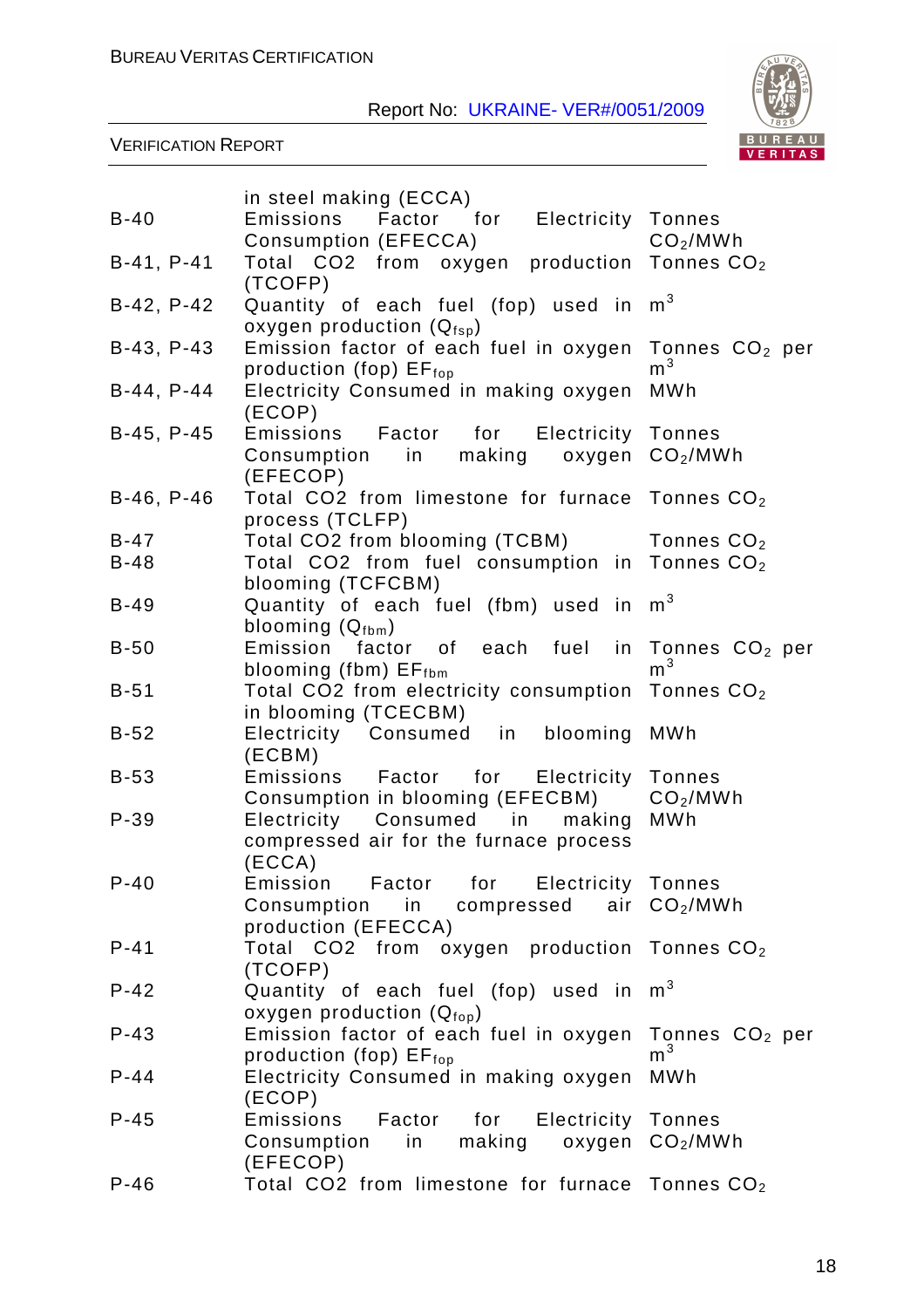VERIFICATION REPORT



process (TCLFP)

| $P - 47$ | Total CO2 from casting (TCBM)                                                     | Tonnes $CO2$         |
|----------|-----------------------------------------------------------------------------------|----------------------|
| $P-48$   | Total CO2 from fuel consumption in Tonnes CO <sub>2</sub><br>casting (TCFCBM)     |                      |
| $P-49$   | Quantity of each fuel (fbm) used in $m3$<br>casting $(Q_{fbm})$                   |                      |
| $P-50$   | Emission factor of each fuel used in Tonnes $CO2$ per<br>casting (fbm) $EF_{fbm}$ | m <sup>3</sup>       |
| $P-51$   | Total CO2 from electricity consumption Tonnes $CO2$<br>in casting (TCECBM)        |                      |
| $P-52$   | Electricity Consumed in casting MWh<br>(ECBM)                                     |                      |
| $P-53$   | Emissions Factor for Electricity Tonnes<br>Consumption in casting (EFECBM)        | CO <sub>2</sub> /MWh |

The production volumes of steel in the second quarter of 2009 are lower than it had been expected in the PDD for the baseline scenario, because financial crisis caused production decline. It caused some fluctuations of specific FER consumption indicators per 1 ton of steel output.

The calculations of GHG emission reduction are based on the real data of FER consumption both for baseline and projectline, according to the methodology. All productivity fluctuations and, therefore, the GHG emission reductions are determined by the market and are not under control by project owner and project developer**.** 

Thereby, actual level of GHG emission reductions within the project, which were received during for the reporting period, is a bit lower than it was expected.

According to the PDD version 4 during verification the AIE has to check the specific consumption of pig iron consumed during the monitoring period and compare it with the calculations provided in the Project Design Document. The amount of total pig iron input into steel making process stated in PDD version 4 is  $4\,447\,326/4 = 1\,111\,831,5$  t while the monitoring report states the number of 442 290 t. (The difference is explained by the sluggish situation on the steel market due to the global economic crisis.) The amount of total steel output calculated in PDD version 4 is 4 944 000/4 = 1 236 000 t while the monitoring report states the number of 481 813 t. The pig iron specific consumption in the second quarter 2009 was 0,91 but initial calculations in the PDD gave specific consumption 0,89. The increase of the pig iron specific consumption was explained by the use of Convertors instead of the open hearth furnaces.

#### **3.3.2 Findings**

None.

#### **3.3.3 Conclusion**

The project complies with the requirements.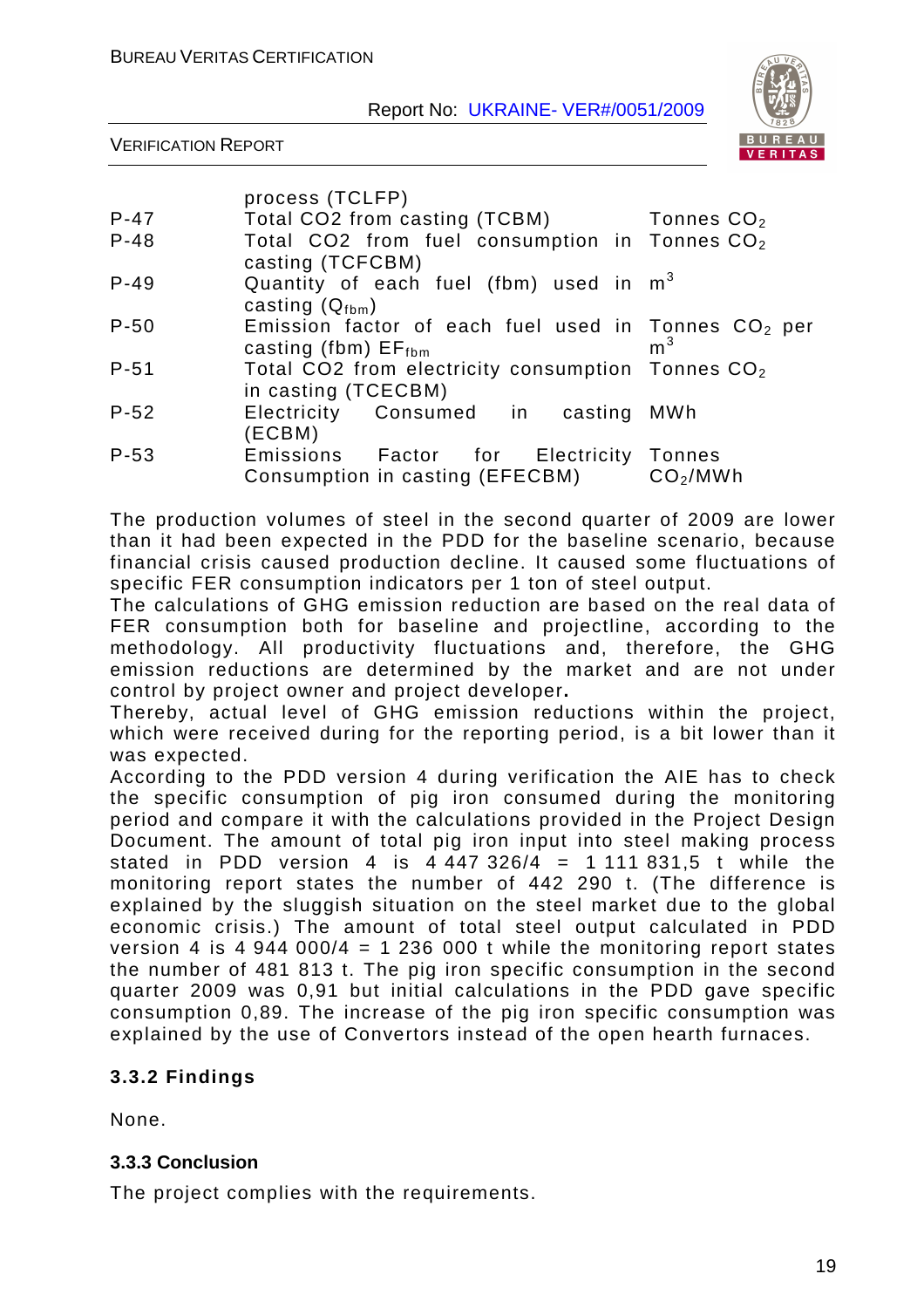

VERIFICATION REPORT

#### **3.4 Environmental and Social Indicators**

#### **3.4.1 Discussion**

The project consists in the increase of energy efficiency, which reduces consumption of FER per 1 ton of steel output and improvement of the environmental safety due to replacing the main technological components by the modern equipment, highly efficient gas cleaning and aspiration facilities, which stops the increase of mass pollution formation due to raise of output. Besides, according to the project almost all new facilities are constructed with the complex of circulating water supply, which leads to reduction of sewage water and harmful substances spillage into the surface basins.

Therefore the realization of joint implementation project leads to significant improvement of environmental and working conditions at the Steel Mill not only because of GHG emission reductions, but also from reduction of harmful substances discharge.

In addition, project implementation leads to increase of payments to the budgets of all levels and, therefore, to increase of inhabitants social well being.

#### **3.4.2 Findings**

None

#### **3.4.3. Conclusion**

The project complies with the JI requirements.

#### **3.5 Management and Operational System**

#### **3.5.1 Discussion**

The Chief Metrological Specialist of the AISW is in charge for maintenance of the facilities and monitoring equipment as well as for their accuracy required by Regulation PP 229-Э-056-863/02-2005 of "Metrological services of the metallurgical mills" and by "Guiding Metrological Instructions". In case of defect, discovered in the monitoring equipment, the actions of the staff are determined in Guiding Metrological Instructions. The measurements are conducted constantly in automatic regime. Data are collected in the electronic AISW database and in printed documents. Also data are systematized in the documents of the daily, monthly and annually registration. All those documents are saved in the planning-economic department.

The measurement results are being used by the Chief power-engineering specialist department, by the following services and technical staff of the Steel Mill. They are reflected in the technological instructions of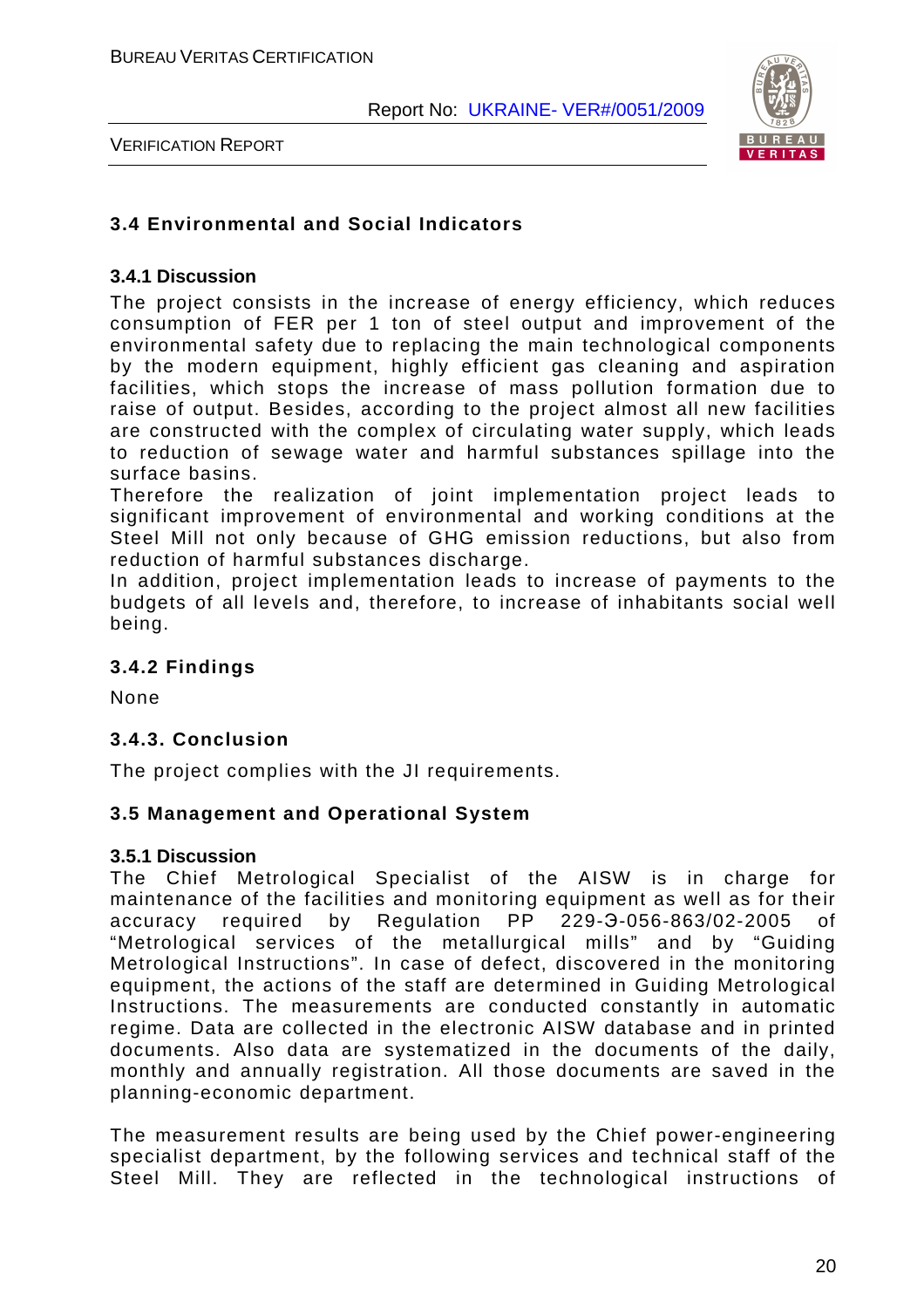

VERIFICATION REPORT

production processes regime and also in the "Guiding Metrological Instructions" revised versions. The monitoring data reports and calculations are under the competence of the Chief power engineering specialist assistant in accordance to the interior orders of the Steel Mill.

The management of OJSC "AISW" has organized appropriate staff training to operate the project equipment. Thus, the trainings were conducted at the Ukrainian and foreign plants in order to operate Slab Casters and LD Converters. With the project equipment introduction the workers of OJSC "AISW" have the opportunity to update their working skills, stimulated by the permanent educational theoretical and practical courses at the Steel Plant. The information about the trainings can be given additionally.

#### **3.5.2 Findings**

None.

#### **3.5.3 Conclusion**

The Monitoring Report and the Management and Operational Systems are eligible for reliable project monitoring.

#### **3.6 Completeness of Monitoring**

#### **3.6.1 Discussion**

The reporting procedures reflect the monitoring plan completely. It is confirmed that the monitoring report does comply with the monitoring methodology and PDD.

All parameters were determined as prescribed. The complete data is stored electronically and documented. The necessary procedures have been defined in internal procedures.

According to PDD version 4, emission reductions during first quarter of 2009 monitoring period were expected to be 219 366 t CO2 e. According to Monitoring Report emission reductions achieved are 177 745 t CO2 e. The difference in the emission reductions is explained as follows. The project was operational for the whole monitoring period, and emission reduction was considered for the whole period. However the amount of emission reductions presented in the PDD is stated for the whole 2009 year. In order to compare data from the PDD with the one from Monitoring Report verification team divided the amount of ERU's from PDD on four (because monitoring period is  $\frac{1}{4}$  of the whole year). At the same time the amount of ERU's according to PDD does not account seasonal, technological or other fluctuations in the production that influence project activity.

#### **3.6.2 Findings**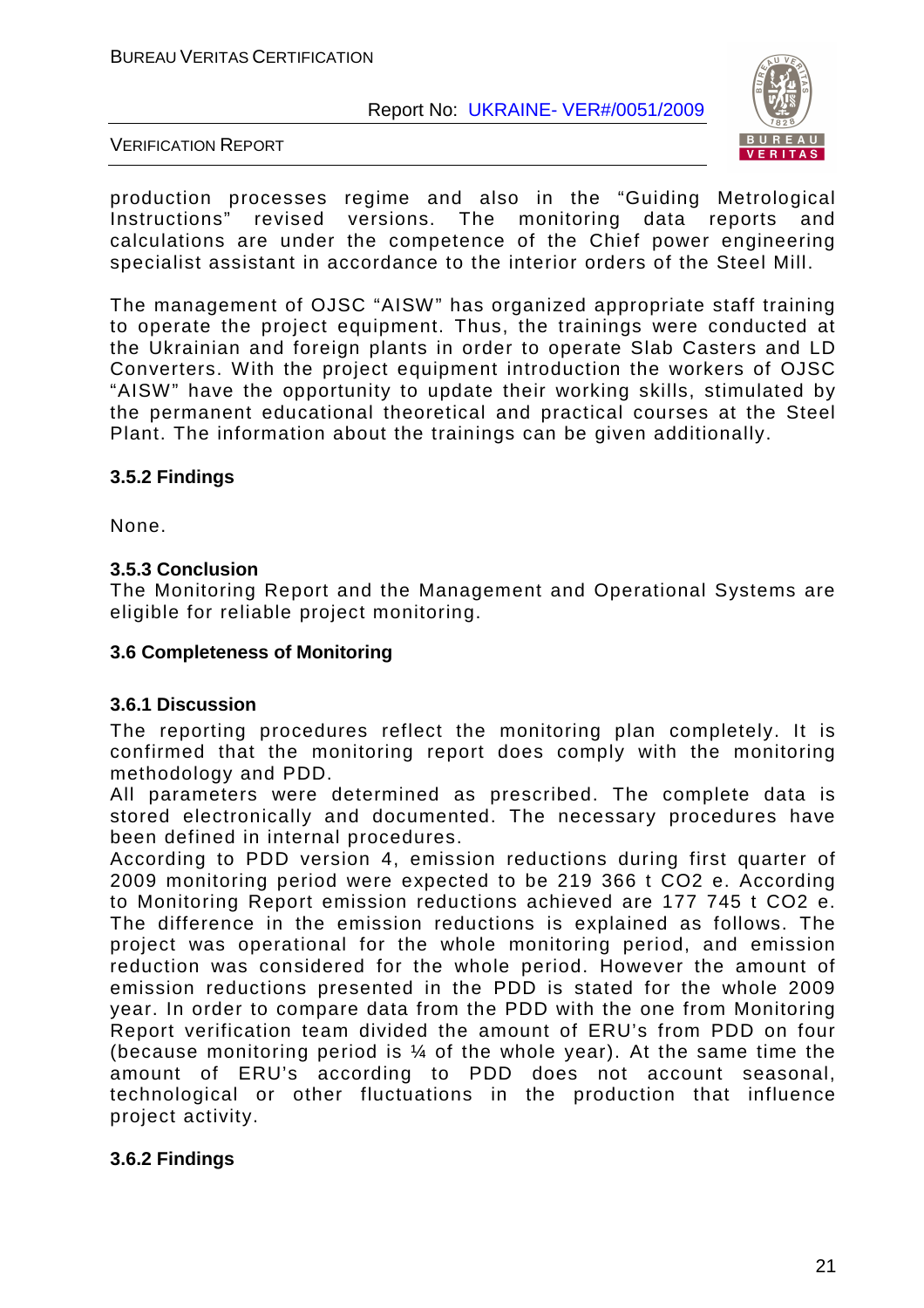

VERIFICATION REPORT

#### **Clarification Request (CL) 1**

Please provide information on the amount of ERU's for the 2 quarter of 2009 according to the calculations in PDD. And please explain why MR states that emission reductions achieved in the  $2^{nd}$  quarter of 2009 are higher then expected while they are actually lower.

#### **Response**

The amount of emission reductions is actually lower than it was expected in PDD because of different reasons. The main reason is global economic crisis which caused decline of slab demand and therefore a decline in steel output of AISW. The other reasons are connected with change of specific energy consumptions (so-called economy on scale) and in loading factor.

Production volumes of steel in the second quarter of 2009 were at the level of 481 813 tons (481 813 \* 4 quarters = 1 927 252 tons in 2009) but in PDD it was expected that the production volumes will be at the level of 3,6 – 6,9 mio. tons of steel output annually.

Also the mistake was made in English version of MR where it stated that emission reductions achieved in the  $2^{nd}$  quarter of 2009 are higher then expected when its actually should be lower. The word higher was changed to the word lower.

#### **Conclusion of the verification team**

Issue is closed.

#### **3.6.3 Conclusion**

The project complies with the requirements.

#### **3.7 Accuracy of Emission Reduction Calculations**

#### **3.7.1 Discussion**

The Chief Metrological Specialist of the AISW is in charge for maintenance of the facilities and monitoring equipment as well as for their accuracy required by Regulation PP 229-Э-056-863/02-2005 of "Metrological services of the metallurgical mills" and by "Guiding Metrological Instructions". In case of defect, discovered in the monitoring equipment, the actions of the staff are determined in Guiding Metrological Instructions. The measurements are conducted constantly in automatic regime.

Data are collected in the electronic AISW database and in printed documents. Also data are systematized in the documents of the daily, monthly and annually registration. All those documents are saved in the planning-economic department.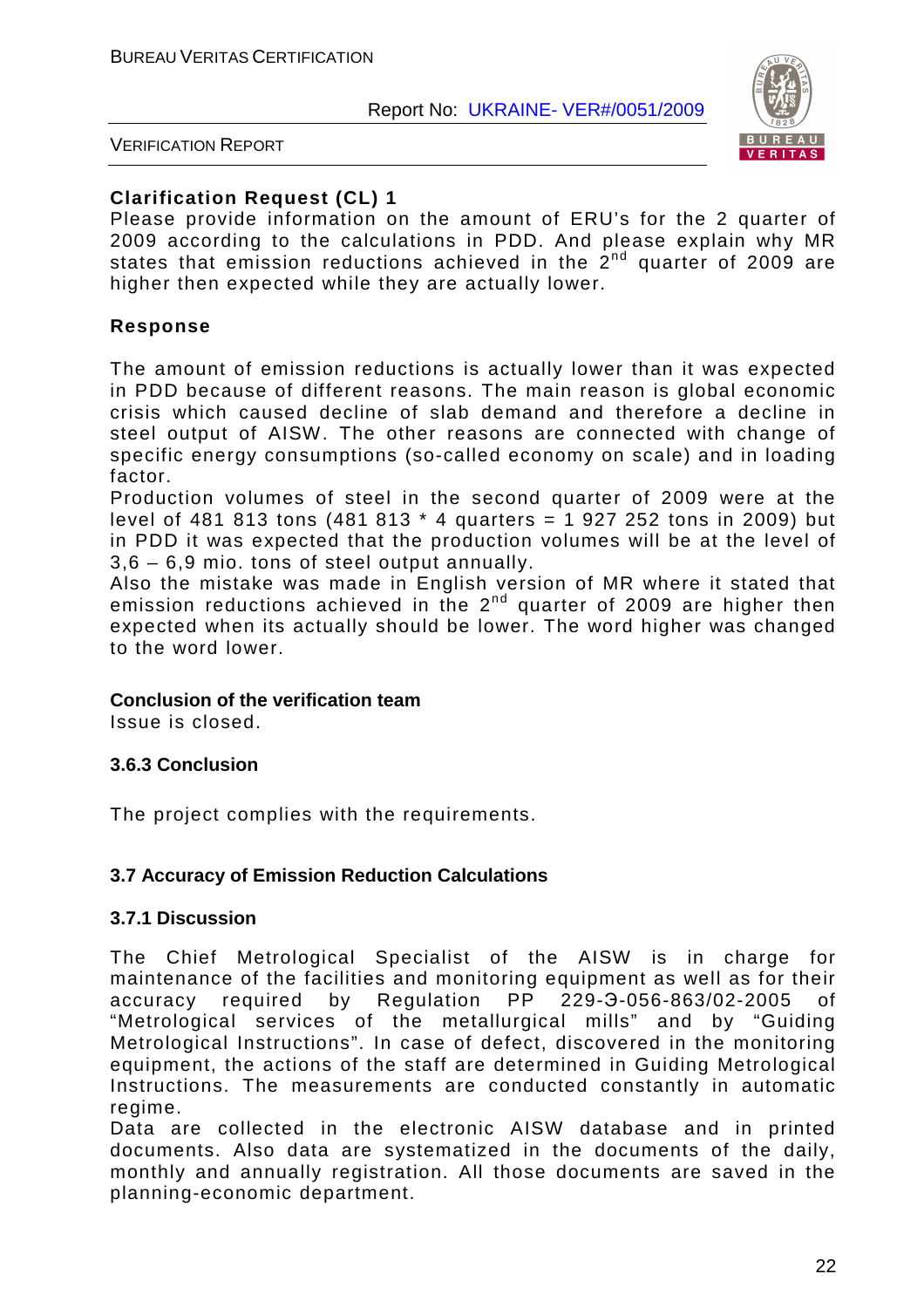

VERIFICATION REPORT

The measurement results are being used by the Chief power-engineering specialist department, by the following services and technical staff of the Steel Mill. They are reflected in the technological instructions of production processes regime and also in the "Guiding Metrological Instructions" revised versions. The monitoring data reports and calculations are under the competence of the Chief power engineering specialist assistant in accordance to the interior orders of the Steel Mill. The direction of OJSC "AISW" has organized appropriate staff training to operate the project equipment. Thus, the trainings were conducted at the Ukrainian and foreign plants in order to operate Slab Casters and LD Converters. With the project equipment introduction the workers of OJSC "AISW" have the opportunity to update their working skills, stimulated by the permanent educational theoretical and practical courses at the Steel Plant. The information about the trainings can be given additionally.

#### **3.7.2 Findings**

None.

#### **3.7.3 Conclusion**

The project complies with the requirements.

#### **3.8 Quality Evidence to Determine Emissions Reductions**

#### **3.8.1 Discussion**

Concerning verification the calculation of emission reductions is based on internal data. The origin of those data was explicitly checked. Further on, entering and processing of those data in the monitoring workbook Excel sheet was checked where predefined algorithms compute the annual value of the emission reductions. All equations and algorithms used in the different workbook sheets were checked. Inspection of calibration and maintenance records for key equipment was performed for all relevant meters.

Necessary procedures have been defined in internal procedures and additional internal documents relevant for the determination of the various parameters on daily basis.

#### **3.8.2 Findings**

None.

#### **3.8.3 Conclusion**

The project complies within the requirements.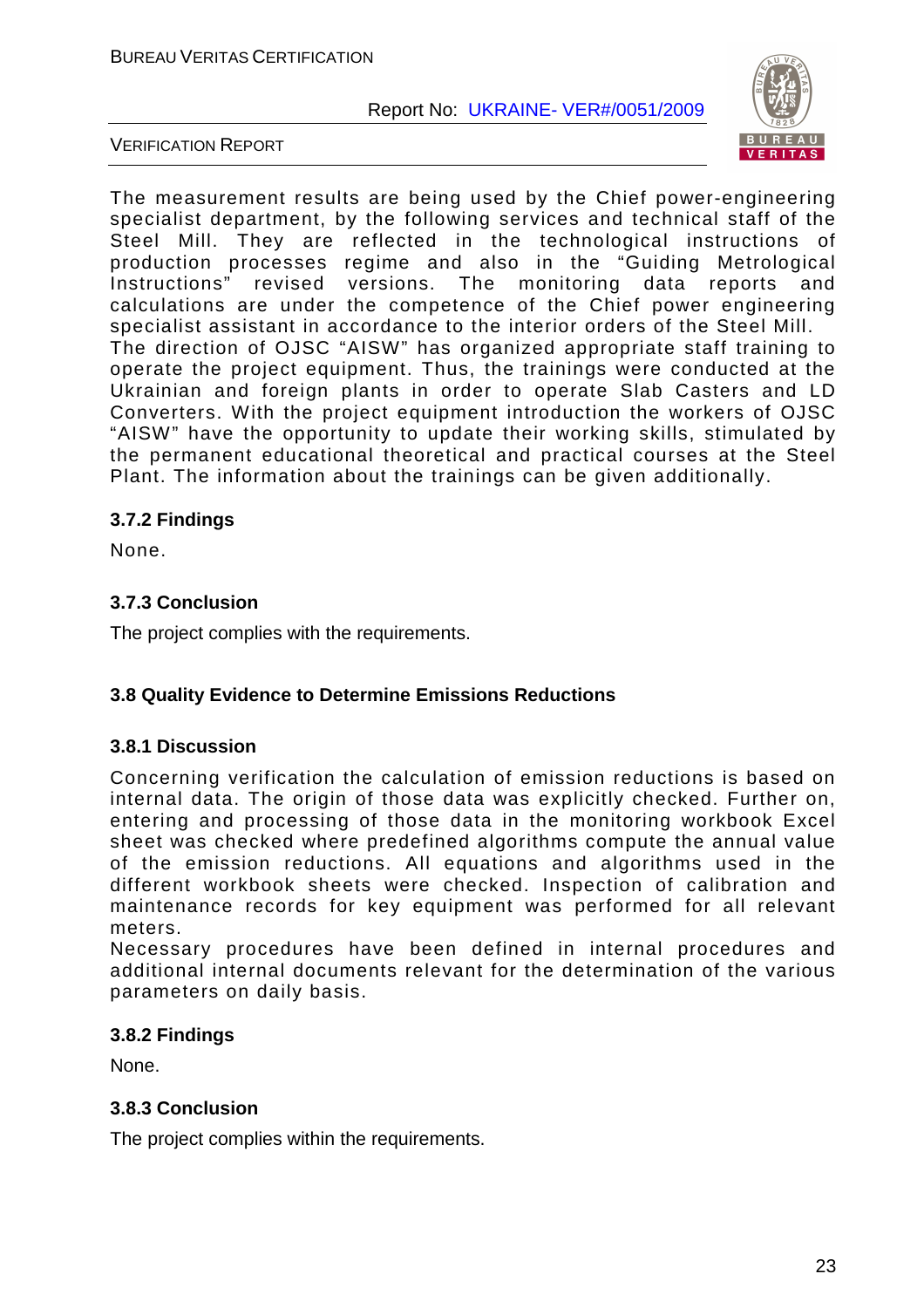

VERIFICATION REPORT

#### **3.9 Management System and Quality Assurance**

#### **3.9.1 Discussion**

The company complies with all legal and statutory requirements of the Ukraine and the same were made available to the verification team. AISW has all the necessary permissions and licenses, issued by the State Inspection on Labor Safety.

The monitoring of JI project indicators at AISW is realized on regular basis where the system of data collection is being used. The data needed for the monitoring of the project is collected during the process of normal equipment use. The production facilities of the plant are equipped with the measuring devices such as scales, meters and gas, water, steam, electricity consumption meters. The monitoring of the project forms an organic part of routine monitoring of manufacturing process. This allows receiving data regarding the project continuously.

AISW uses the accredited system of quality regulation according to the requirements of the ISO 9001 standard. The Guiding Metrological Instructions were developed in accordance with ISO 9001. They secure required level of accuracy by using monitoring equipment and by the possibility to crosscheck the data adequacy.

Monitoring equipment meets the regulatory requirements of Ukraine regarding accuracy and measurement error. All the equipment used for monitoring purposes, are in line with national legislative requirements and standards and also with ISO 9001 standards. The accuracy of devices is guaranteed by the manufacturers; the error is calculated and confirmed by device certificates. All monitoring equipment is covered by the detailed verification (calibration) plan. The verification process is under strict control. All measuring equipment is included in the verification schedule and verified with established periodicity. According to the schedule of verification, all devices are in satisfactory condition. The documented instructions to operate the facilities are stored at the working places.

The monitoring procedures are quite comprehensible, because they had already been used at OJSC "AISW" for measuring input and output production parameters, and also for receiving data on level of FER and raw-materials consumption. The most effective accessible methods are used for the error minimization. Generally the error level is low for all parameters (less than 2%) that are subjected to the monitoring. Thus, the measurements uncertainty level corresponded with technologies, used in the production process, and is taken into the account when the data are taken from devices.

The procedures of receiving data for monitoring execution and responsibility for its realization at OJSC "AISW" are regulated by the normative documents of OJSC "AISW" and by the "Guiding Meteorological Instructions" in accordance with project documentation and monitoring plan.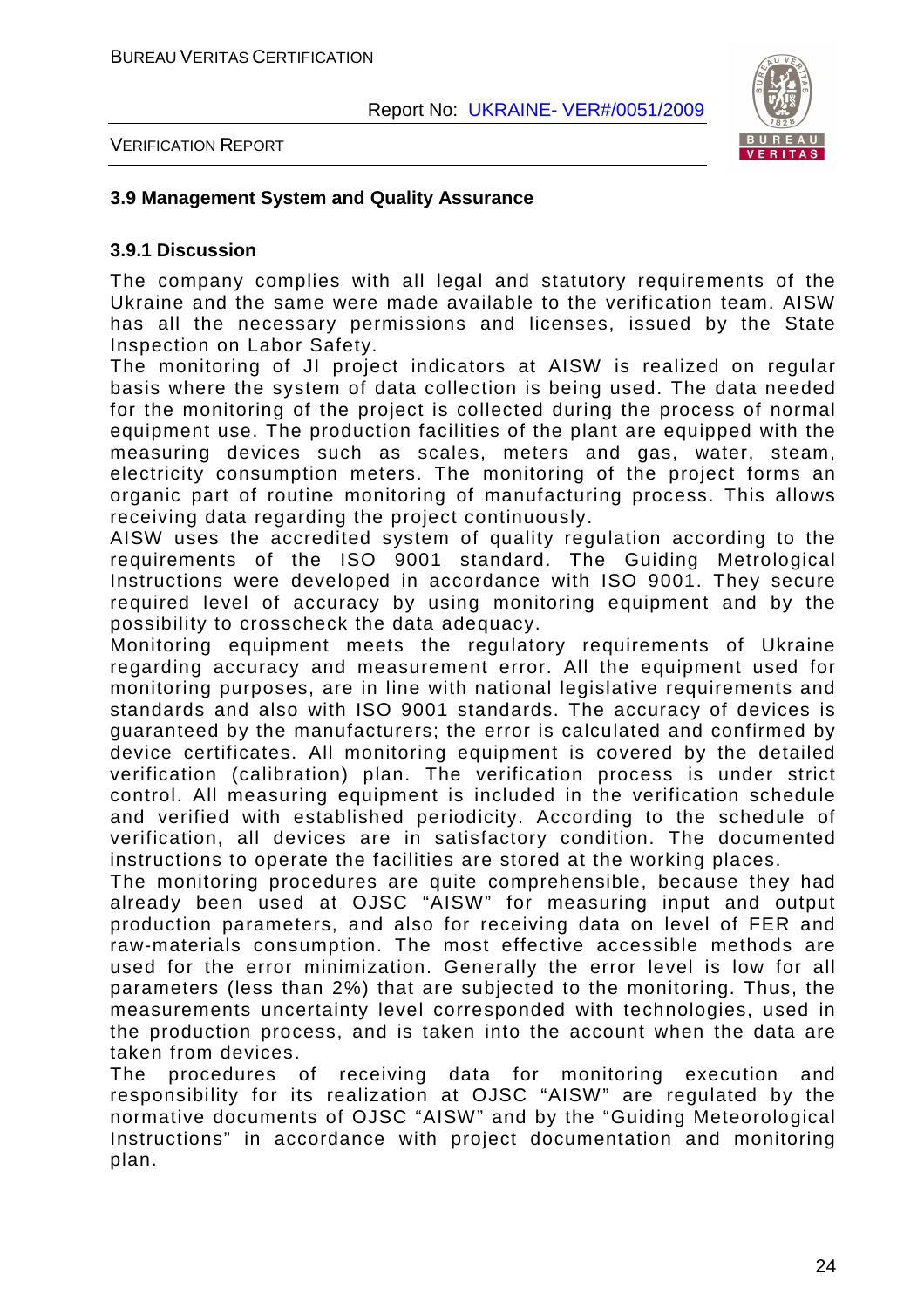

#### VERIFICATION REPORT

#### **3.9.2 Findings**

None.

#### **3.9.3 Conclusion**

The project complies with the requirements.

# **4 PROJECT SCORECARD**

| <b>Risk Areas</b>   |                                               |                                     | <b>Conclusions</b>                 |                                                           | <b>Summary of findings and</b><br>comments                                                                                                              |  |
|---------------------|-----------------------------------------------|-------------------------------------|------------------------------------|-----------------------------------------------------------|---------------------------------------------------------------------------------------------------------------------------------------------------------|--|
|                     |                                               | <b>Baseline</b><br><b>Emissions</b> | <b>Project</b><br><b>Emissions</b> | <b>Calculated</b><br><b>Emission</b><br><b>Reductions</b> |                                                                                                                                                         |  |
| <b>Completeness</b> | Source<br>coverage/<br>boundary<br>definition |                                     |                                    | ✓                                                         | All relevant sources are covered<br>by the monitoring plan and the<br>boundaries of the project<br>are<br>defined<br>correctly<br>and<br>transparently. |  |
| <b>Accuracy</b>     | Physical<br>Measurement<br>and Analysis       |                                     |                                    |                                                           | State-of-the-art<br>technology<br>is<br>applied in an appropriate manner.<br>Appropriate backup solutions are<br>provided.                              |  |
|                     | Data<br>calculations                          |                                     | ✓                                  |                                                           | Emission<br>reductions<br>are<br>calculated correctly                                                                                                   |  |
|                     | Data<br>management<br>& reporting             |                                     |                                    |                                                           | Data management and reporting<br>were found to be satisfying.                                                                                           |  |
| <b>Consistency</b>  | Changes in<br>the project                     |                                     |                                    |                                                           | <b>Results</b><br>consistent<br>are<br>to<br>underlying raw data.                                                                                       |  |

# **5 2ND QUARTER 2009 PERIODIC VERIFICATION STATEMENT**

Bureau Veritas Certification has performed a verification of the JI project "Revamping and Modernization of the Alchevsk Steel Mill". The verification is based on the currently valid documentation of the United Nations Framework Convention on the Climate Change (UNFCCC).

The management of the OJSC "AISW" is responsible for the preparation of the GHG emissions data and the reported GHG emissions reductions of the project on the basis set out within the project Monitoring and Verification Plan indicated in the final PDD version 04. The development and maintenance of records and reporting procedures in accordance with that plan, including the calculation and determination of GHG emission reductions from the project is the responsibility of the management of the project.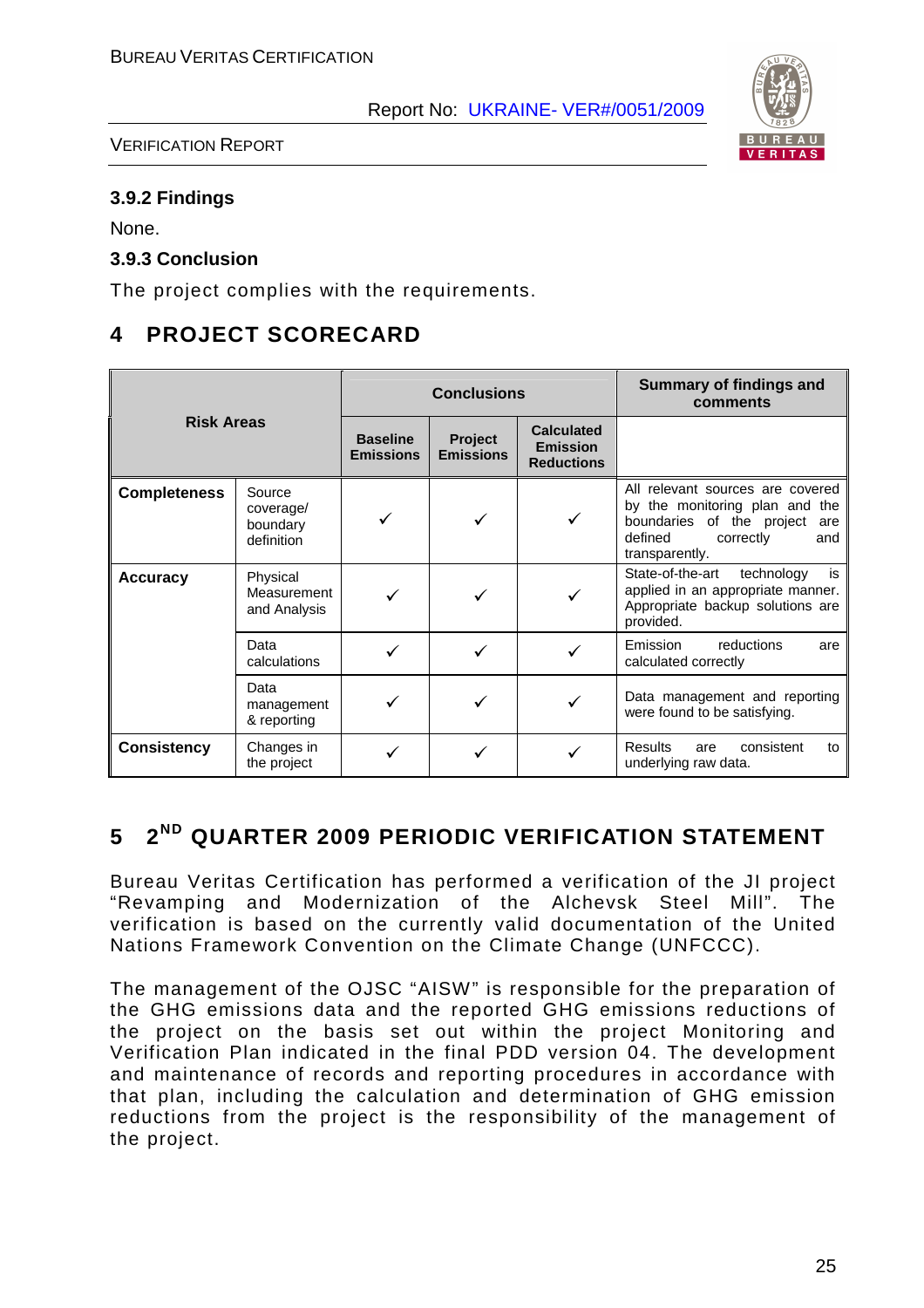

VERIFICATION REPORT

Bureau Veritas Certification verified the Quarterly Monitoring Report of the JI project for the reporting period as indicated below. Bureau Veritas Certification confirms that the project is implemented as planned and described in validated and registered project design documents. Installed equipment being essential for generating emission reduction runs reliably and is calibrated appropriately. The monitoring system is in place and the project is generating GHG emission reductions.

Bureau Veritas Certification can confirm that the GHG emission reduction is calculated without material misstatements. Our opinion relates to the project's GHG emissions and resulting GHG emissions reductions reported and related to the valid and registered project baseline and monitoring, and its associated documents. Based on the information we have seen and evaluated we confirm the following statement:

Reporting period: From 01/04/2009 to 30/06/2009

| the contract of the contract of the contract of the contract of the contract of<br>Baseline emissions | : 1272144 | t CO2 equivalents.             |
|-------------------------------------------------------------------------------------------------------|-----------|--------------------------------|
| Project emissions                                                                                     | : 1094399 | t CO <sub>2</sub> equivalents. |
| <b>Emission Reductions</b>                                                                            | 177 745   | t CO <sub>2</sub> equivalents. |

# **6 REFERENCES**

#### **Category 1 Documents:**

Documents provided by Type the name of the company that relates directly to the GHG components of the project.

- /1/ Project Design Document, version 04 dated 30 of March 2008
- /2/ Quarterly Monitoring Report version #1 for 01.04.2009-30.06.2009
- /3/ Verification Report on Early Credits # 0007/2008 by Bureau Veritas Certification Holding SAS, dated 1 December 2008
- /4/ Verification Report #UKRAINE- VER#/0024/2008 dated 29 of May 2009
- /5/ Determination Report by the TÜV Süddeutschland #947241, Germany, dated 25 of May 2004
- /6/ Letter of Approval of National Environmental Investment Agency of Ukraine, № 540/23/07 from 29.07.2008
- /7/ Approval of Voluntary participation in a Joint Implementation project of Ministry of Economical Affairs in Netherlands №2007JI03, dated 25 of October 2007

#### **Category 2 Documents:**

Background documents related to the design and/or methodologies employed in the design or other reference documents.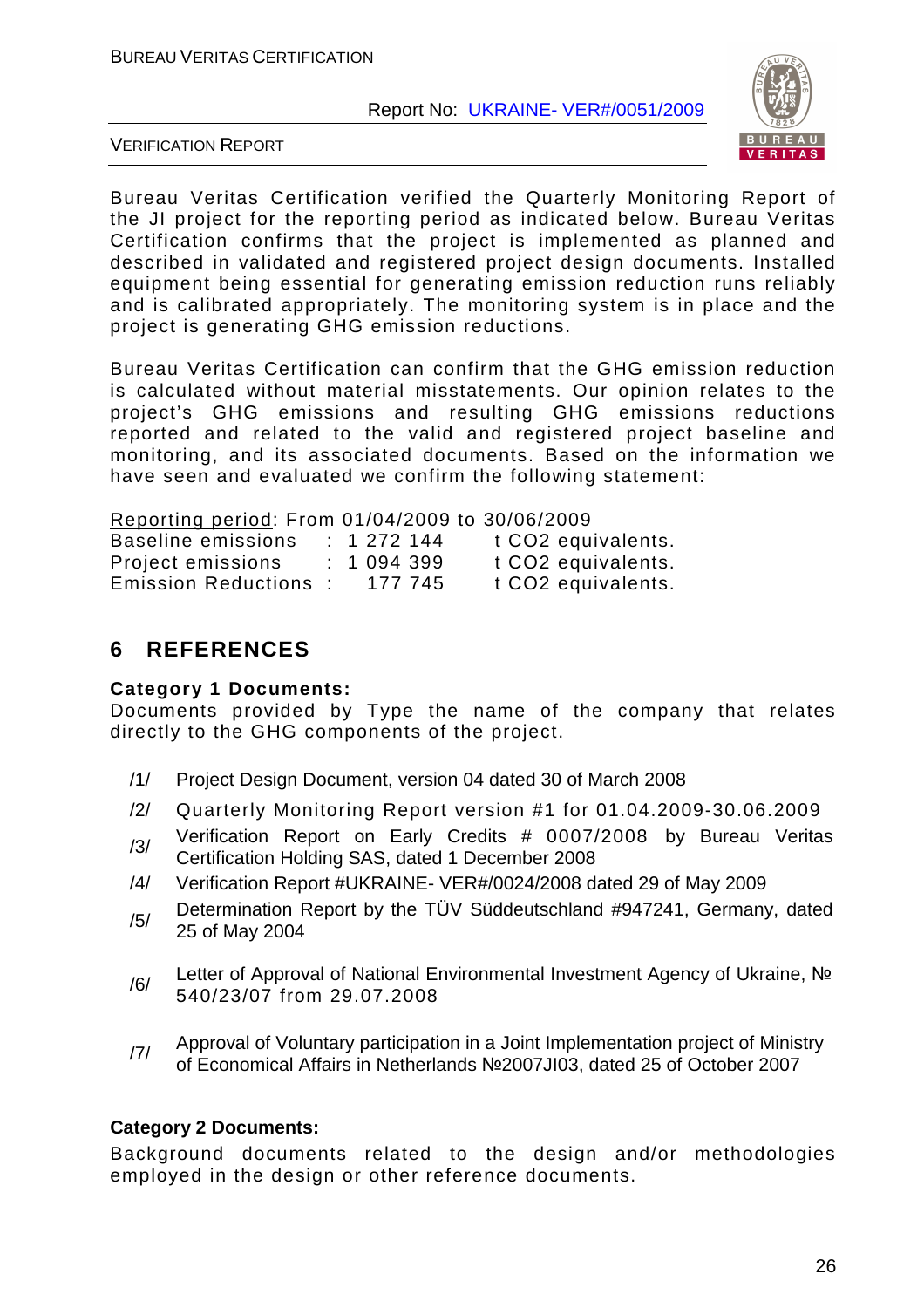

#### VERIFICATION REPORT

/8/ Documents checked during the verification onsite are presented in Annex C

#### **Persons interviewed:**

List of persons interviewed during the verification or persons that contributed with other information that are not included in the documents listed above.

- /1/ Ageeva Valentina, Deputy Head of Environmental Prc.
- /2/ Belakh Olga, Head of Planning & Economy Department
- /3/ Bremze Georgy, Deputy Energetic General
- /4/ Fokin Igor, Deputy Energetic General
- /5/ Kosenko Evgeniy, Chief Master
- /6/ Masula Vyacheslav, Acting Head engineer
- /7/ Menyailo Valentin, Head of Safety Department
- /8/ Pashenko Mykola, Engineer-metrologist
- /9/ Pavlonikov Valery, Capital Construction Head of Unit
- /10/ Poyanov Maksym, Master of Measuring Systems Calculation
- /11/ Prutkov Genadiy, Human Resources Deputy Director
- /12/ Sidorov Pavel, Metrologist General, Shop PSI Head
- /13/ Zinovyev Aleksandr, Head of the bureau of metallurgic constructions, Production department.

- o0o -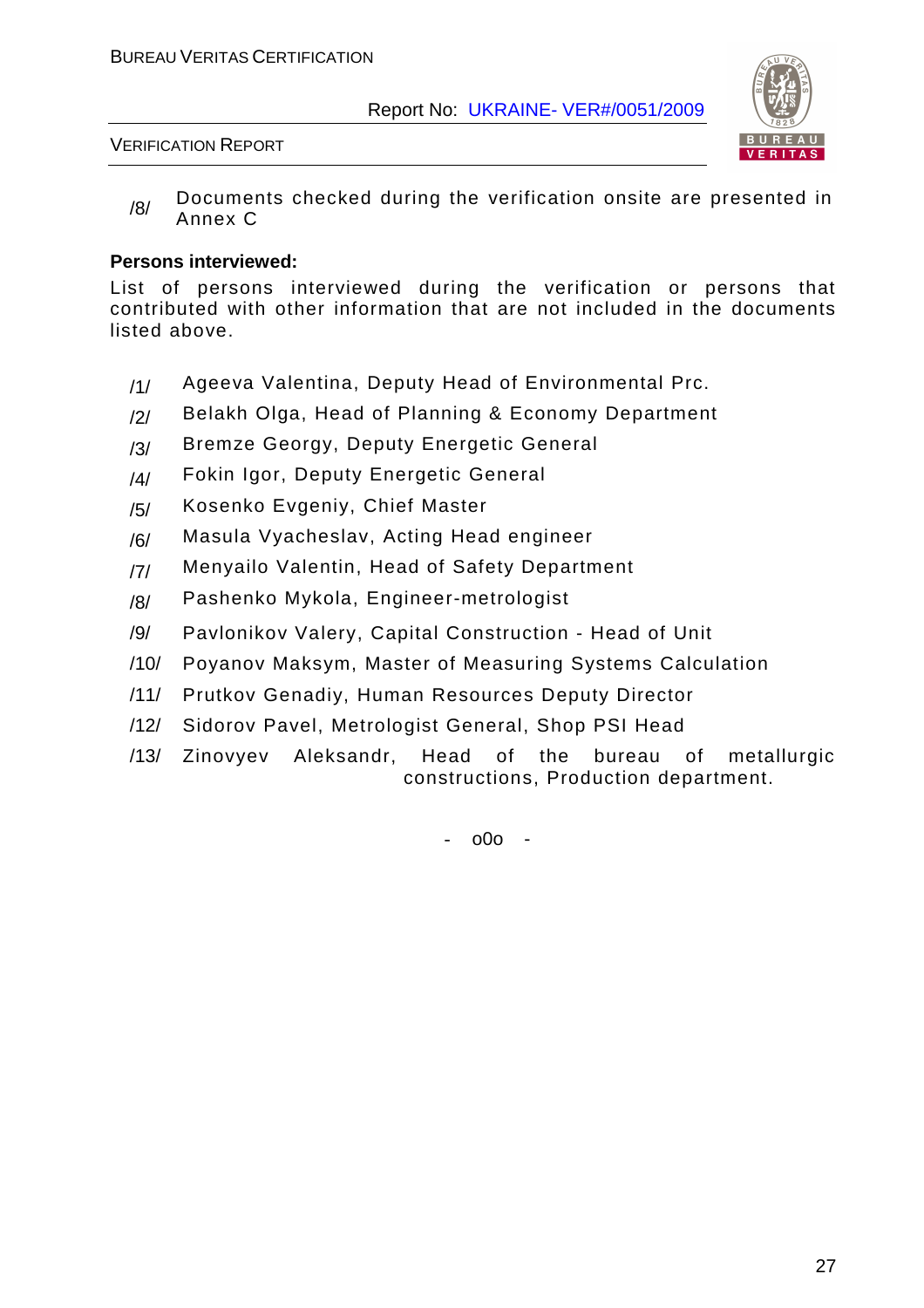VERIFICATION REPORT

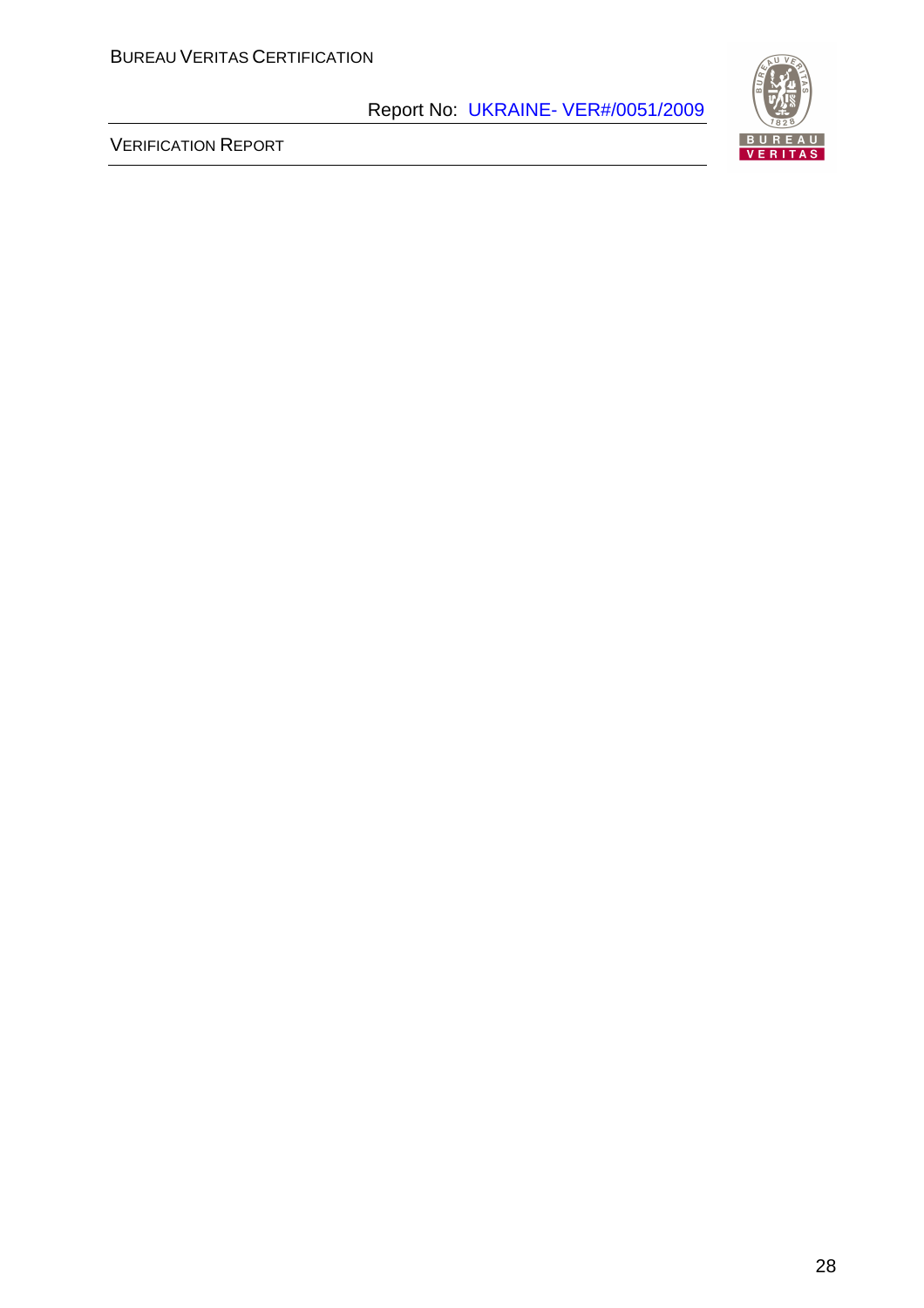

VERIFICATION REPORT

# APPENDIX A: COMPANY JI PROJECT VERIFICATION PROTOCOL

#### **Initial Verification Protocol Table 1**

| <b>Objective</b>            | <b>Reference</b> | <b>Comments</b>                                                                                                                                                                                                                                                                                                                                                                                                                                                                                                                                                                                                                                                                                                                                                                                                                              | <b>Conclusion</b><br>(CARs/FARs) |
|-----------------------------|------------------|----------------------------------------------------------------------------------------------------------------------------------------------------------------------------------------------------------------------------------------------------------------------------------------------------------------------------------------------------------------------------------------------------------------------------------------------------------------------------------------------------------------------------------------------------------------------------------------------------------------------------------------------------------------------------------------------------------------------------------------------------------------------------------------------------------------------------------------------|----------------------------------|
| <b>1. Opening Session</b>   |                  |                                                                                                                                                                                                                                                                                                                                                                                                                                                                                                                                                                                                                                                                                                                                                                                                                                              |                                  |
| 1.1. Introduction to audits | 7                | The intention and the target of the audit were illustrated to<br>the participants of the audit. Participants at the audit were<br>the following persons:<br>Verification team: Mr. Ivan Sokolov Lead Auditor, Bureau<br>Veritas Ukraine, Mr. Oleg Skoblyk, Auditor, Bureau Veritas<br>Ukraine, Kateryna Zinevych, Auditor, Bureau<br>Veritas<br>Ukraine.<br>Interviewed persons: Alchevsk Iron & Steel Works:<br>Ageeva Valentina, Deputy Head of Environmental Prc.<br>Belakh Olga, Head of Planning & Economy Department<br>Bremze Georgy, Deputy Energetic General<br>Fokin Igor, Deputy Energetic General<br>Kosenko Evgeniy, Chief Master<br>Masula Vyacheslav, Acting Head engineer<br>Menyailo Valentin, Head of Safety Department<br>Pashenko Mykola, Engineer-metrologist<br>Pavlonikov Valery, Capital Construction - Head of Unit | <b>OK</b>                        |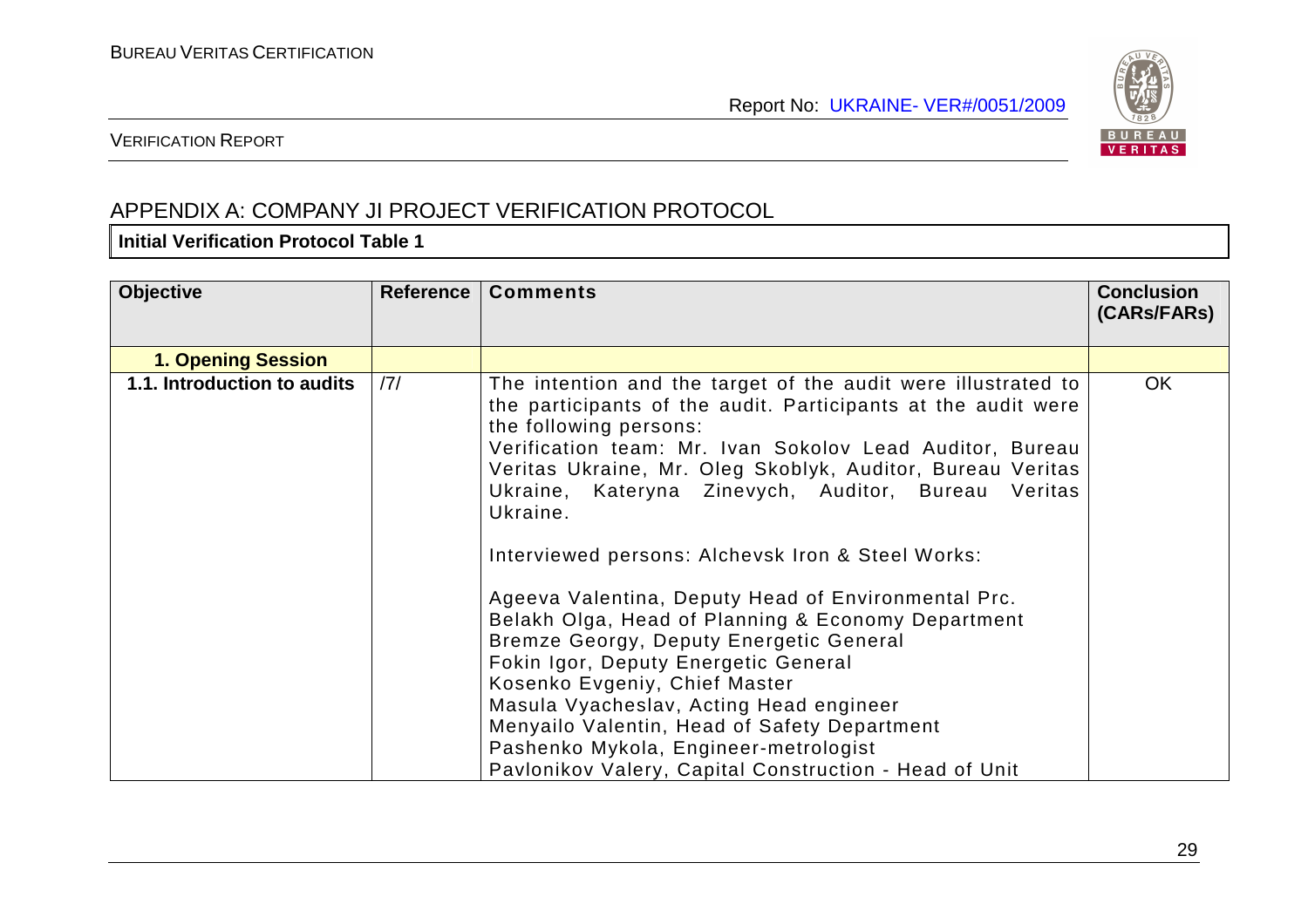

| <b>VERIFICATION REPORT</b>                                                         |                |                                                                                                                                                                                                                                                                                                                                                                                                                                                                                                                                                                                                                                                                                                                                            | BUREAU<br>VERITAS                |
|------------------------------------------------------------------------------------|----------------|--------------------------------------------------------------------------------------------------------------------------------------------------------------------------------------------------------------------------------------------------------------------------------------------------------------------------------------------------------------------------------------------------------------------------------------------------------------------------------------------------------------------------------------------------------------------------------------------------------------------------------------------------------------------------------------------------------------------------------------------|----------------------------------|
| <b>Objective</b>                                                                   | Reference      | <b>Comments</b>                                                                                                                                                                                                                                                                                                                                                                                                                                                                                                                                                                                                                                                                                                                            | <b>Conclusion</b><br>(CARs/FARs) |
|                                                                                    |                | Poyanov Maksym, Master of Measuring Systems Calculation<br>Prutkov Genadiy, Human Resources Deputy Director<br>Sidorov Pavel, Metrologist General, Shop PSI Head<br>Zinovyev Aleksandr, Head of the bureau of metallurgic<br>constructions, Production department.                                                                                                                                                                                                                                                                                                                                                                                                                                                                         |                                  |
| 1.2. Clarification of access<br>to data archives, records,<br>plans, drawings etc. | $\frac{12}{1}$ | The verification team got open access to all required plans,<br>data, records, drawings and to all relevant facilities.                                                                                                                                                                                                                                                                                                                                                                                                                                                                                                                                                                                                                    | <b>OK</b>                        |
| 1.3. Contractors for<br>equipment and installation<br>works                        | /2,7/          | Project has been implemented as defined in the PDD<br>version 4 and the implementation is evidenced by<br>statements of work completion.                                                                                                                                                                                                                                                                                                                                                                                                                                                                                                                                                                                                   | <b>OK</b>                        |
| 1.4. Actual status of<br><b>installation works</b>                                 | $\frac{12}{1}$ | Phases #1 and #2 were implemented: Slab Caster #1 was<br>implemented in August 2005 and Slab Caster $# 2 - in March$<br>2007.<br>The implementation of LD Converter #2 (Phase #3) was<br>completed in January 2008 (it had to be finished in the third<br>quarter of 2007). Such a delay was caused by the financial,<br>technical and customs difficulties and also by the delay of<br>equipment supply.<br>LD Converter #1 was implemented in September 2008<br>(completion of Phase #4).<br>However then, in about a month, the operation of LD<br>Converter #1 was suspended because of financial and<br>economic crisis. LD Converter #1 was launched again in<br>March 2009.<br>The reconstruction of Oxygen Plant #4 (Phase #5) was |                                  |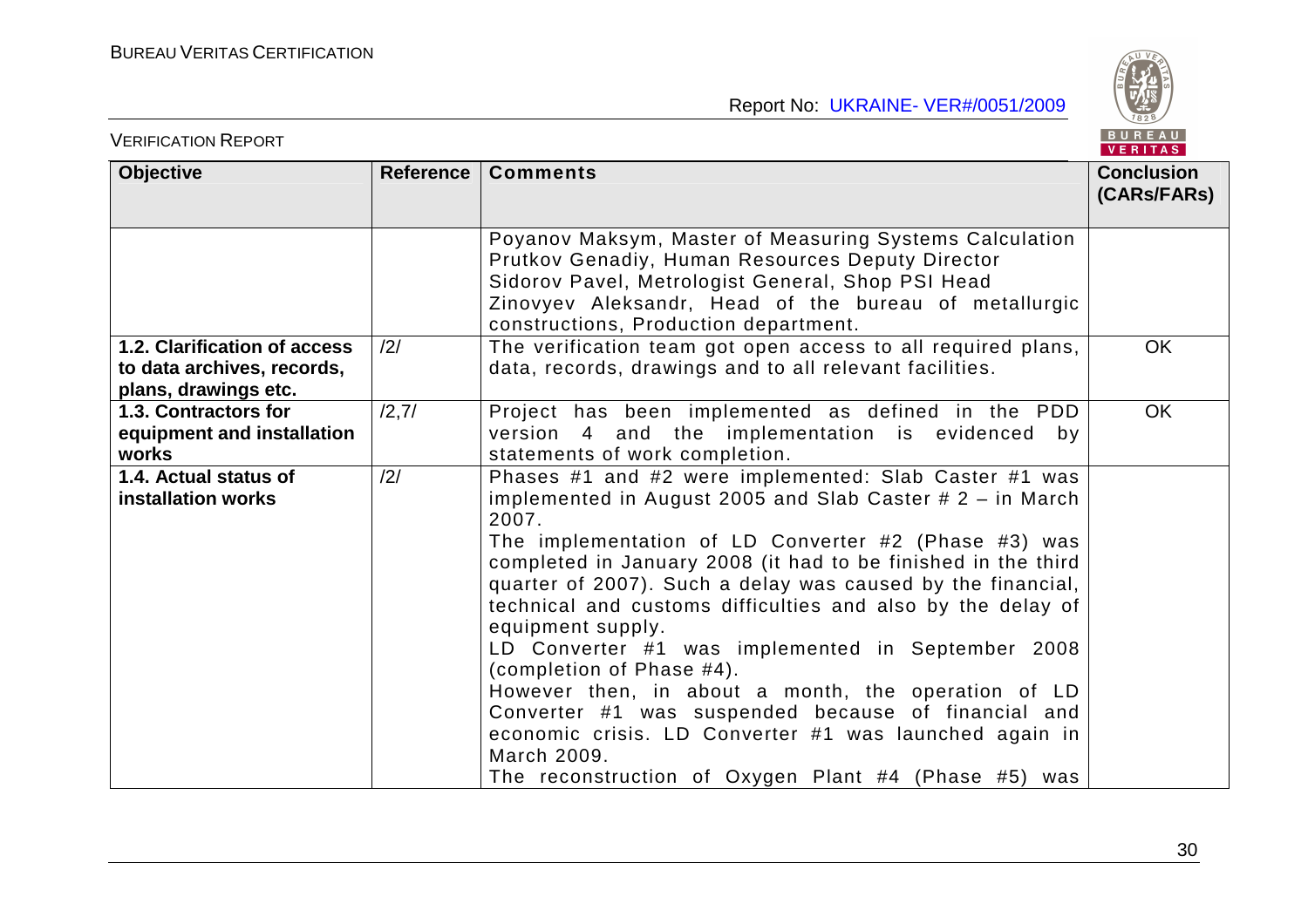

| BUREAU<br><b>VERIFICATION REPORT</b><br><b>VERITAS</b>  |           |                                                                                                                                                                                                                                                                                                                                                                                                                                                                                                                                                                                                                                                                                                                                                                                                                            |                                  |  |
|---------------------------------------------------------|-----------|----------------------------------------------------------------------------------------------------------------------------------------------------------------------------------------------------------------------------------------------------------------------------------------------------------------------------------------------------------------------------------------------------------------------------------------------------------------------------------------------------------------------------------------------------------------------------------------------------------------------------------------------------------------------------------------------------------------------------------------------------------------------------------------------------------------------------|----------------------------------|--|
| <b>Objective</b>                                        | Reference | <b>Comments</b>                                                                                                                                                                                                                                                                                                                                                                                                                                                                                                                                                                                                                                                                                                                                                                                                            | <b>Conclusion</b><br>(CARs/FARs) |  |
|                                                         |           | completed on 30th of September 2005 (almost together with<br>Slab Caster #1).<br>The installation of Oxygen Plant #7 (Phase #6) was<br>completed on 19th of March 2008 (according to the previous<br>plan it should have been completed in the third quarter of<br>2007). The delay was caused by the same reasons<br>(financial, technical and customs difficulties), which were<br>mentioned for the Phase #3, because Oxygen Plant #7<br>supplies oxygen for LD Converter #2.<br>The installation of Oxygen Plant #8 (Phase #7) is at the<br>final stage of completion (it has to be finished in the third<br>quarter of 2009). Such a delay was caused by financial and<br>economic crisis, because the Steel Mill is not operating at<br>full capacity and there is no need to produce significant<br>oxygen volumes. | <b>OK</b>                        |  |
| 2. Open issues indicated in<br><b>validation report</b> |           |                                                                                                                                                                                                                                                                                                                                                                                                                                                                                                                                                                                                                                                                                                                                                                                                                            |                                  |  |
| 2.1. Missing steps to final<br>approval                 | /5, 6/    | Based on the validation report the verification team<br>identified no missing steps. The project has been approved<br>by both NFPs.                                                                                                                                                                                                                                                                                                                                                                                                                                                                                                                                                                                                                                                                                        | <b>OK</b>                        |  |
| 3. Implementation of the<br>project                     |           |                                                                                                                                                                                                                                                                                                                                                                                                                                                                                                                                                                                                                                                                                                                                                                                                                            |                                  |  |
| 3.1. Physical components                                | /2/       | According to the investment plan the project envisages the<br>following basic Phases:<br>#1 – installation of Slab Caster #1 along with LF;                                                                                                                                                                                                                                                                                                                                                                                                                                                                                                                                                                                                                                                                                | OK                               |  |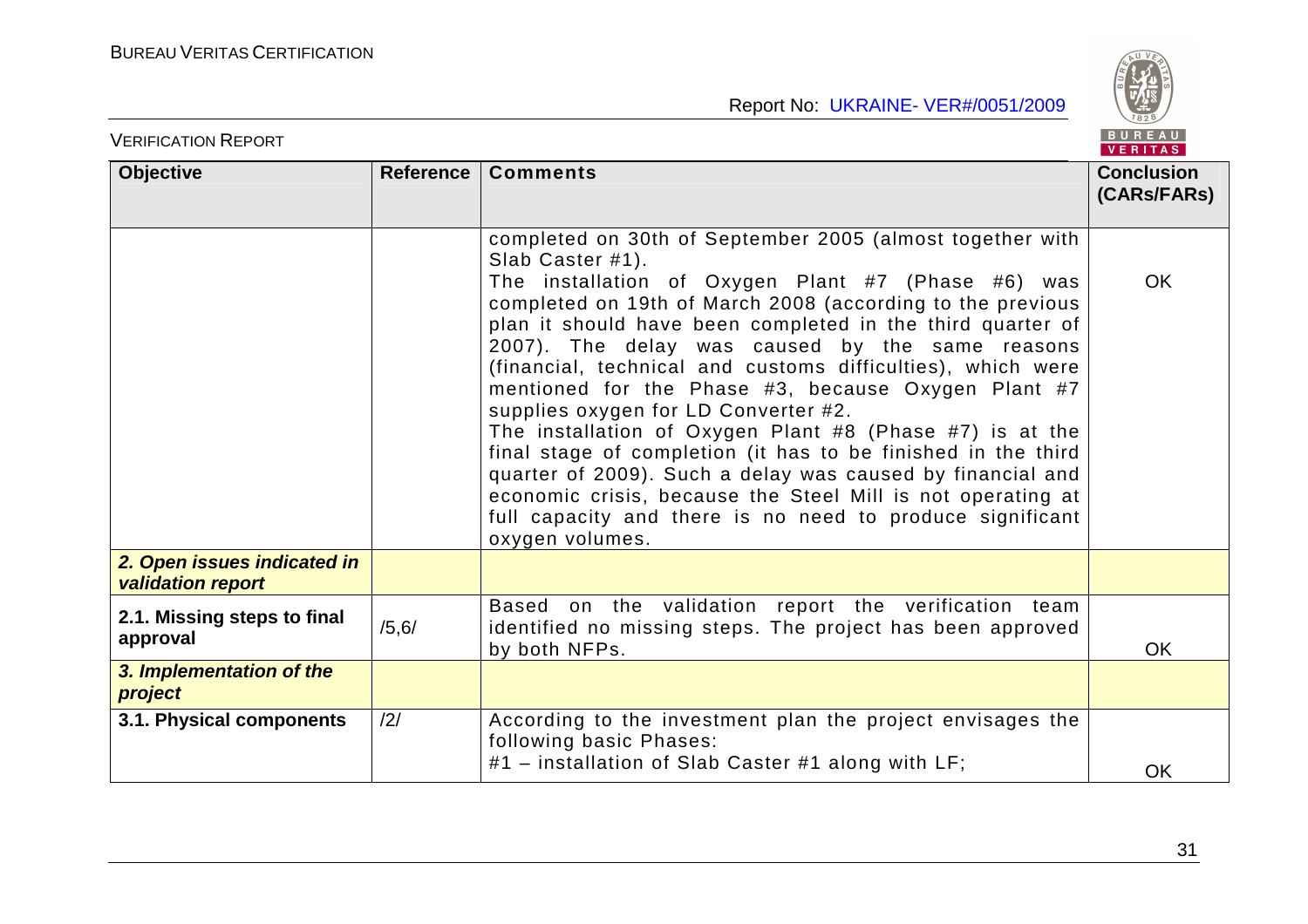

| <b>VERIFICATION REPORT</b>           |                         |                                                                                                                                                                                                                                                                                                                                                                                                                                                                                              | BUREAU<br><b>VERITAS</b>         |
|--------------------------------------|-------------------------|----------------------------------------------------------------------------------------------------------------------------------------------------------------------------------------------------------------------------------------------------------------------------------------------------------------------------------------------------------------------------------------------------------------------------------------------------------------------------------------------|----------------------------------|
| <b>Objective</b>                     | Reference               | <b>Comments</b>                                                                                                                                                                                                                                                                                                                                                                                                                                                                              | <b>Conclusion</b><br>(CARs/FARs) |
| 3.2. Project boundaries              | $/1/$ , $/2/$ , $/3/$ , | #2 - installation of Slab Caster #2 along with VD Plant;<br>#3 - installation of LD Converter #2<br>#4 - installation of LD Converter #1<br>#5 - reconstruction of Oxygen Plant #4<br>#6 – installation of Oxygen Plant #7<br>#7 - installation of Oxygen Plant #8<br>Phases 5-7 aimed to reconstruction and introduction of<br>Oxygen Plants are indissolubly linked with the operation of<br>main steel facilities (Phases #1-4).<br>Yes, the project boundaries are as defined in the PDD |                                  |
|                                      | /4/                     | version 4.                                                                                                                                                                                                                                                                                                                                                                                                                                                                                   | <b>OK</b>                        |
| 3.3. Emission reductions<br>achieved | /2/                     | In the PDD version 4 it is stated that emission reduction<br>units in the second quarter of 2009 are supposed to be 219<br>366 $t$ CO <sub>2</sub> while the Monitoring Report says the amount of<br>ERU's achieved in second quarter of 2009 is 177 745 t $CO2$ .                                                                                                                                                                                                                           |                                  |
|                                      |                         | Clarification Request (CL) 1<br>Please provide information on the amount of ERU's for the 2<br>quarter of 2009 according to the calculations in PDD. And<br>please explain why MR states that emission reductions<br>achieved in the $2^{nd}$ quarter of 2009 are higher then expected<br>while they are actually lower.                                                                                                                                                                     | CL <sub>1</sub>                  |
| 3.4. Monitoring and                  | /2/                     | The monitoring of JI project indicators of at AISW is realized                                                                                                                                                                                                                                                                                                                                                                                                                               |                                  |
| metering systems                     |                         | on regular basis where the system of data collection on FER<br>consumption is being used. The data needed for the<br>monitoring of the project is collected during the process of                                                                                                                                                                                                                                                                                                            | <b>OK</b>                        |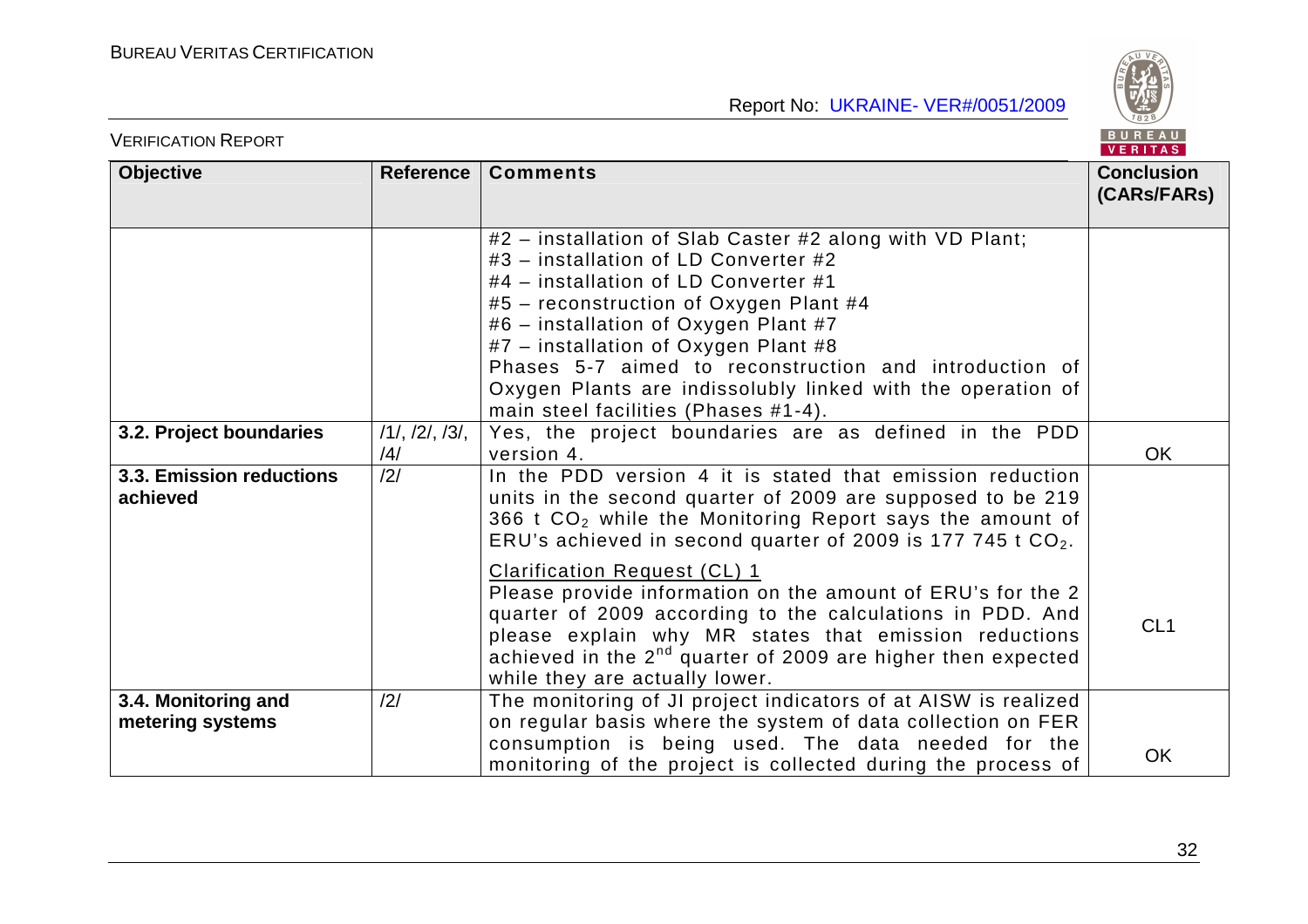

| <b>VERIFICATION REPORT</b> | BUREAU<br>VERITAS |                                                                                                                                                                                                                                                                                                                                                                                                                                                                                                                                                                                                                                       |                                  |  |
|----------------------------|-------------------|---------------------------------------------------------------------------------------------------------------------------------------------------------------------------------------------------------------------------------------------------------------------------------------------------------------------------------------------------------------------------------------------------------------------------------------------------------------------------------------------------------------------------------------------------------------------------------------------------------------------------------------|----------------------------------|--|
| <b>Objective</b>           | Reference         | <b>Comments</b>                                                                                                                                                                                                                                                                                                                                                                                                                                                                                                                                                                                                                       | <b>Conclusion</b><br>(CARs/FARs) |  |
|                            |                   | normal equipment use. The production facilities of the plant<br>are equipped with the measuring devices such as scales,<br>meters and gas, water, steam, electricity consumption<br>meters. The monitoring of the project forms an organic part<br>of routine monitoring of manufacturing process. This allows<br>receiving data regarding the project continuously.                                                                                                                                                                                                                                                                  |                                  |  |
|                            |                   | The procedures of receiving data for monitoring execution<br>and responsibility for its realization at OJSC "AISW" are<br>regulated by the normative documents of OJSC "AISW" and<br>by the "Guiding Metrological Instructions" in accordance<br>with project documentation and monitoring plan.                                                                                                                                                                                                                                                                                                                                      |                                  |  |
| 3.5. Data uncertainty      | /2/               | The monitoring procedures are quite comprehensible,<br>because they had already been used at OJSC "AISW" for<br>measuring input and output production parameters, and also<br>for receiving data on level of FER and raw-materials<br>consumption. The most effective accessible methods are<br>used for the error minimization. Generally the error level is<br>low for all parameters (less than 2%) that are subjected to<br>the monitoring. Thus, the measurements uncertainty level<br>corresponded with technologies, used in the production<br>process, and is taken into the account when the data are<br>taken from devices. |                                  |  |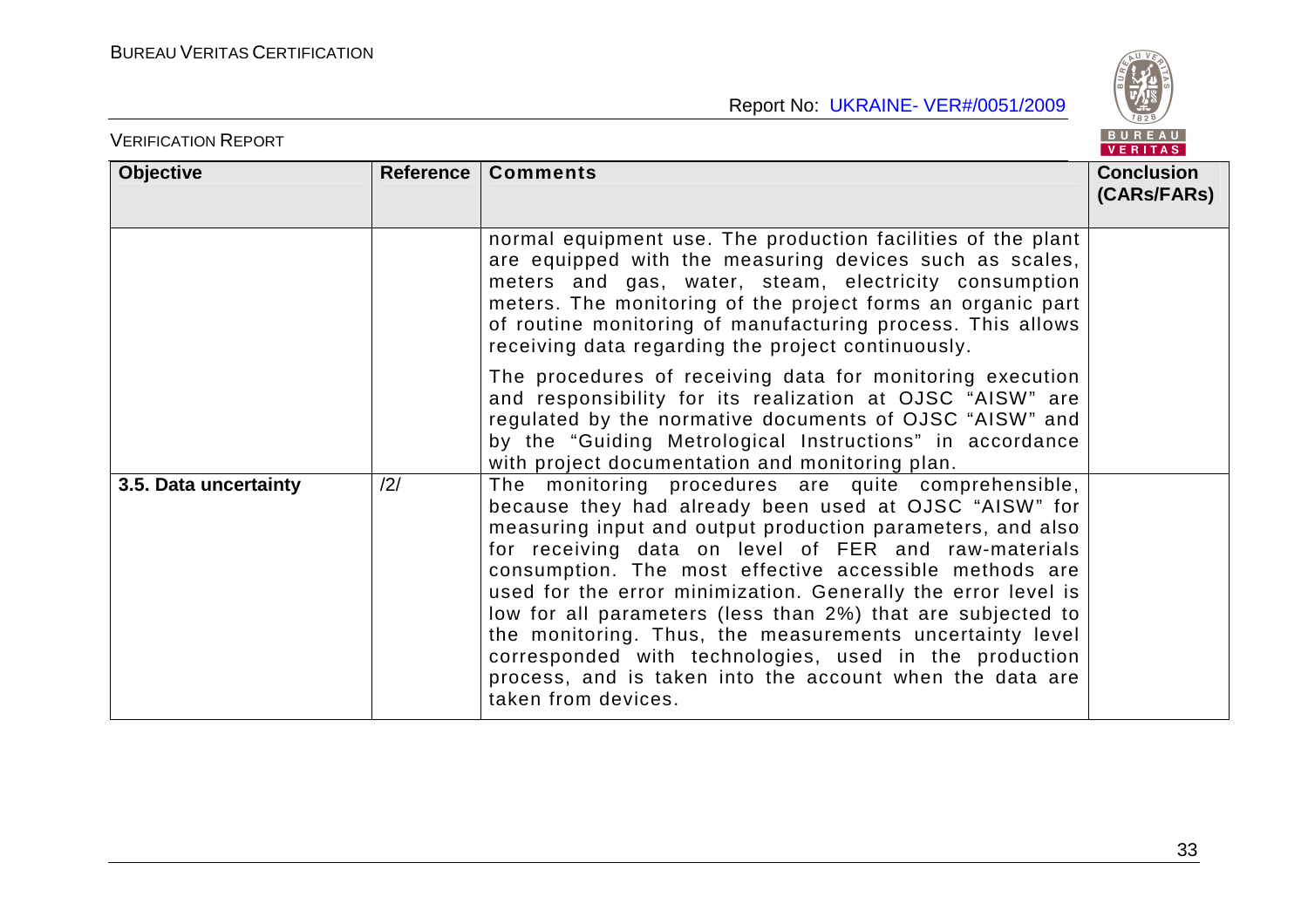

| <b>VERIFICATION REPORT</b>                           |           |                                                                                                                                                                                                                                                                                                                                                                                                                                                                                                                                                                                                                                                                                                                                                                                                                                                                     | BUREAU<br><b>VERITAS</b>         |
|------------------------------------------------------|-----------|---------------------------------------------------------------------------------------------------------------------------------------------------------------------------------------------------------------------------------------------------------------------------------------------------------------------------------------------------------------------------------------------------------------------------------------------------------------------------------------------------------------------------------------------------------------------------------------------------------------------------------------------------------------------------------------------------------------------------------------------------------------------------------------------------------------------------------------------------------------------|----------------------------------|
| <b>Objective</b>                                     | Reference | <b>Comments</b>                                                                                                                                                                                                                                                                                                                                                                                                                                                                                                                                                                                                                                                                                                                                                                                                                                                     | <b>Conclusion</b><br>(CARs/FARs) |
| 3.6. Calibration and quality<br>assurance            | /2/       | AISW uses the accredited system of quality regulation<br>according to the requirements of the ISO 9001 standard.<br>The Guiding Metrological Instructions were developed in<br>accordance with ISO 9001. They secure required level of<br>accuracy by using monitoring equipment and by the<br>possibility to crosscheck the data adequacy.                                                                                                                                                                                                                                                                                                                                                                                                                                                                                                                         |                                  |
|                                                      |           | Monitoring equipment meets the regulatory requirements of<br>Ukraine regarding accuracy and measurement error. All the<br>equipment used for monitoring purposes, are in line with<br>national legislative requirements and standards and also<br>with ISO 9001 standards. The accuracy of devices is<br>guaranteed by the manufacturers; the error is calculated<br>and confirmed by device certificates. All monitoring<br>equipment is covered by the detailed verification<br>(calibration) plan. The verification process is under strict<br>control. All measuring equipment is included in the<br>verification schedule and verified with established<br>periodicity. According to the schedule of verification, all<br>devices are in satisfactory condition. The documented<br>instructions to operate the facilities are stored at the<br>working places. | <b>OK</b>                        |
| 3.7. Data acquisition and<br>data processing systems | /2/       | Data are collected in the electronic AISW database and in<br>printed documents. Also data are systematized in the<br>documents of the daily, monthly and annually registration.<br>All those documents are saved in the planning-economic                                                                                                                                                                                                                                                                                                                                                                                                                                                                                                                                                                                                                           | <b>OK</b>                        |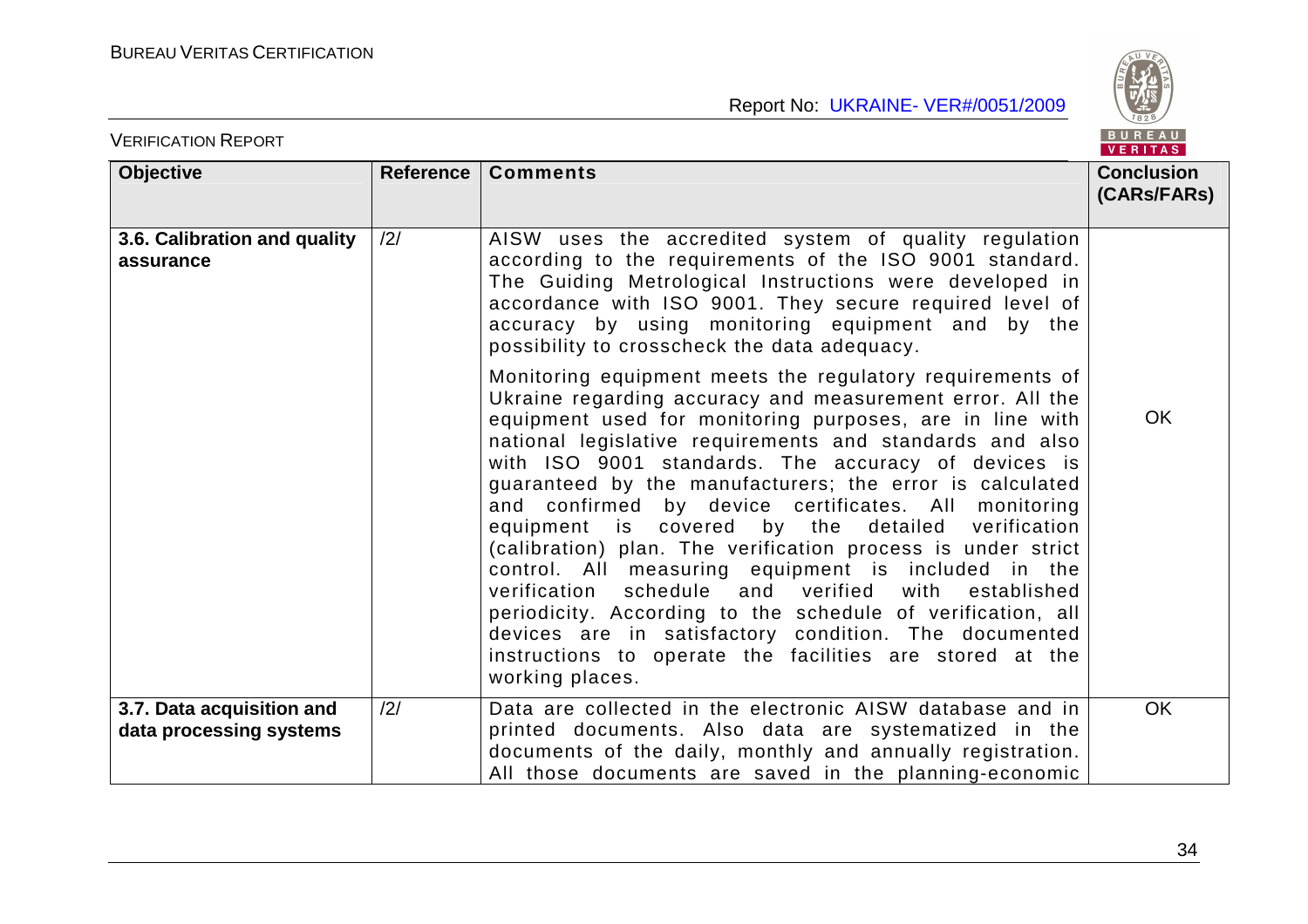

| <b>VERIFICATION REPORT</b>             |           |                                                                                                                                                                                                                                                                                                                                                                                                                                                                               | BUREAU<br><b>VERITAS</b>         |
|----------------------------------------|-----------|-------------------------------------------------------------------------------------------------------------------------------------------------------------------------------------------------------------------------------------------------------------------------------------------------------------------------------------------------------------------------------------------------------------------------------------------------------------------------------|----------------------------------|
| <b>Objective</b>                       | Reference | <b>Comments</b>                                                                                                                                                                                                                                                                                                                                                                                                                                                               | <b>Conclusion</b><br>(CARS/FARS) |
|                                        |           | department.                                                                                                                                                                                                                                                                                                                                                                                                                                                                   |                                  |
| 3.8. Reporting procedures              | /2/       | The Monitoring Plan defines the responsibilities to<br>consolidate the data required for emission reduction<br>calculations. The monitoring data reports and calculations<br>are under the competence of the Chief power-engineering<br>specialist assistant in accordance to the interior orders of<br>the Steel Mill.                                                                                                                                                       | <b>OK</b>                        |
| 3.9. Documented<br><b>instructions</b> | /2/       | Section 8 of the Monitoring Report. Data processing and<br>archiving (including software used) of the Monitoring Report<br>provides with the necessary information relating the<br>procedures for the monitoring, measurements and reporting.<br>These were verified onsite and found satisfactory.                                                                                                                                                                           | <b>OK</b>                        |
| 3.10. Qualification and<br>training    | /2/       | The direction of OJSC "AISW" has organized appropriate<br>staff training to operate the project equipment. Thus, the<br>trainings were conducted at the Ukrainian and foreign plants<br>in order to operate Slab Casters and LD Converters. With<br>the project equipment introduction the workers of OJSC<br>"AISW" have the opportunity to update their working skills,<br>stimulated by the permanent educational theoretical and<br>practical courses at the Steel Plant. | OK                               |
| 3.11. Responsibilities                 | /2/       | The Chief Metrological Specialist of the AISW is in charge<br>for maintenance of the facilities and monitoring equipment<br>as well as for their accuracy required by Regulation PP 229-                                                                                                                                                                                                                                                                                      |                                  |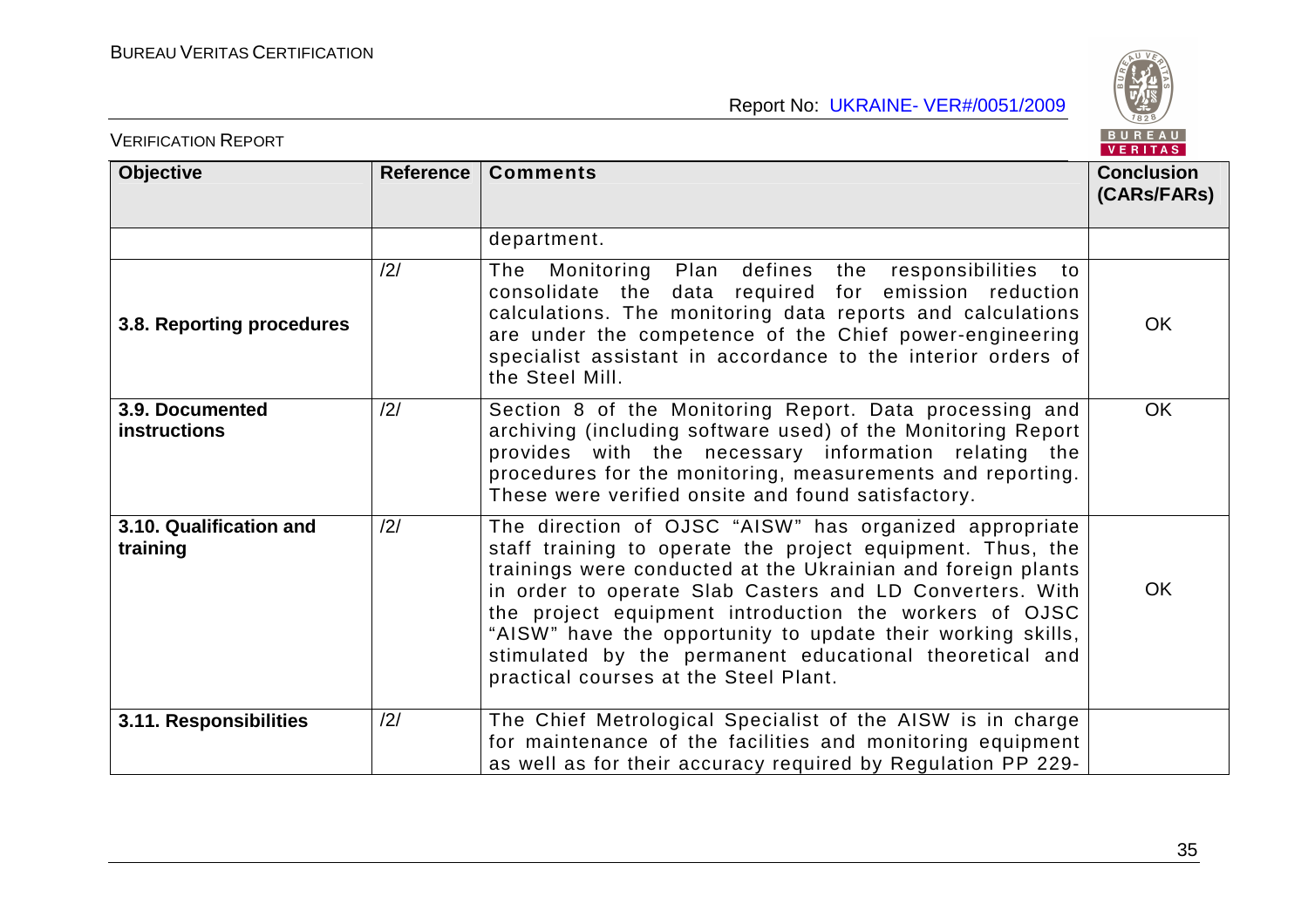

| <b>VERIFICATION REPORT</b>          |           |                                                                                                                                                                                                                                                                                                                                                                                                                                                                                                                                        |                                  |
|-------------------------------------|-----------|----------------------------------------------------------------------------------------------------------------------------------------------------------------------------------------------------------------------------------------------------------------------------------------------------------------------------------------------------------------------------------------------------------------------------------------------------------------------------------------------------------------------------------------|----------------------------------|
| <b>Objective</b>                    | Reference | <b>Comments</b>                                                                                                                                                                                                                                                                                                                                                                                                                                                                                                                        | <b>Conclusion</b><br>(CARs/FARs) |
|                                     |           | 3-056-863/02-2005 of "Metrological services of<br>the<br>metallurgical mills" and<br>by "Guiding<br>Metrological<br>Instructions". In case of defect, discovered in the monitoring<br>equipment, the actions of the staff are determined in<br>Guiding Metrological Instructions. The measurements are<br>conducted constantly in automatic regime.                                                                                                                                                                                    | <b>OK</b>                        |
|                                     |           | The measurement results are being used by the Chief<br>power-engineering specialist department, by the following<br>services and technical staff of the Steel Mill. They are<br>reflected in the technological instructions of production<br>processes regime and also in the "Guiding Metrological<br>Instructions" revised versions. The monitoring data reports<br>and calculations are under the competence of the Chief<br>power engineering specialist assistant in accordance to the<br>interior orders of the Steel Mill.      |                                  |
| 3.12. Troubleshooting<br>procedures | /2/       | The Chief Metrological Specialist of the AISW is in charge<br>for maintenance of the facilities and monitoring equipment<br>as well as for their accuracy required by Regulation PP 229-<br>3-056-863/02-2005 of "Metrological services of the<br>metallurgical mills" and by "Guiding Metrological<br>Instructions". In case of defect, discovered in the monitoring<br>equipment, the actions of the staff are determined in<br>Guiding Metrological Instructions. The measurements are<br>conducted constantly in automatic regime. | <b>OK</b>                        |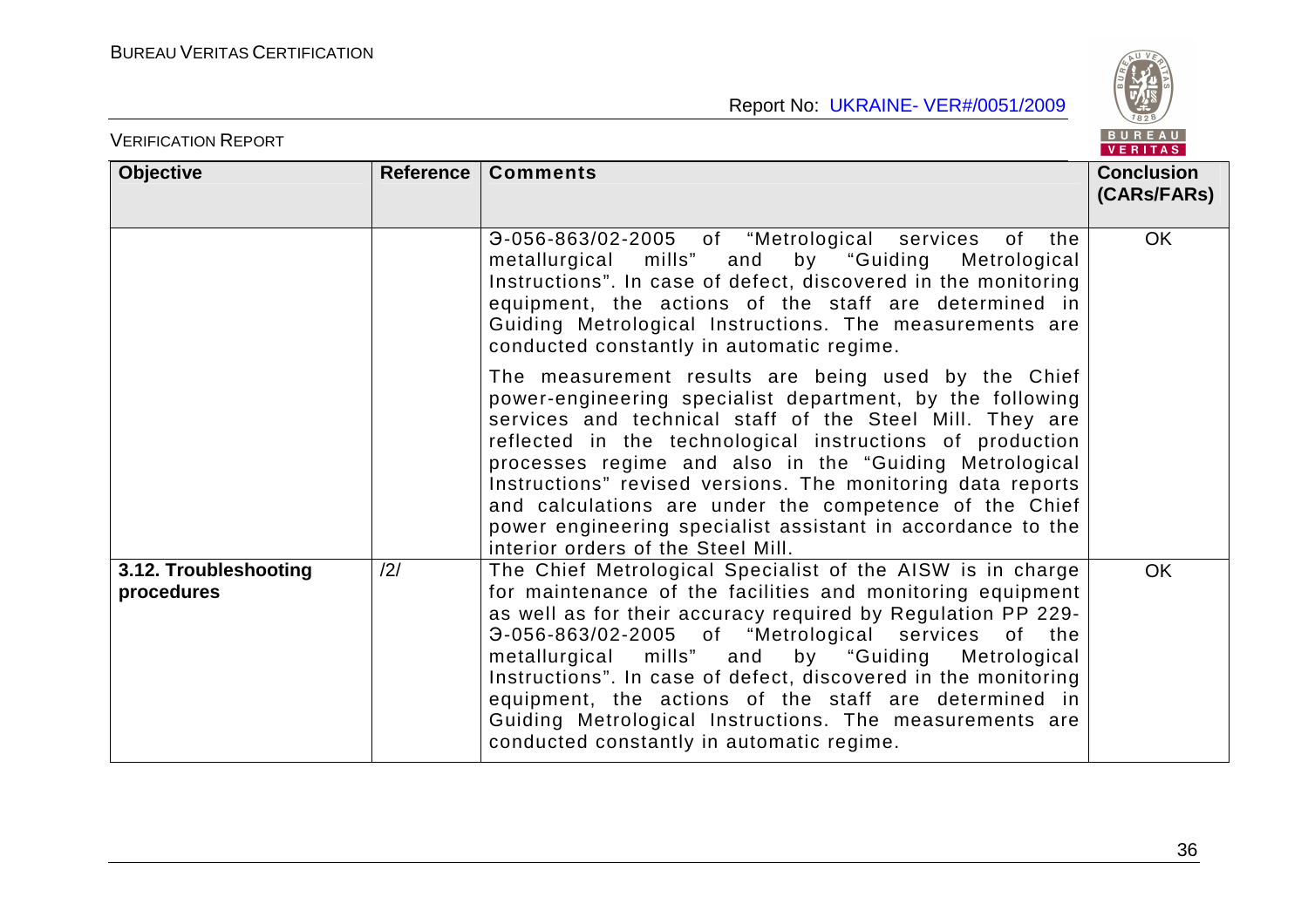BUREAU

| <b>VERIFICATION REPORT</b>                |           |                                                                                                                                                                                                                                                                                                                                             | BUREAU<br>VERITAS                |
|-------------------------------------------|-----------|---------------------------------------------------------------------------------------------------------------------------------------------------------------------------------------------------------------------------------------------------------------------------------------------------------------------------------------------|----------------------------------|
| <b>Objective</b>                          | Reference | <b>Comments</b>                                                                                                                                                                                                                                                                                                                             | <b>Conclusion</b><br>(CARs/FARs) |
| 4. Internal Data                          |           |                                                                                                                                                                                                                                                                                                                                             |                                  |
| 4.1. Type and sources of<br>internal data | /2/       | The internal parameters are obtained according to the<br>monitoring plan:                                                                                                                                                                                                                                                                   | <b>OK</b>                        |
|                                           |           | Monitoring report, section 5 contains internal parameters<br>that are monitored.                                                                                                                                                                                                                                                            |                                  |
| 4.2. Data collection                      | /2/       | Data are collected in the electronic AISW database and in<br>printed documents. Also data are systematized in the<br>documents of the daily, monthly and annually registration.<br>All those documents are saved in the planning-economic<br>department.                                                                                    | <b>OK</b>                        |
|                                           |           | The procedures of receiving data for monitoring execution<br>and responsibility for its realization at OJSC "AISW" are<br>regulated by the normative documents of OJSC "AISW" and<br>by the "Guiding Meteorological Instructions" in accordance<br>with project documentation and monitoring plan.                                          |                                  |
| 4.3. Quality assurance                    | /2/       | AISW uses the accredited system of quality regulation<br>according to the requirements of the ISO 9001 standard.<br>The Guiding Metrological Instructions were developed in<br>accordance with ISO 9001. They secure required level of<br>accuracy by using monitoring equipment and by the<br>possibility to crosscheck the data adequacy. | OK                               |
| 4.4. Significance and<br>reporting risks  | /2/       | The Monitoring Plan defines the responsibilities to<br>consolidate the data<br>required for emission reduction                                                                                                                                                                                                                              | <b>OK</b>                        |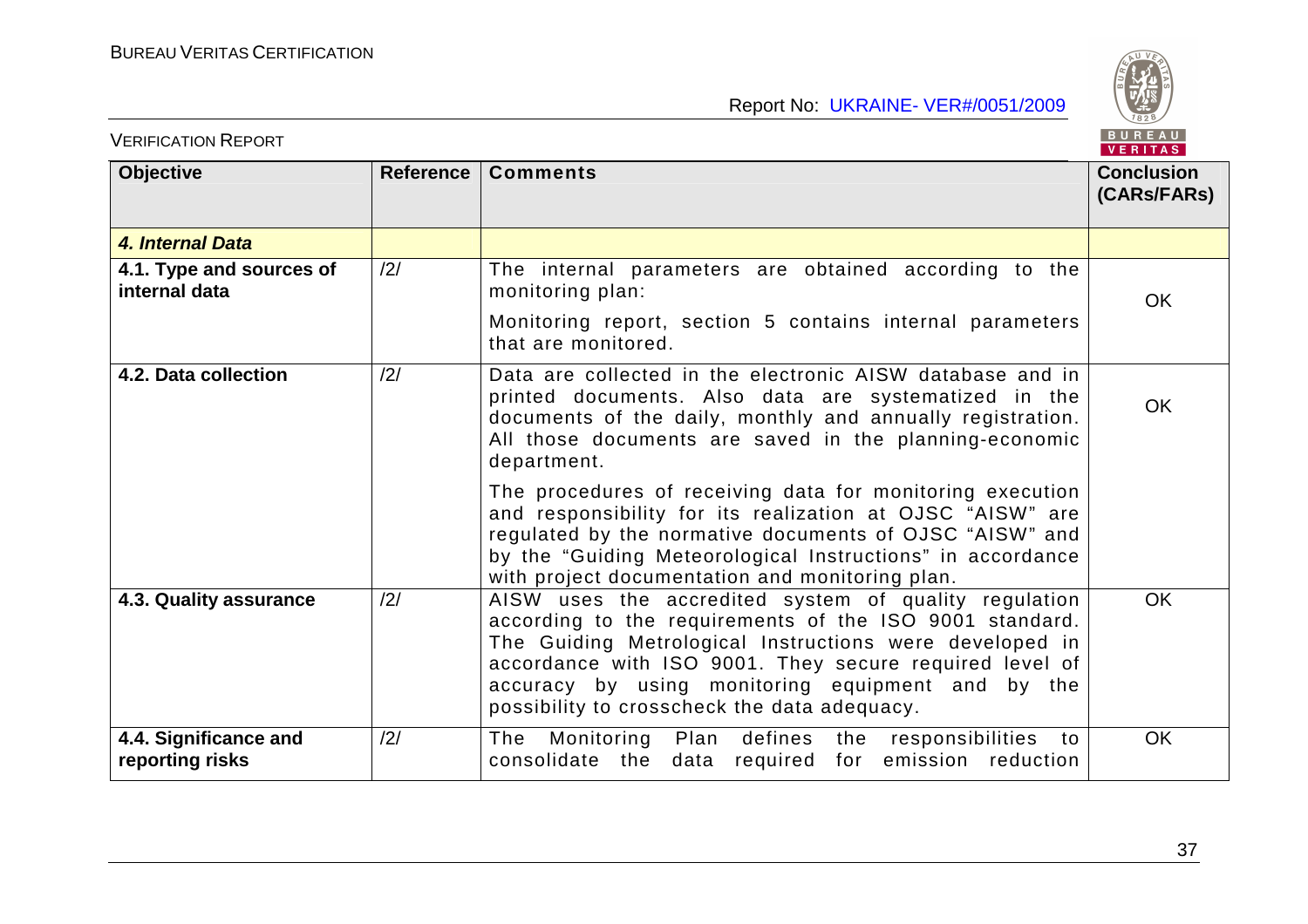

| BUREAU<br><b>VERIFICATION REPORT</b><br>VERITAS         |                |                                                                                                                                                                                                          |                                  |
|---------------------------------------------------------|----------------|----------------------------------------------------------------------------------------------------------------------------------------------------------------------------------------------------------|----------------------------------|
| <b>Objective</b>                                        | Reference      | <b>Comments</b>                                                                                                                                                                                          | <b>Conclusion</b><br>(CARs/FARs) |
|                                                         |                | calculations. The monitoring data reports and calculations<br>are under the competence of the Chief power-engineering<br>specialist assistant in accordance to the interior orders of<br>the Steel Mill. |                                  |
| <b>5. External Data</b>                                 |                |                                                                                                                                                                                                          |                                  |
| 5.1. Type and sources of<br>external data               | /2/            | The external parameters are obtained according to the<br>monitoring plan:                                                                                                                                | OK                               |
|                                                         |                | Monitoring report, section 5 contains external parameters<br>that are monitored.                                                                                                                         |                                  |
| 5.2. Access to external data                            | $\frac{12}{1}$ | The external parameters are obtained according to the<br>monitoring plan:                                                                                                                                | OK                               |
|                                                         |                | Monitoring report, section 5 contains external parameters<br>that are monitored.                                                                                                                         |                                  |
| 5.3. Quality assurance                                  | /2/            | See section 5.1. of this protocol.                                                                                                                                                                       | <b>OK</b>                        |
| 5.4. Data uncertainty                                   | /2/            | See section 5.1. of this protocol.                                                                                                                                                                       | OK                               |
| 5.5. Emergency procedures                               | $\frac{12}{1}$ | See section 5.1. of this protocol.                                                                                                                                                                       | <b>OK</b>                        |
| <b>6. Environmental and</b><br><b>Social Indicators</b> |                |                                                                                                                                                                                                          |                                  |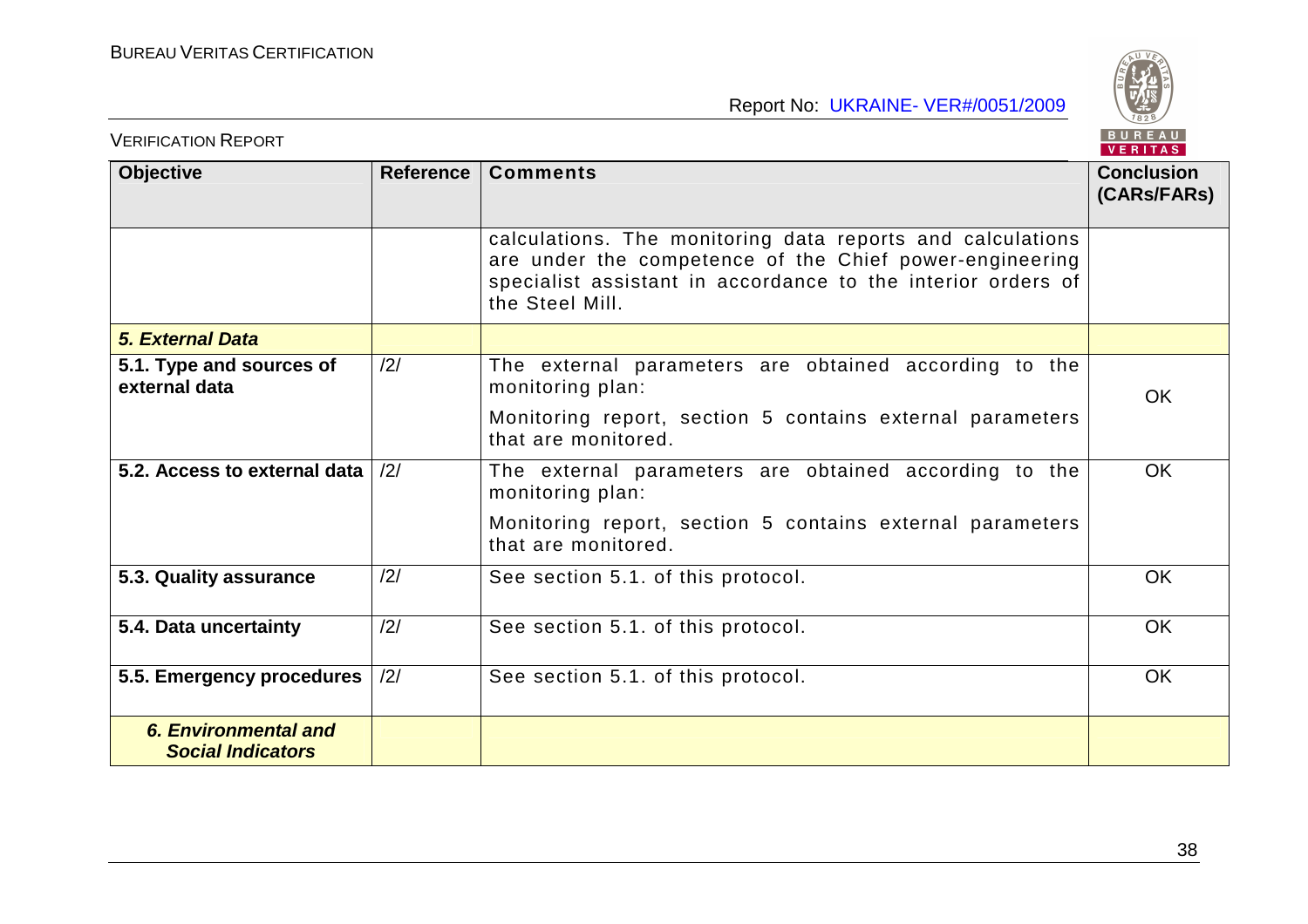

| <b>VERIFICATION REPORT</b>                     |                  |                                                                                                                                                                                                                                                                                                                                                                                                                                                                                                                                                                                                                                                                                                                                                                                                                                                                                                                         |                                  |
|------------------------------------------------|------------------|-------------------------------------------------------------------------------------------------------------------------------------------------------------------------------------------------------------------------------------------------------------------------------------------------------------------------------------------------------------------------------------------------------------------------------------------------------------------------------------------------------------------------------------------------------------------------------------------------------------------------------------------------------------------------------------------------------------------------------------------------------------------------------------------------------------------------------------------------------------------------------------------------------------------------|----------------------------------|
| <b>Objective</b>                               | <b>Reference</b> | <b>Comments</b>                                                                                                                                                                                                                                                                                                                                                                                                                                                                                                                                                                                                                                                                                                                                                                                                                                                                                                         | <b>Conclusion</b><br>(CARs/FARs) |
| 6.1. Implementation of<br>measures             | /2/              | The project consists in the increase of energy efficiency,<br>which reduces consumption of FER per 1 ton of steel output<br>and improvement of the environmental safety due to<br>replacing the main technological components by the modern<br>equipment, highly efficient gas cleaning and aspiration<br>facilities, which stops the increase of mass pollution<br>formation due to raise of output. Besides, according to the<br>project almost all new facilities are constructed with the<br>complex of circulating water supply, which leads to<br>reduction of sewage water and harmful substances spillage<br>into the surface basins.<br>Therefore the realization of joint implementation project<br>leads to significant improvement of environmental and<br>working conditions at the Steel Mill not only because of<br>GHG emission reductions, but also from reduction of<br>harmful substances discharge. | <b>OK</b>                        |
| 6.2. Monitoring equipment                      | /2/              | See section 6.1. of this protocol                                                                                                                                                                                                                                                                                                                                                                                                                                                                                                                                                                                                                                                                                                                                                                                                                                                                                       | OK                               |
| 6.3. Quality assurance<br>procedures           | /2/              | See section 6.1. of this protocol                                                                                                                                                                                                                                                                                                                                                                                                                                                                                                                                                                                                                                                                                                                                                                                                                                                                                       | OK                               |
| 6.4. External data                             | /2/              | See section 6.1. of this protocol                                                                                                                                                                                                                                                                                                                                                                                                                                                                                                                                                                                                                                                                                                                                                                                                                                                                                       | <b>OK</b>                        |
| 7. Management and<br><b>Operational System</b> |                  |                                                                                                                                                                                                                                                                                                                                                                                                                                                                                                                                                                                                                                                                                                                                                                                                                                                                                                                         |                                  |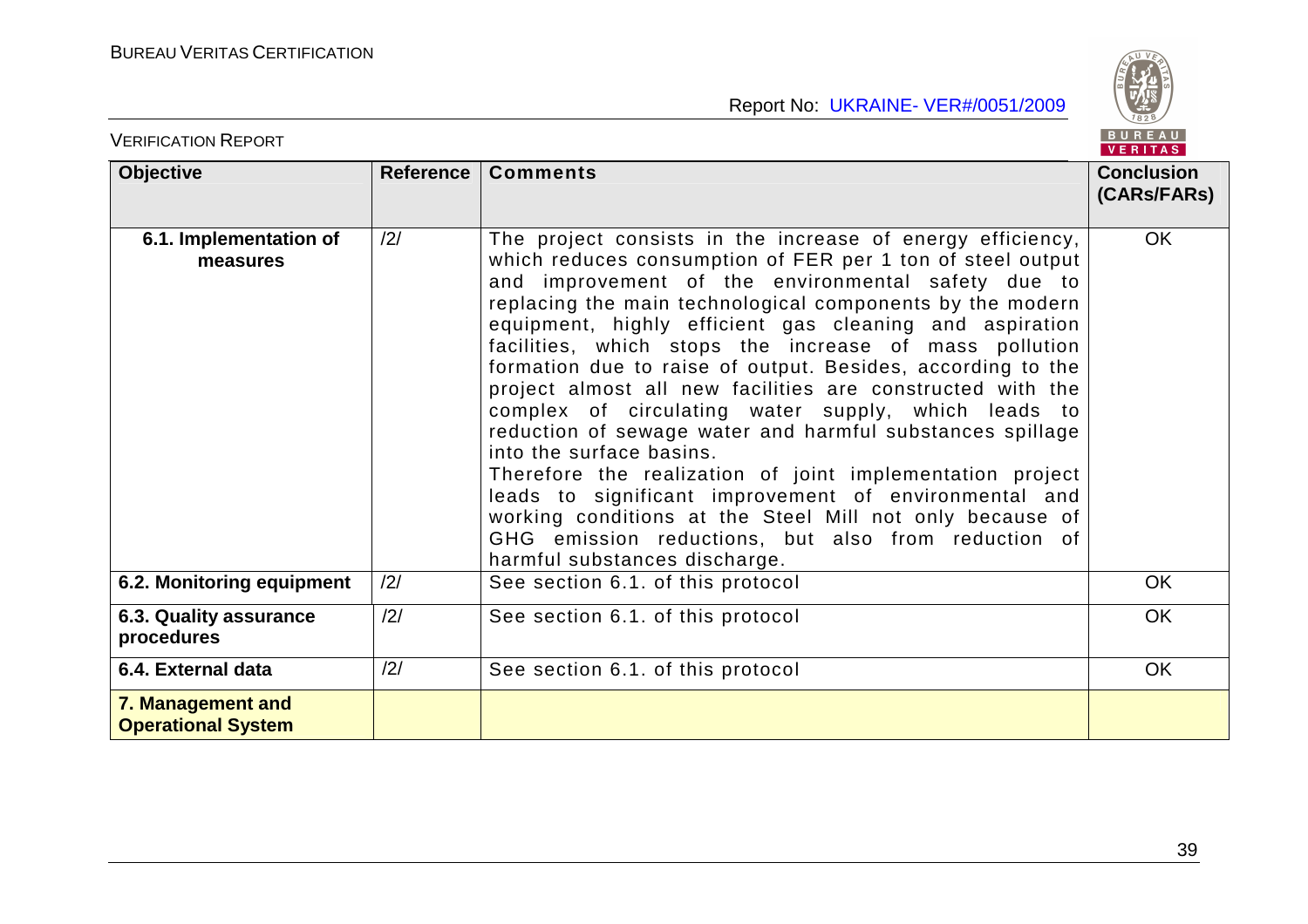

| <b>VERIFICATION REPORT</b>             |           |                                                                                                                                                                                                                                                              | BUREAU<br><b>VERITAS</b>         |
|----------------------------------------|-----------|--------------------------------------------------------------------------------------------------------------------------------------------------------------------------------------------------------------------------------------------------------------|----------------------------------|
| <b>Objective</b>                       | Reference | <b>Comments</b>                                                                                                                                                                                                                                              | <b>Conclusion</b><br>(CARS/FARS) |
| 7.1. Documentation                     | /2/       | company complies with all legal and statutory<br>The<br>requirements of the Ukraine and the same were made<br>available to the verification team. AISW has all the<br>necessary permissions and licenses, issued by the State<br>Inspection on Labor Safety. | <b>OK</b>                        |
| 7.2. Qualification and<br>training     | /2/       | See section 3.9 of this protocol.                                                                                                                                                                                                                            | OK                               |
| 7.3. Allocation of<br>responsibilities | /2/       | The responsibilities and authorities are described for each<br>individual in job descriptions as required statutorily.<br>Persons working at sites are aware of their responsibilities,<br>and relative records are maintained.                              | <b>OK</b>                        |
| 7.4. Emergency procedures              | /2/       | The emergency procedures with respect to operation<br>controls are available in data control                                                                                                                                                                 | <b>OK</b>                        |
| 7.5. Data archiving                    | /2/       | Data are archived in the physical and electronic forms and<br>then stored at Planning Department.                                                                                                                                                            | <b>OK</b>                        |
| 7.6. Monitoring report                 | /2/       | Data information is laid down in the monitoring report.                                                                                                                                                                                                      | OK                               |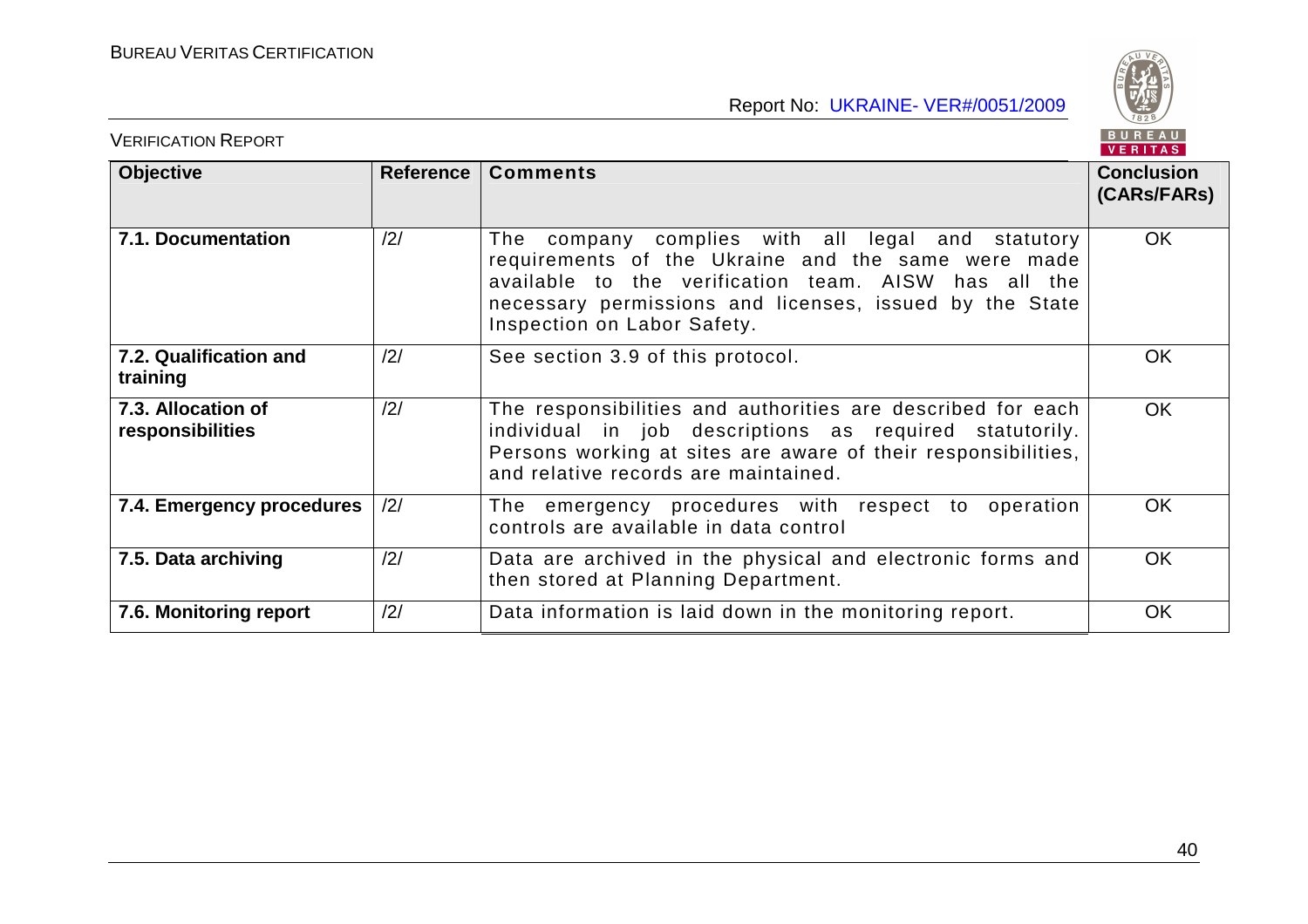

| <b>VERIFICATION REPORT</b>                    |           |                                                                                                                                                                                                                                                                                                                                                                           | BUREAU<br>VERITAS                |
|-----------------------------------------------|-----------|---------------------------------------------------------------------------------------------------------------------------------------------------------------------------------------------------------------------------------------------------------------------------------------------------------------------------------------------------------------------------|----------------------------------|
| <b>Objective</b>                              | Reference | <b>Comments</b>                                                                                                                                                                                                                                                                                                                                                           | <b>Conclusion</b><br>(CARs/FARs) |
| 7.7. Internal audits and<br>management review | 2         | The data is cross checked as well as internal audits and<br>corrective actions are taken as defined in Instructions. For<br>the project case, similar procedures are followed based on<br>the Order of Director General of the Plant defining the exact<br>JI monitoring procedures. Responsibilities for JI monitoring<br>are indicated in table 6 of the PDD version 4. | OK                               |

**Periodic Verification Checklist Protocol Table 2: Data Management System/Controls** 

| <b>Identification of</b><br>potential reporting risk                                      | Identification,<br>assessment<br>and testing<br><b>of</b><br>management<br>controls | Areas of residual risks |
|-------------------------------------------------------------------------------------------|-------------------------------------------------------------------------------------|-------------------------|
| 1. Defined<br>organizational<br>structure,<br>responsibilities and<br><b>competencies</b> |                                                                                     |                         |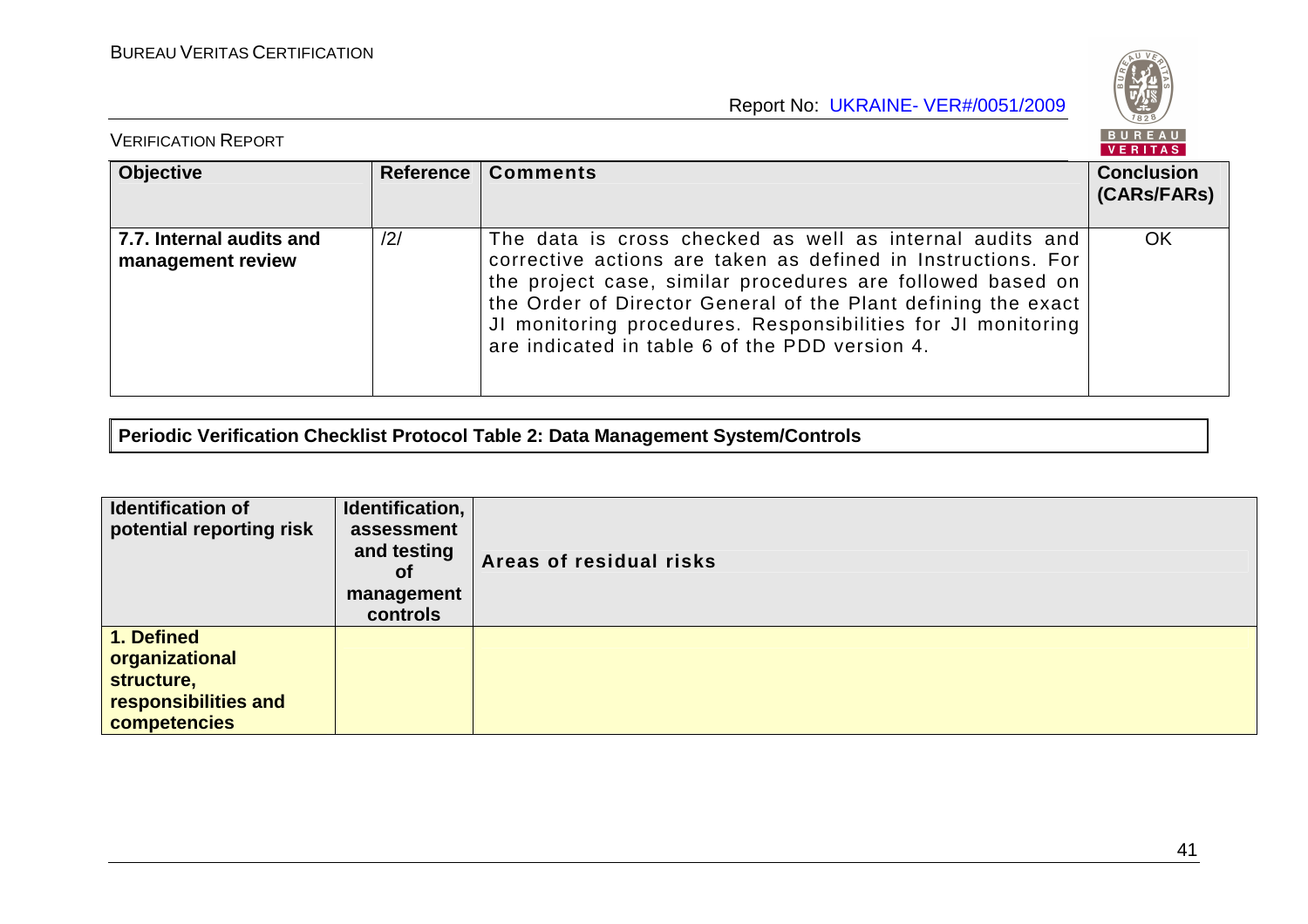

| <b>VERIFICATION REPORT</b>                           |                                                                                     | BUREAU<br>VERITAS                                                                                                                                                                                                                                                                                                                                                                                                                                                                                                                                                                                                                                                                                                                                                                                                                  |
|------------------------------------------------------|-------------------------------------------------------------------------------------|------------------------------------------------------------------------------------------------------------------------------------------------------------------------------------------------------------------------------------------------------------------------------------------------------------------------------------------------------------------------------------------------------------------------------------------------------------------------------------------------------------------------------------------------------------------------------------------------------------------------------------------------------------------------------------------------------------------------------------------------------------------------------------------------------------------------------------|
| <b>Identification of</b><br>potential reporting risk | Identification,<br>assessment<br>and testing<br><b>of</b><br>management<br>controls | Areas of residual risks                                                                                                                                                                                                                                                                                                                                                                                                                                                                                                                                                                                                                                                                                                                                                                                                            |
| 1.1. Position and roles                              | Full                                                                                | The Chief Metrological Specialist of the AISW is in charge for maintenance of<br>the monitoring equipment and installations as well as for their accuracy<br>required Regulation PP 229-3-056-863/02-2005 "On metrological services of<br>the iron works" and on Guiding Metrological Instructions.                                                                                                                                                                                                                                                                                                                                                                                                                                                                                                                                |
| 1.2. Responsibilities                                | Full                                                                                | The Chief Metrological Specialist of the AISW is in charge for maintenance of<br>the monitoring equipment and installations as well as for their accuracy<br>required Regulation PP 229-3-056-863/02-2005 "On metrological services of<br>the iron works" and on Guiding Metrological Instructions. The measurement<br>results are being used by the Chief power-engineering specialist department,<br>by the following services and technical staff of the Steel Mill. They are<br>reflected in the technological instructions of production processes regime and<br>also in the "Guiding Metrological Instructions" revised versions. The<br>monitoring data reports and calculations are under the competence of the<br>Chief power engineering specialist assistant in accordance to the interior<br>orders of the Steel Mill. |
| 1.3. Competencies<br>needed                          | Full                                                                                | The responsibilities and authorities are described for each individual in job<br>descriptions as required statutorily. Training needs were identified in advance<br>and training was delivered that was checked onsite.                                                                                                                                                                                                                                                                                                                                                                                                                                                                                                                                                                                                            |
| 2. Conformance with<br>monitoring plan               |                                                                                     |                                                                                                                                                                                                                                                                                                                                                                                                                                                                                                                                                                                                                                                                                                                                                                                                                                    |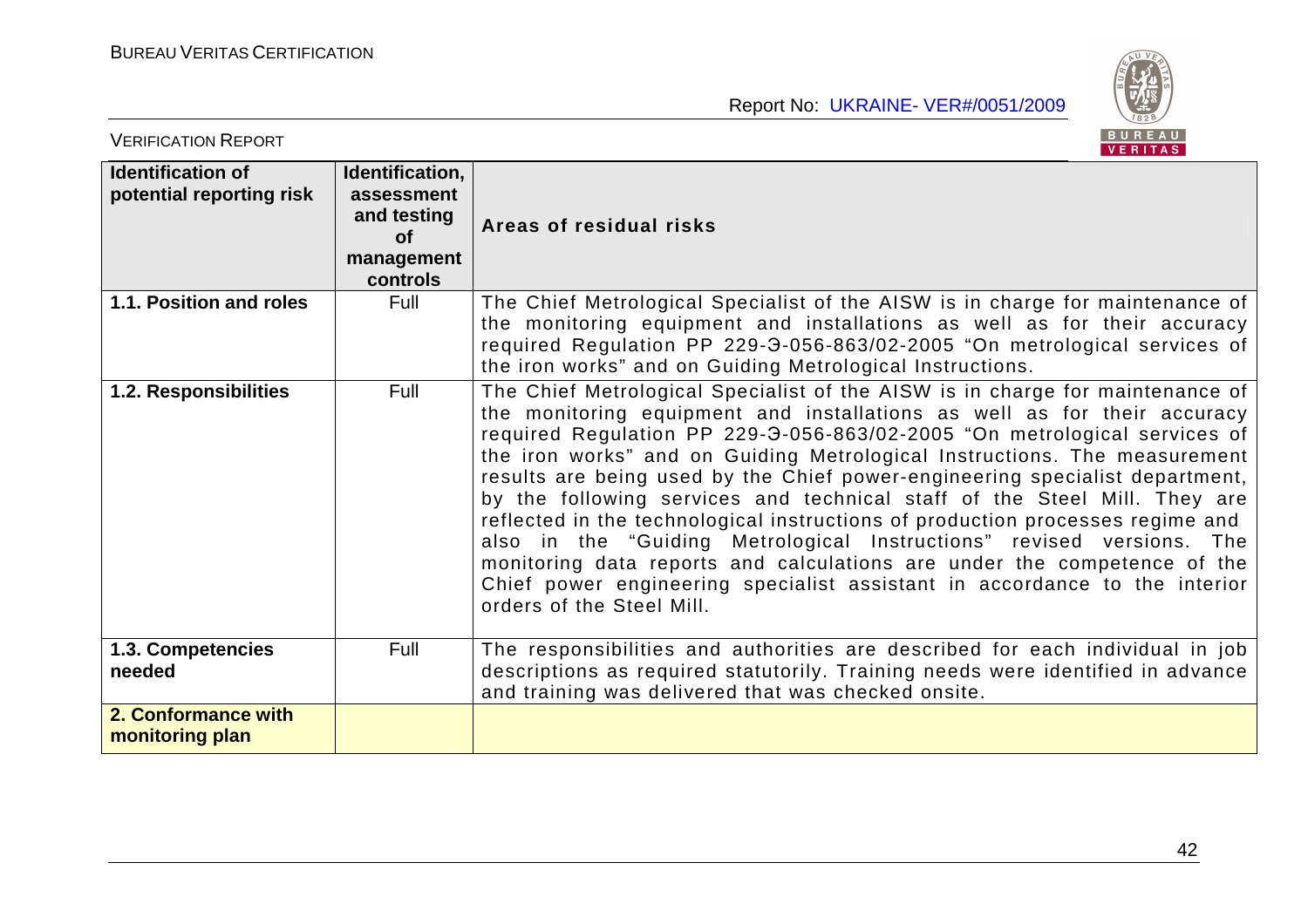

| <b>VERIFICATION REPORT</b>                           |                                                                                     | BUREAU<br>VERITAS                                                                                                                                                                                                                                                                                                                                                                                                                                                                                                                                                                                                                                                                                                                                                                                                                                                                                                                                                                                                                                    |
|------------------------------------------------------|-------------------------------------------------------------------------------------|------------------------------------------------------------------------------------------------------------------------------------------------------------------------------------------------------------------------------------------------------------------------------------------------------------------------------------------------------------------------------------------------------------------------------------------------------------------------------------------------------------------------------------------------------------------------------------------------------------------------------------------------------------------------------------------------------------------------------------------------------------------------------------------------------------------------------------------------------------------------------------------------------------------------------------------------------------------------------------------------------------------------------------------------------|
| <b>Identification of</b><br>potential reporting risk | Identification,<br>assessment<br>and testing<br><b>of</b><br>management<br>controls | Areas of residual risks                                                                                                                                                                                                                                                                                                                                                                                                                                                                                                                                                                                                                                                                                                                                                                                                                                                                                                                                                                                                                              |
| 2.1. Reporting<br>procedures                         | Full                                                                                | The monitoring plan is as per the registered PDD version 4. The uploaded<br>of PDD<br>version<br>version<br>$\overline{4}$<br>is<br>publicly<br>available<br>at<br>the<br>site<br>http://ji.unfccc.int/JIITLProject/DB/V75OZ8TQOFTB325LEDMXE2628ZD548/de<br>tails<br>where it was placed during determination process.<br>The monitoring methodology developed for specifically for this project was<br>used in monitoring process.                                                                                                                                                                                                                                                                                                                                                                                                                                                                                                                                                                                                                  |
| 2.2. Necessary Changes                               | Full                                                                                | Phases #1 and #2 were implemented: Slab Caster #1 was implemented in<br>August 2005 and Slab Caster $# 2 - in$ March 2007.<br>The implementation of LD Converter #2 (Phase #3) was completed in January<br>2008 (it had to be finished in the third quarter of 2007). Such a delay was<br>caused by the financial, technical and customs difficulties and also by the<br>delay of equipment supply.<br>LD Converter #1 was implemented in September 2008 (completion of Phase<br>$#4$ ).<br>However then, in about a month, the operation of LD Converter #1 was<br>suspended because of financial and economic crisis. LD Converter #1 was<br>launched again in March 2009.<br>The reconstruction of Oxygen Plant #4 (Phase #5) was completed on 30th of<br>September 2005 (almost together with Slab Caster #1).<br>The installation of Oxygen Plant #7 (Phase #6) was completed on 19th of<br>March 2008 (according to the previous plan it should have been completed in<br>the third quarter of 2007). The delay was caused by the same reasons |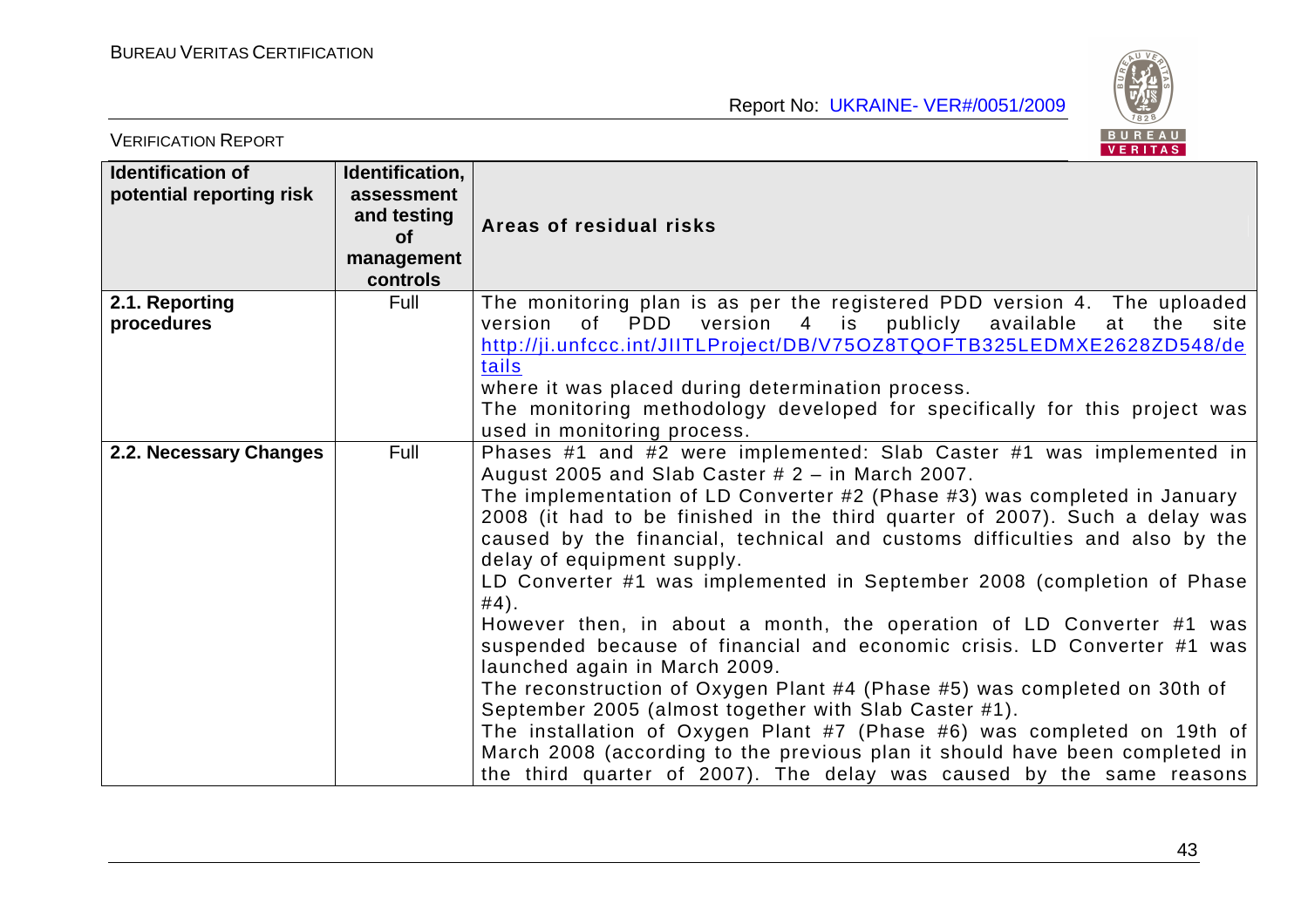

| <b>VERIFICATION REPORT</b>                           |                                                                                     | BUREAU<br>VERITAS                                                                                                                                                                                                                                                                                                                                                                                                                                                                                                                                          |
|------------------------------------------------------|-------------------------------------------------------------------------------------|------------------------------------------------------------------------------------------------------------------------------------------------------------------------------------------------------------------------------------------------------------------------------------------------------------------------------------------------------------------------------------------------------------------------------------------------------------------------------------------------------------------------------------------------------------|
| <b>Identification of</b><br>potential reporting risk | Identification,<br>assessment<br>and testing<br><b>of</b><br>management<br>controls | Areas of residual risks                                                                                                                                                                                                                                                                                                                                                                                                                                                                                                                                    |
|                                                      |                                                                                     | (financial, technical and customs difficulties), which were mentioned for the<br>Phase #3, because Oxygen Plant #7 supplies oxygen for LD Converter #2.<br>The installation of Oxygen Plant #8 (Phase #7) is at the final stage of<br>completion (it has to be finished in the third quarter of 2009). Such a delay<br>was caused by financial and economic crisis, because the Steel Mill is not<br>operating at full capacity and there is no need to produce significant oxygen<br>volumes.                                                             |
| 3. Application of GHG<br>determination methods       |                                                                                     |                                                                                                                                                                                                                                                                                                                                                                                                                                                                                                                                                            |
| 3.1. Methods used                                    | Full                                                                                | The reporting procedures reflect the monitoring plan content. The calculation<br>of the emission reduction is correct.                                                                                                                                                                                                                                                                                                                                                                                                                                     |
| 3.2. Information/process<br>flow                     | Full                                                                                | Data are collected in the electronic AISW database and in printed documents.<br>Also data are systematized in the documents of the daily, monthly and<br>annually registration. All those documents are saved in the planning-economic<br>department. The results of the measurements are being used by relevant<br>services and technical personnel of the iron works. They will be reflected in<br>the technological instructions for the regimes of conducting the technological<br>processes and in the revision of Guiding Metrological Instructions. |
| 3.3. Data transfer                                   | Full                                                                                | The procedures of receiving data for monitoring execution and responsibility<br>for its realization at OJSC "AISW" are regulated by the normative documents<br>of OJSC "AISW" and by the "Guiding Meteorological Instructions" in<br>accordance with project documentation and monitoring plan.                                                                                                                                                                                                                                                            |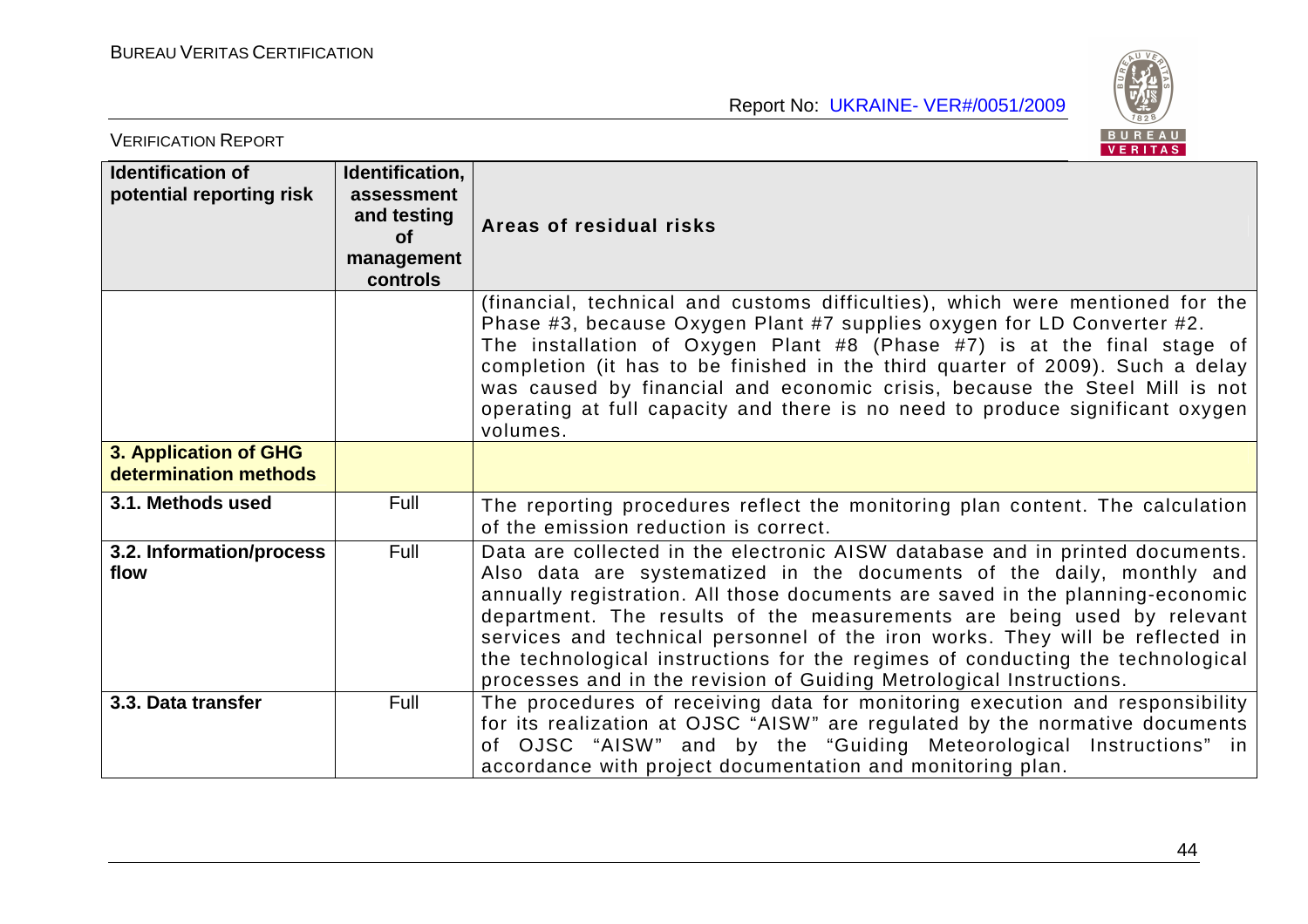

| <b>VERIFICATION REPORT</b>                                        |                                                                              | BUREAU<br>VERITAS                                                                                                                                                                                                                                                                                                                                                                                                                                                                                                                                                      |
|-------------------------------------------------------------------|------------------------------------------------------------------------------|------------------------------------------------------------------------------------------------------------------------------------------------------------------------------------------------------------------------------------------------------------------------------------------------------------------------------------------------------------------------------------------------------------------------------------------------------------------------------------------------------------------------------------------------------------------------|
| <b>Identification of</b><br>potential reporting risk              | Identification,<br>assessment<br>and testing<br>of<br>management<br>controls | Areas of residual risks                                                                                                                                                                                                                                                                                                                                                                                                                                                                                                                                                |
| 3.4. Data trails                                                  | Full                                                                         | The necessary procedures have been defined in internal procedures and<br>additional internal documents relevant for the determination of the all the<br>parameters listed in the monitoring plan. List of documents verified onsite is<br>attached to the Verification report.                                                                                                                                                                                                                                                                                         |
| 4. Identification and<br>maintenance of key<br>process parameters |                                                                              |                                                                                                                                                                                                                                                                                                                                                                                                                                                                                                                                                                        |
| 4.1. Identification of key<br>parameters                          | Full                                                                         | The critical parameters for the determination of GHG emissions are the<br>parameters listed in section D of the approved PDD version 4.                                                                                                                                                                                                                                                                                                                                                                                                                                |
| 4.2.<br><b>Calibration/maintenance</b>                            | Full                                                                         | The company maintains the elaborate calibration plan for the equipment. The<br>audit team verified the status for all the equipment at the sites sampled for<br>the audit and found them to be complying with the plan.                                                                                                                                                                                                                                                                                                                                                |
| <b>5. GHG Calculations</b>                                        |                                                                              |                                                                                                                                                                                                                                                                                                                                                                                                                                                                                                                                                                        |
| 5.1. Use of estimates<br>and default data                         | Full                                                                         | Emission factor of each fuel in Pig Iron Production, Emissions Factor for<br>Electricity Consumption in Pig Iron Production, Emission factor of each fuel in<br>Sintering, Emissions Factor for Electricity Consumption in Sintering, Emission<br>factor of each fuel in used in steam production, Emission factor of each fuel in<br>the furnace process, Emissions Factor for Electricity Consumption in the<br>furnace process, Emission factor of each fuel in the furnace process,<br>Emission factor of each fuel in compressed air production, Emissions Factor |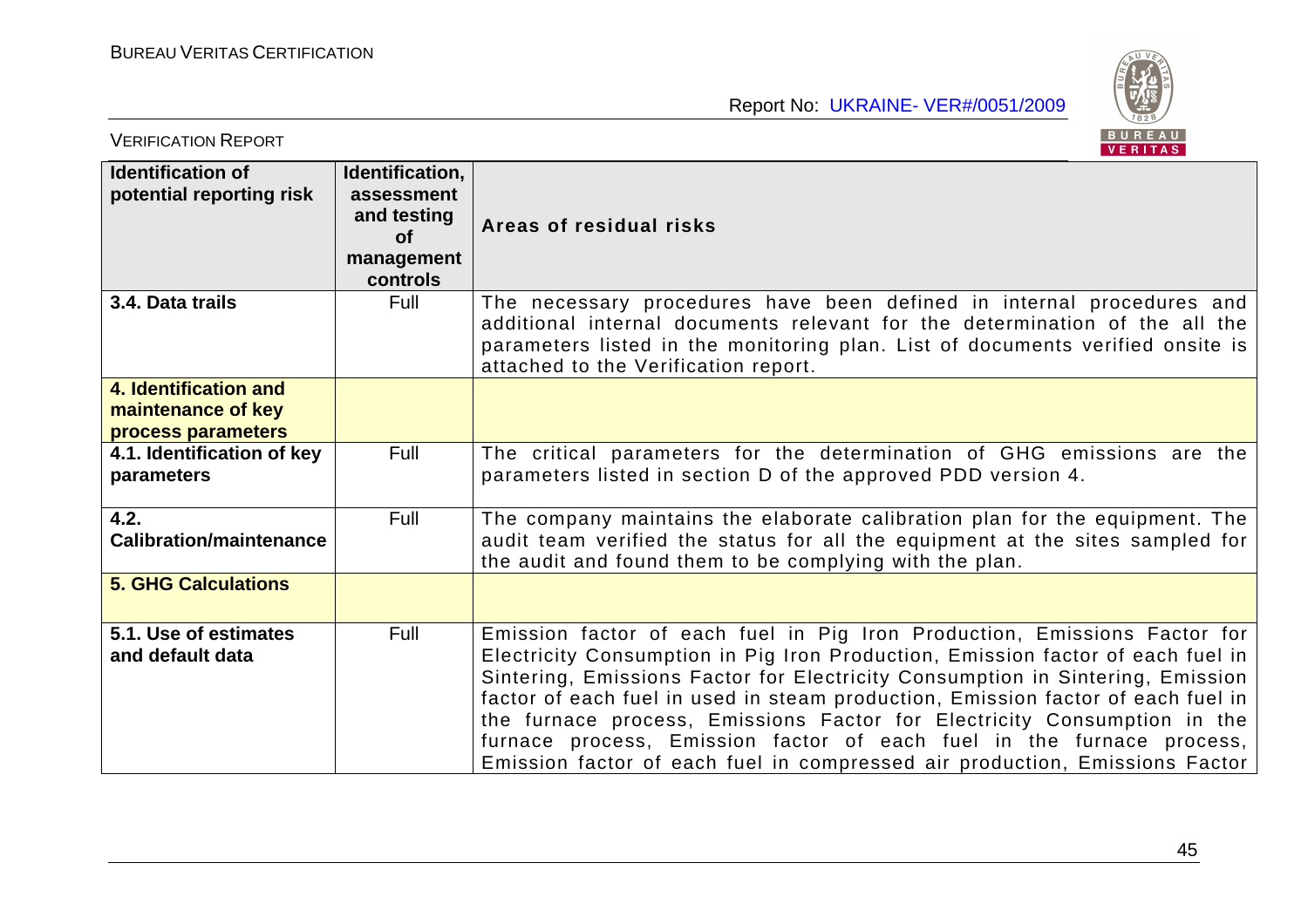

| <b>VERIFICATION REPORT</b>                           |                                                                                     | BUREAU<br>VERITAS                                                                                                                                                                                                                                                                                                                                                                                                                                                                                                                    |
|------------------------------------------------------|-------------------------------------------------------------------------------------|--------------------------------------------------------------------------------------------------------------------------------------------------------------------------------------------------------------------------------------------------------------------------------------------------------------------------------------------------------------------------------------------------------------------------------------------------------------------------------------------------------------------------------------|
| <b>Identification of</b><br>potential reporting risk | Identification,<br>assessment<br>and testing<br><b>of</b><br>management<br>controls | Areas of residual risks                                                                                                                                                                                                                                                                                                                                                                                                                                                                                                              |
|                                                      |                                                                                     | for Electricity Consumption in compressed air production, Emission factor of<br>each fuel in oxygen production, Emissions Factor for Electricity Consumption<br>in making oxygen, Emission factor of each fuel used in casting, Emissions<br>Factor for Electricity Consumption in casting are used as a predetermined<br>default value which have been defined in the PDD version 4 and confirmed<br>during validation of the project.                                                                                              |
| 5.2. Guidance on<br>checks and reviews               | Full                                                                                | The data is cross checked as well as internal audits and corrective actions<br>were taken as defined in Instructions were verified. For the project case,<br>procedures are followed based on the Order of Director General of the Plant<br>defining the exact JI monitoring procedures. Responsibilities for JI monitoring<br>are indicated in table 6 of the PDD version 4. Information obtained during site-<br>visit was analyzed with the view of technological requirements, legal<br>requirements and general home situation. |
| 5.3. Internal validation<br>and verification         | Full                                                                                | Monitoring procedure for JI Project includes the responsibility and frequency<br>for carrying out internal audits. Internal audits did not reveal any non-<br>conformances. The audit team did verify all the parameters listed in<br>monitoring report.                                                                                                                                                                                                                                                                             |
| 5.4. Data protection<br>measures                     | Full                                                                                | The necessary procedures relating to Information technology are in place to<br>provide necessary data security, and also prevent the unauthorized use of the<br>same.                                                                                                                                                                                                                                                                                                                                                                |
| 5.5. IT systems                                      | Full                                                                                | Data is collected in electronic database.                                                                                                                                                                                                                                                                                                                                                                                                                                                                                            |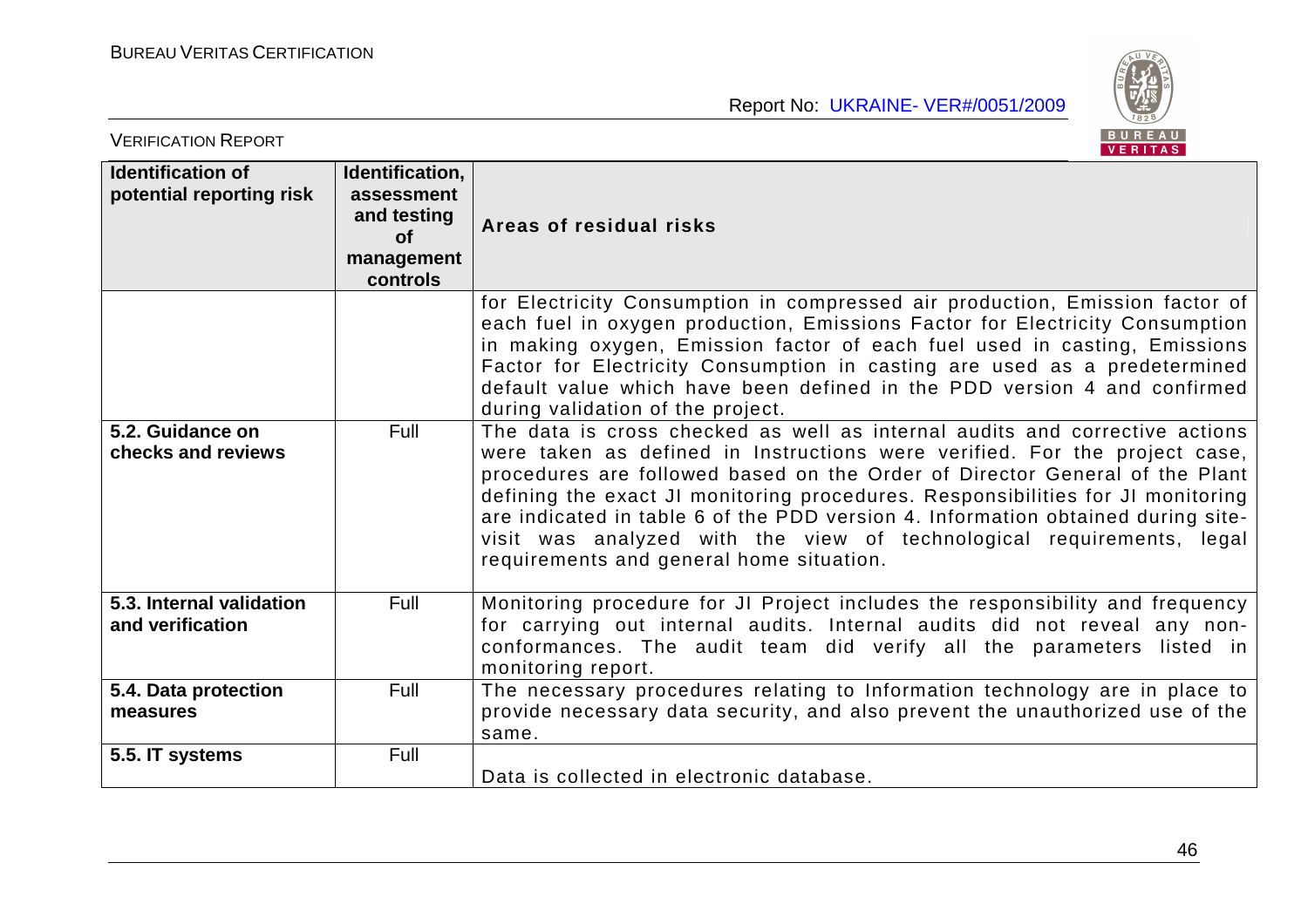

#### VERIFICATION REPORT

**Periodic Verification Protocol Table 3: GHG calculation procedures and management control testing** 

| Identification of potential reporting<br>risk                                                                                                                                                                                                                                                                                                                  | Identification, assessment and testing<br>of management controls                                                                                                                                                                                                                                                                                          | Areas of residual risks                                                                                                                                                                                                                                                           |
|----------------------------------------------------------------------------------------------------------------------------------------------------------------------------------------------------------------------------------------------------------------------------------------------------------------------------------------------------------------|-----------------------------------------------------------------------------------------------------------------------------------------------------------------------------------------------------------------------------------------------------------------------------------------------------------------------------------------------------------|-----------------------------------------------------------------------------------------------------------------------------------------------------------------------------------------------------------------------------------------------------------------------------------|
| Potential reporting risks based on an<br>assessment of the emission estimation<br>procedures can be expected in the<br>following fields of action:<br>the calculation methods,<br>raw data collection and sources of<br>supporting documentation,<br>$\triangleright$ reports/databases/information<br>systems from<br>which<br>data<br><b>IS</b><br>obtained. | Regarding the potential reporting risks<br>identified in the left column the following<br>mitigation measures have been observed<br>during the document review and the on<br>site mission:<br>Key source data for this parameter are:<br>• meter reading.<br>• Invoices and record for Fuels (and coal)<br>for consumption and purchase.                  | The issue remaining is the way the data<br>obtained is used to calculate the emission<br>reduction in a conservative manner<br>according to the approach prescribed in<br>the PDD version 4 as well as the way<br>data obtained is used to calculate the<br>emissions reductions. |
| Key source data applicable to the project<br>assessed are hereby:<br>metering records,<br>process monitors,<br>➤<br>operational<br>(metering<br>logs<br>➤<br>records),<br>laboratory/analytical<br>data<br>(for<br>energy content of fuels),<br>$\triangleright$ accounting records,                                                                           | The metering equipments are installed<br>appropriately in the enclosure panels and<br>same are of reputed make.<br>Calculation methods:<br>The reporting procedures reflect the<br>monitoring plan content and the<br>calculation of the emission reduction is<br>correct and also additionally deducting the<br>project emissions caused by fossil fuel. |                                                                                                                                                                                                                                                                                   |
| Appropriate calibration and maintenance                                                                                                                                                                                                                                                                                                                        |                                                                                                                                                                                                                                                                                                                                                           |                                                                                                                                                                                                                                                                                   |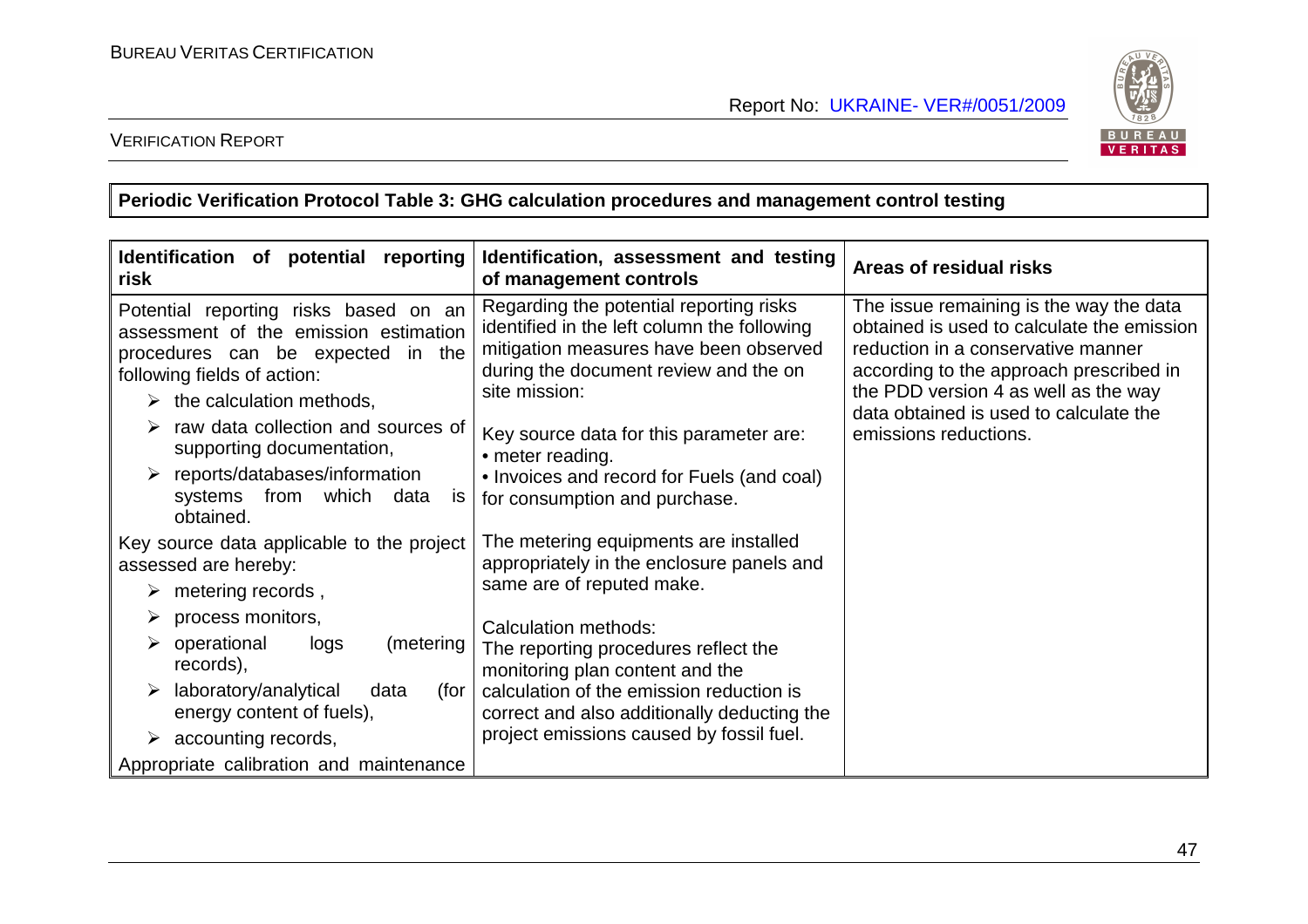

|                                                                                                                                                                                                                        |                                                                  | VENIIAS.                |
|------------------------------------------------------------------------------------------------------------------------------------------------------------------------------------------------------------------------|------------------------------------------------------------------|-------------------------|
| Identification of potential reporting<br>risk                                                                                                                                                                          | Identification, assessment and testing<br>of management controls | Areas of residual risks |
| of equipment resulting in high accuracy of<br>data supplied should be in place.                                                                                                                                        |                                                                  |                         |
| It is hereby needed to focus on those<br>that<br>impact<br>the<br>risks<br>accuracy,<br>completeness and consistency of the<br>reported data. Risks are weakness in the<br>GHG calculation systems and may<br>include: |                                                                  |                         |
| manual transfer of data/manual<br>calculations,                                                                                                                                                                        |                                                                  |                         |
| position<br>the<br>metering<br>of<br>equipment,                                                                                                                                                                        |                                                                  |                         |
| unclear origins of data,                                                                                                                                                                                               |                                                                  |                         |
| accuracy due to technological<br>limitations,                                                                                                                                                                          |                                                                  |                         |
| lack of appropriate data protection<br>➤<br>measures (for example, protected<br>calculation cells in spreadsheets<br>and/or password restrictions).                                                                    |                                                                  |                         |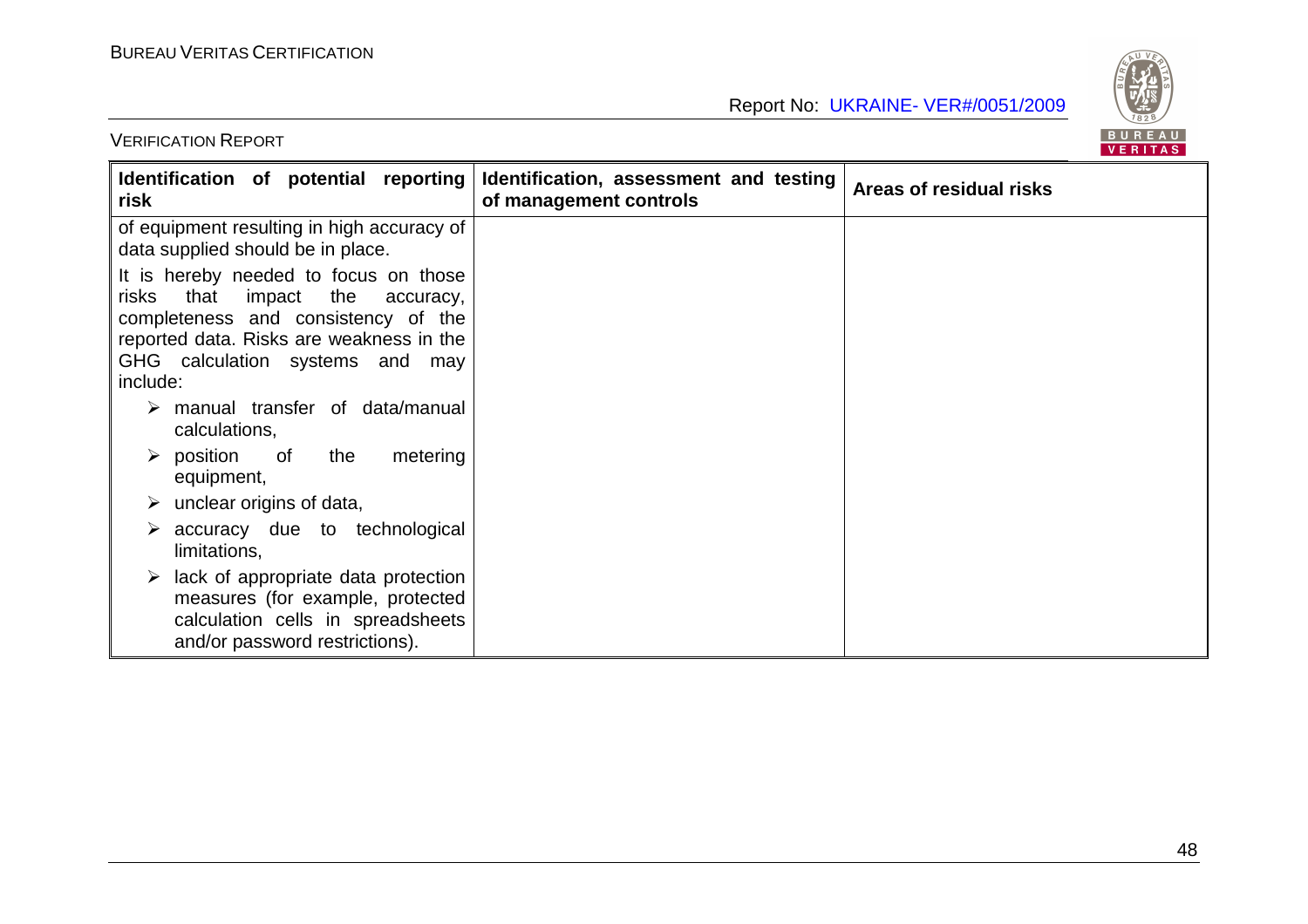

#### VERIFICATION REPORT

### **Periodic Verification Protocol Table 4: Detailed audit testing of residual risk areas and random testing**

| Areas of residual   Additional<br>risks                                                                                                                                                                        | verification<br>testing performed                                                                                                                                                                                                                                                                         | <b>Requiring</b><br><b>Conclusions</b><br><b>Improvement</b><br>and<br><b>Areas</b><br>(including Forward Action Requests)                                                                                                                                                                            |
|----------------------------------------------------------------------------------------------------------------------------------------------------------------------------------------------------------------|-----------------------------------------------------------------------------------------------------------------------------------------------------------------------------------------------------------------------------------------------------------------------------------------------------------|-------------------------------------------------------------------------------------------------------------------------------------------------------------------------------------------------------------------------------------------------------------------------------------------------------|
| The<br>issue  <br>remaining is the<br>data l<br>the<br>way<br>obtained is used to<br>calculate<br>the  <br>in a conservative<br>manner according transfer. The<br>to the approach<br>prescribed in the<br>PDD. | <b>There</b><br>has<br>been<br>a<br>complete check of data<br>transferred<br>daily<br>from<br>consumption<br>and<br>generation readings to<br>emission reduction   the calculation tool. There<br>was no error in such<br>correct<br>installation<br>of<br>the<br>metering equipment can<br>be confirmed. | Having investigated the residual risks, the audit team comes to the following<br>conclusion:<br>Immediate action is not needed with respect to the current emission reduction<br>calculation. Those corrections have been considered during the verification<br>process, so no residual risk is open. |

**Verification Protocol Table 5: Resolution of Corrective Action and Clarification Requests**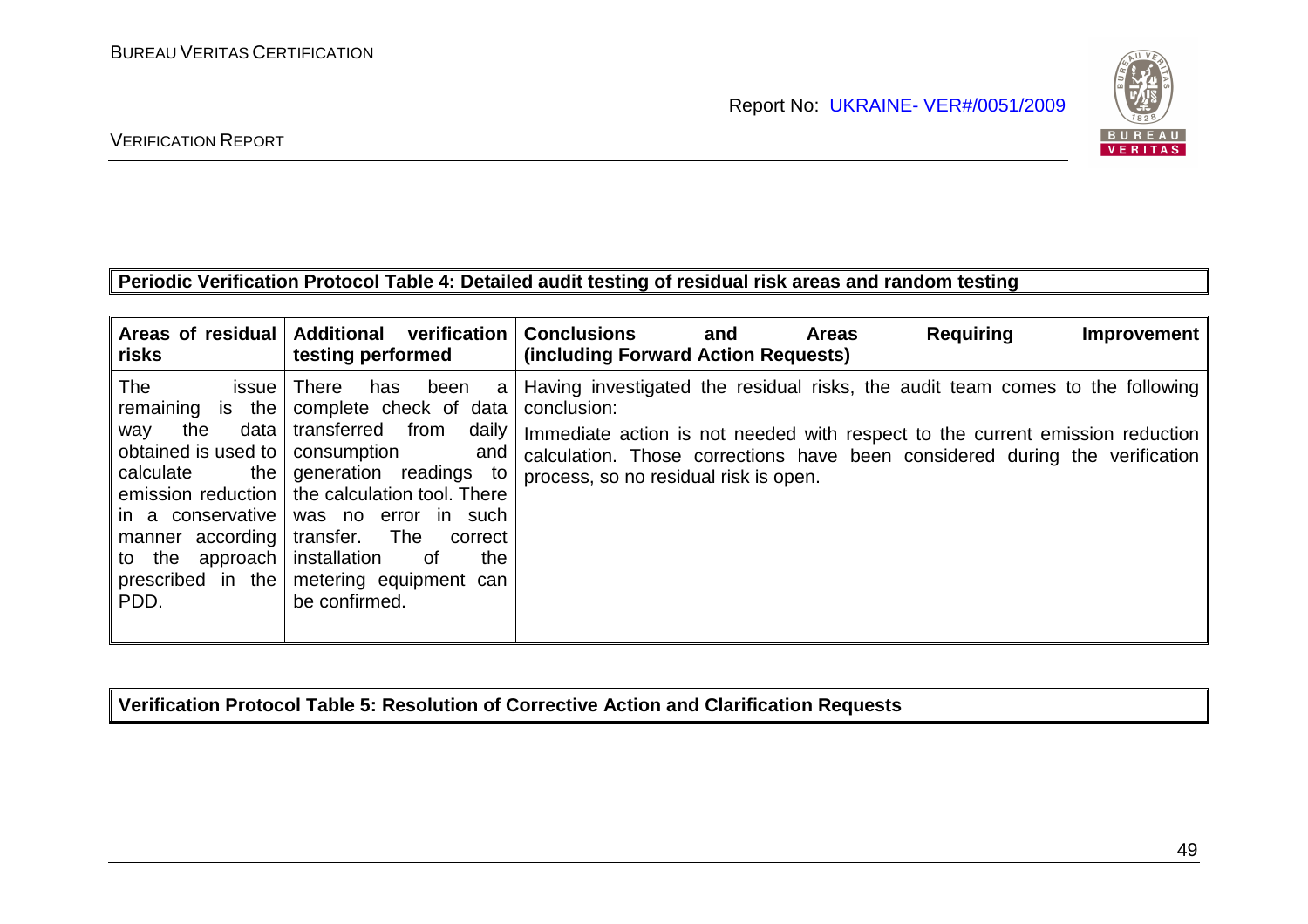

| BUREAU<br><b>VERIFICATION REPORT</b><br><b>VERITAS</b>                                                                                                                                                                                                                                                                                                                                           |                                                         |                                                                                                                                                                                                                                                                                                                                                                                                                                                                                                                                                                                                                                                                                                                                                                                                                                                                                            |                                                                                                   |
|--------------------------------------------------------------------------------------------------------------------------------------------------------------------------------------------------------------------------------------------------------------------------------------------------------------------------------------------------------------------------------------------------|---------------------------------------------------------|--------------------------------------------------------------------------------------------------------------------------------------------------------------------------------------------------------------------------------------------------------------------------------------------------------------------------------------------------------------------------------------------------------------------------------------------------------------------------------------------------------------------------------------------------------------------------------------------------------------------------------------------------------------------------------------------------------------------------------------------------------------------------------------------------------------------------------------------------------------------------------------------|---------------------------------------------------------------------------------------------------|
| Report clarifications<br>and corrective action<br>requests                                                                                                                                                                                                                                                                                                                                       | Ref.<br>to<br>checklist<br>question<br>in tables<br>2/3 | Summary of project owner response                                                                                                                                                                                                                                                                                                                                                                                                                                                                                                                                                                                                                                                                                                                                                                                                                                                          | <b>Verification conclusion</b>                                                                    |
| <b>Clarification</b><br><u>Request</u><br>(CL) 1<br>Please<br>provide<br>information<br>the<br>on<br>amount of ERU's for<br>the 2 quarter of 2009<br>according<br>to<br>the<br>calculations in PDD.<br>And please explain<br>why MR states that<br>emission<br>reductions<br>achieved in the 2 <sup>nd</sup><br>quarter of 2009 are<br>higher then expected<br>while they are actually<br>lower. | 3.3.                                                    | The amount of emission reductions is<br>actually lower than it was expected in<br>PDD because of different reasons.<br>The main reason is global economic<br>crisis which caused decline of slab<br>demand and therefore a decline in<br>steel output of AISW. The other<br>reasons are connected with change of<br>specific energy consumptions (so-<br>called economy on scale) and in<br>loading factor.<br>Production volumes of steel in the<br>second quarter of 2009 were at the<br>level of 481 813 tons (481 813 * 4<br>quarters = $1\,927\,252$ tons in 2009) but<br>in PDD it was expected that the<br>production volumes will be at the level<br>of $3,6 - 6,9$ mio. tons of steel output<br>annually.<br>Also the mistake was made in English<br>version of MR where it stated that<br>emission reductions achieved in the<br>2 <sup>nd</sup> quarter of 2009 are higher then | Changes were included to the<br>monitoring report. Clarification<br>accepted. Question is closed. |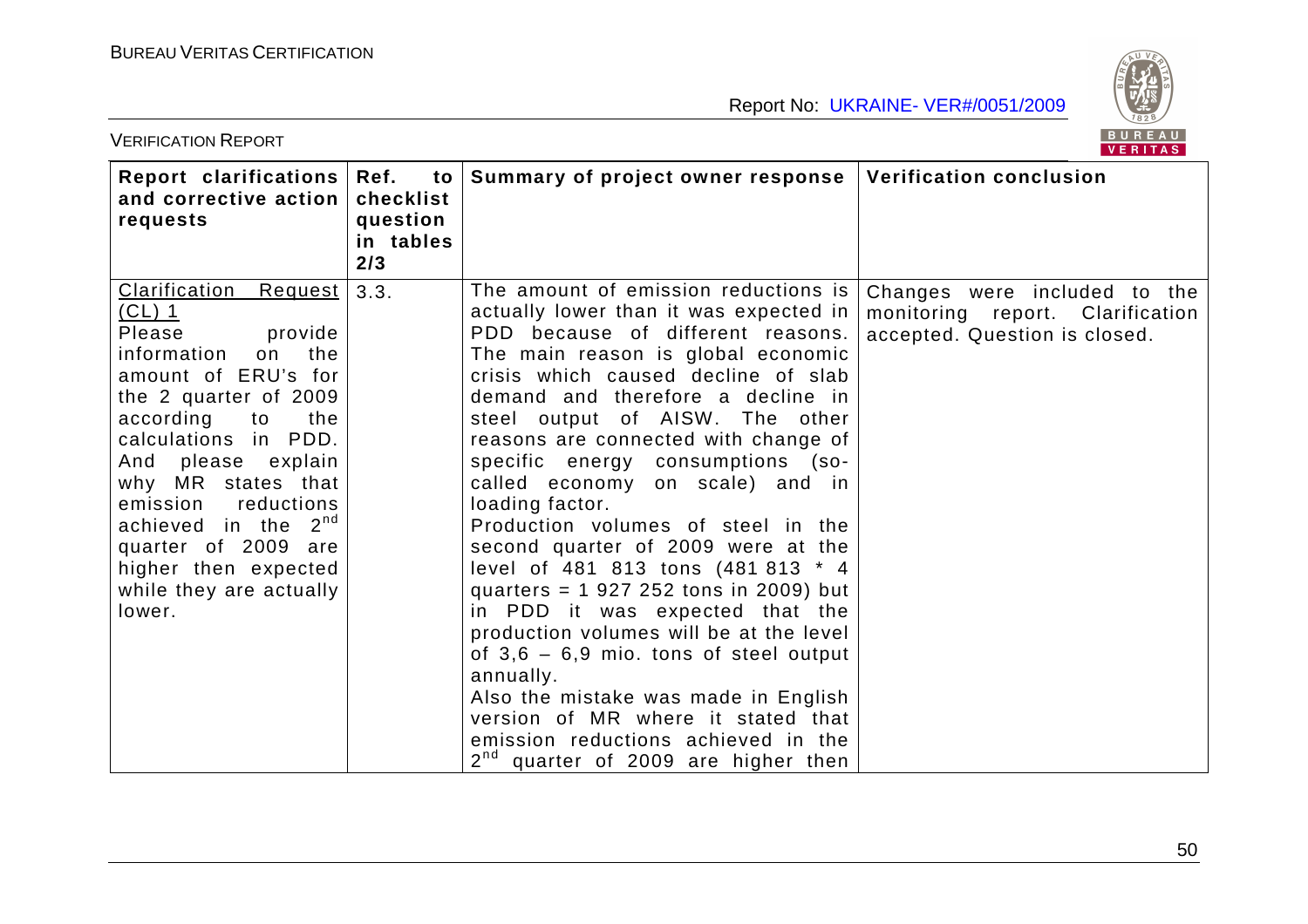

| BUREAU<br><b>VERIFICATION REPORT</b><br>VERITAS |                              |                                                                                                  |                                |
|-------------------------------------------------|------------------------------|--------------------------------------------------------------------------------------------------|--------------------------------|
| and corrective action   checklist<br>requests   | question<br>in tables<br>2/3 | Report clarifications $ Ref.$ to $ Summary of project owner response$                            | <b>Verification conclusion</b> |
|                                                 |                              | expected when its actually should be<br>lower. The word higher was changed<br>to the word lower. |                                |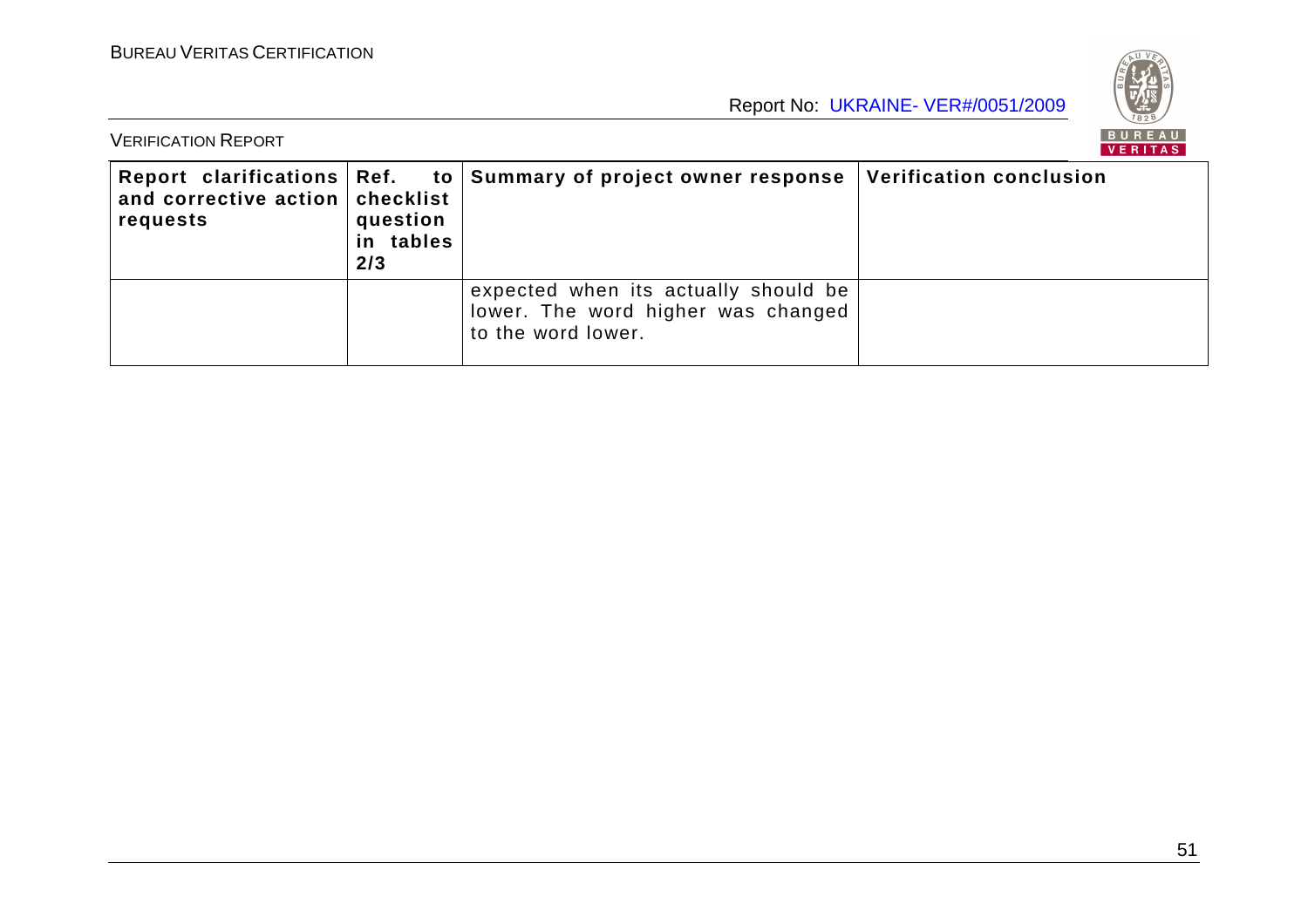

VERIFICATION REPORT

### APPENDIX B: VERIFICATION TEAM

The verification team consists of the following personnel:

#### **Nadiya Kaiiun, M.Sci. (environmental science)**

Lead Verifier

Bureau Veritas Ukraine HSE Department manager.

She has graduated from National University of Kyiv-Mohyla Academy with the Master Degree in Environmental Science. She is a Lead auditor of Bureau Veritas Certification for Environment Management System (IRCA registered). She performed over 15 audits since 2008. She has undergone intensive training on Clean Development Mechanism /Joint Implementation and she is involved in the validation of 6 JI projects.

# **Kateryna Zinevych, M.Sci. (environmental science)**

Team member

Bureau Veritas Ukraine HSE Department manager.

She has graduated from National University of Kyiv-Mohyla Academy with the Master Degree in Environmental Science. She is a Lead auditor of Bureau Veritas Certification for Environment Management System (IRCA registered). She performed 6 audits since March of 2009. She has undergone intensive training on Clean Development Mechanism /Joint Implementation and she is involved in the validation of 5 JI projects.

#### **Oleg Skoblyk, Specialist (Power Management)**

Team member

Bureau Veritas Ukraine HSE Department project manager.

He has graduated from National Technical University of Ukraine 'Kyiv Polytechnic University" with specialty Energy Management. He is a Lead auditor of Bureau Veritas Certification for Environment Management System (IRCA registered). He performed over 10 audits since 2008. He has undergone intensive training on Clean Development Mechanism /Joint Implementation and he is involved in the validation of 3 JI projects.

Report was verified by:

#### **Ivan G. Sokolov, Dr.Sci (biology, microbiology)**

Internal Technical reviewer

Bureau Veritas Ukraine HSE Department manager.

He has over 25 years of experience in Research Institute in the field of biochemistry, biotechnology, and microbiology. He is a Lead auditor of Bureau Veritas Certification for Environment Management System (IRCA registered), Quality Management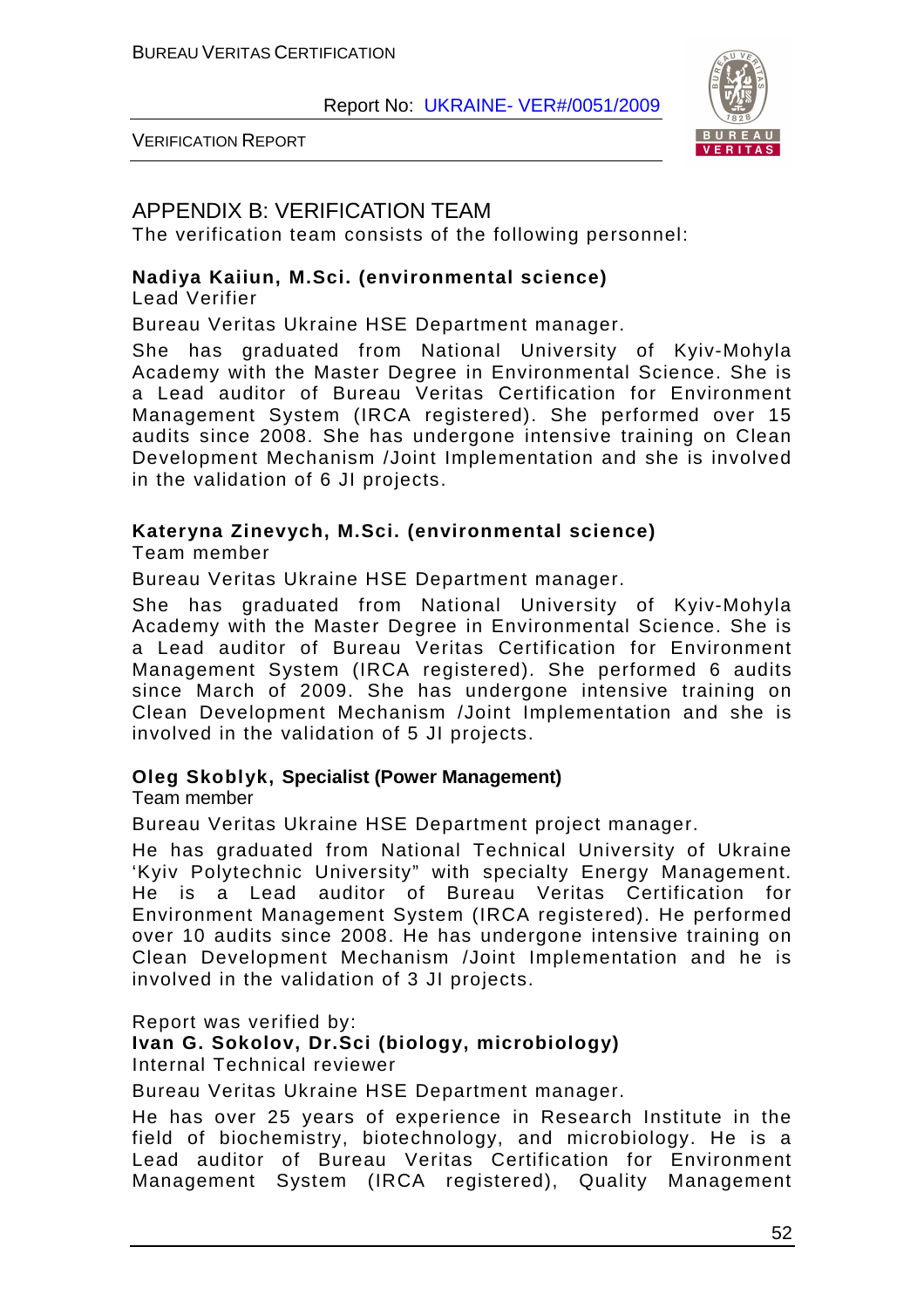VERIFICATION REPORT



System (IRCA registered), Occupational Health and Safety Management System, and Food Safety Management System. He performed over 130 audits since 1999. Also he is Lead Tutor of the IRCA registered ISO 14000 EMS Lead Auditor Training Course, and Lead Tutor of the IRCA registered ISO 9000 QMS Lead Auditor Training Course. He has undergone intensive training on Clean Development Mechanism /Joint Implementation and he is involved in the validation of 15 JI projects.